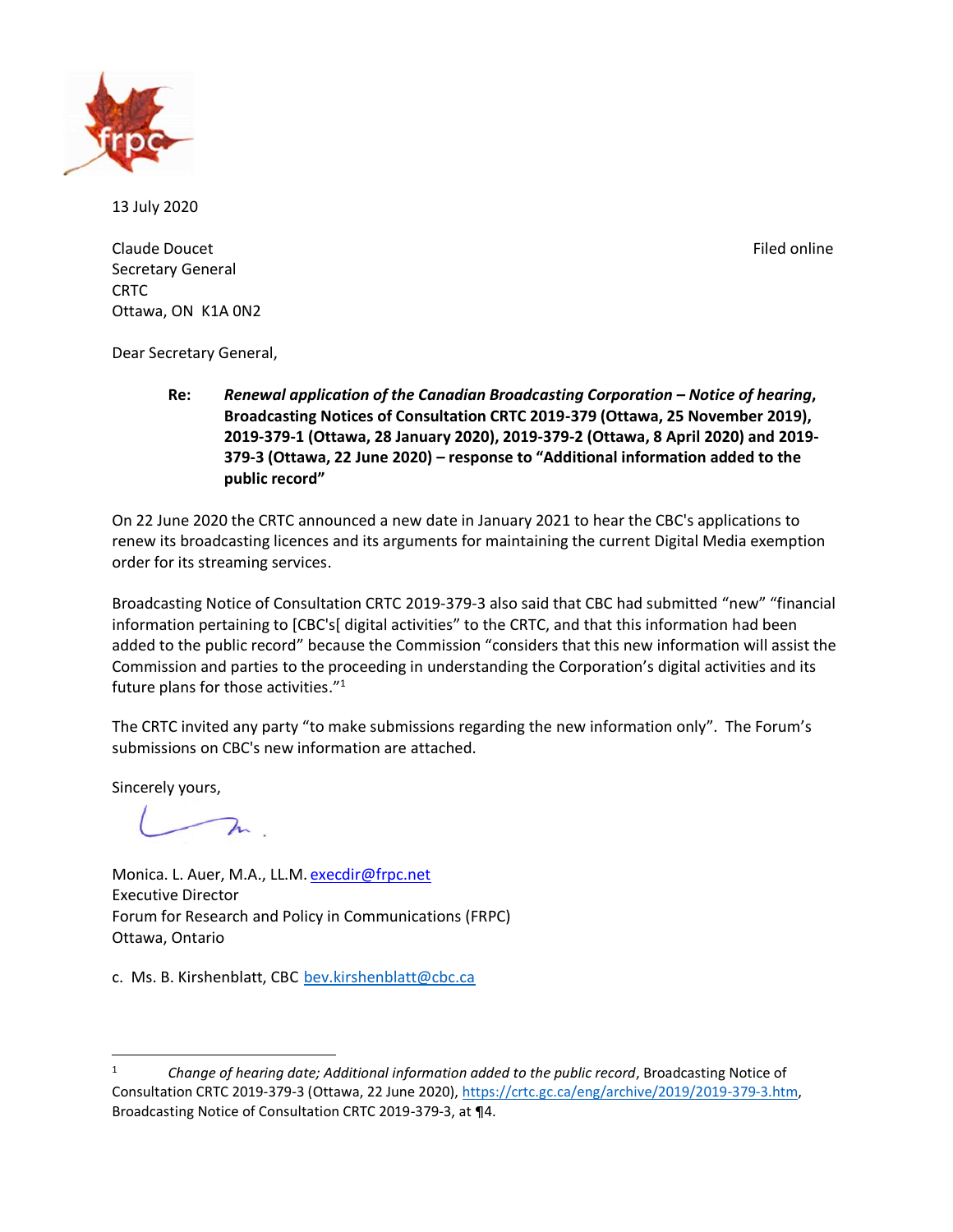

# **Too many moving pieces:**

## **It's time to terminate the 2019-379 renewal process**

*Renewal application of the Canadian Broadcasting Corporation – Notice of hearing*,

Broadcasting Notices of Consultation CRTC 2019-379 (Ottawa, 25 November 2019), 2019-379-1 (Ottawa, 28 January 2020), 2019-379-2 (Ottawa, 8 April 2020) and 2019-379-3 (Ottawa, 22 June 2020)

Response to "Additional information added to the public record"

Forum for Research and Policy in Communications (FRPC) 13 July 2020 Ottawa, Ontario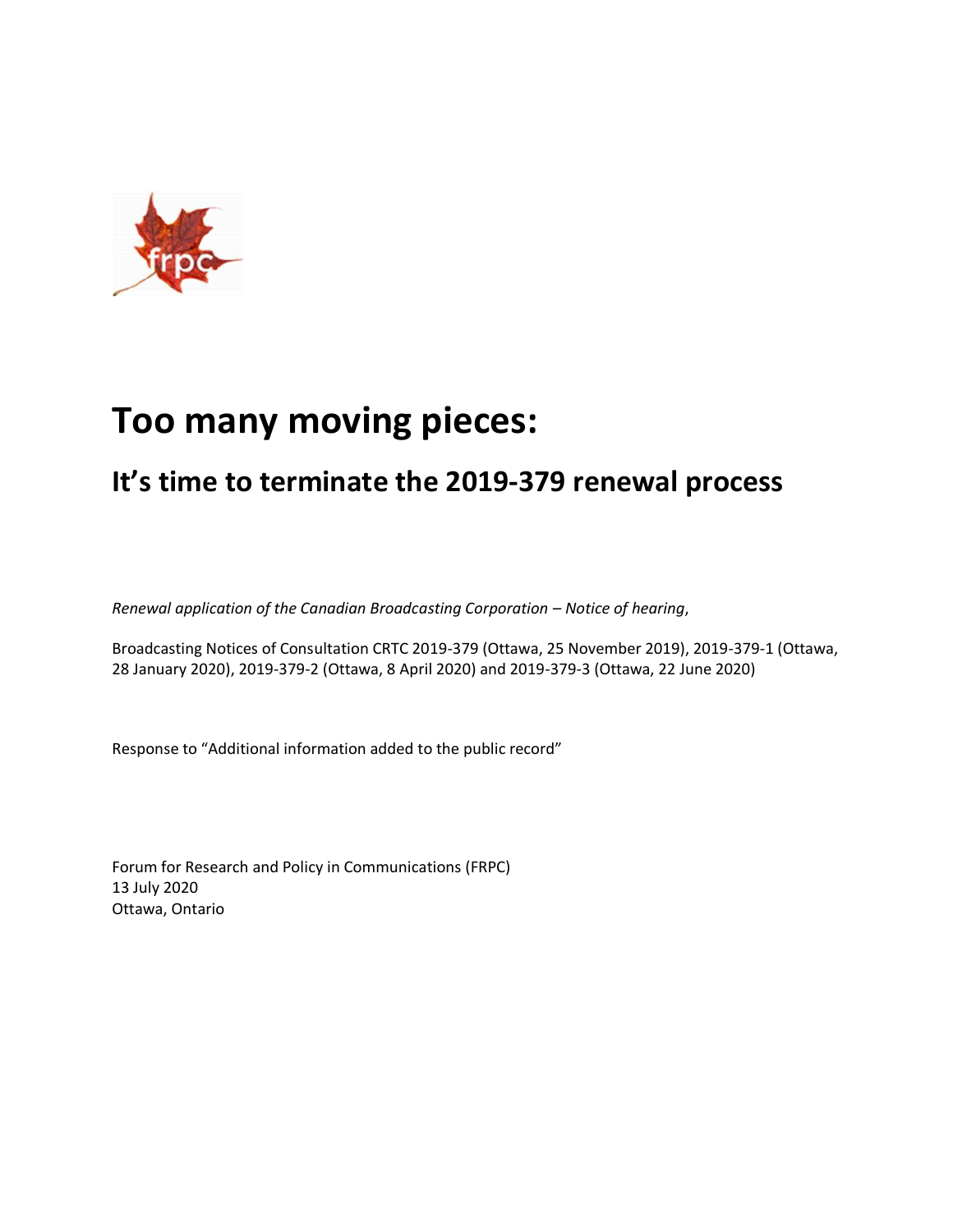## **Contents**

|     | <b>Executive Summary</b>                         |                                                                                                         |                                                                                                                                      | $\mathbf{1}$   |  |  |  |  |
|-----|--------------------------------------------------|---------------------------------------------------------------------------------------------------------|--------------------------------------------------------------------------------------------------------------------------------------|----------------|--|--|--|--|
| 1.  |                                                  | <b>Introduction</b>                                                                                     |                                                                                                                                      | $\mathbf{1}$   |  |  |  |  |
| П.  | CBC's data from 3 February 2020 and 12 June 2020 |                                                                                                         |                                                                                                                                      |                |  |  |  |  |
|     | А.                                               |                                                                                                         | CBC's June 2020 data: new information and new presentation                                                                           | 5              |  |  |  |  |
|     | <b>B.</b>                                        |                                                                                                         | June 2020 data: different figures mean different results                                                                             | 6              |  |  |  |  |
| Ш.  |                                                  |                                                                                                         | CBC's June 2020 evidence raises three new and important questions                                                                    | 10             |  |  |  |  |
|     | Α.                                               |                                                                                                         | Should CBC and the CRTC ignore the impact of Covid-19?                                                                               | 10             |  |  |  |  |
|     | <b>B.</b>                                        | How do CBC's changes in the presentation of its digital services' finances affect<br>due process?<br>11 |                                                                                                                                      |                |  |  |  |  |
|     | C.                                               |                                                                                                         | Should the CRTC continue to ignore business activities on which CBC plans to<br>spend \$1.05 billion in the next three years?        | 12             |  |  |  |  |
|     |                                                  | $\mathbf{1}$                                                                                            | Non-programming services exempted in 1993<br>Regulatory history<br>a)<br>b)<br>CBC's jurisdiction                                    | 13<br>13<br>15 |  |  |  |  |
|     |                                                  | 2                                                                                                       | Digital streaming programming services exempted in 1999                                                                              | 17             |  |  |  |  |
| IV. |                                                  |                                                                                                         | <b>Conclusions and recommendations</b>                                                                                               | 17             |  |  |  |  |
|     | Α.                                               |                                                                                                         | Conclusions                                                                                                                          | 17             |  |  |  |  |
|     |                                                  | $\mathbf{1}$                                                                                            | CBC's June 2020 data suggest more concern for online non-programming<br>services than for programming or online programming services | 17             |  |  |  |  |
|     |                                                  | $\overline{2}$                                                                                          | CBC secrecy about non-programming services impaired fair process in the<br>2019-379 proceeding                                       | 19             |  |  |  |  |
|     |                                                  | 3                                                                                                       | CBC's failure to account for Covid-19's impact renders its plans and<br>forecasts moot                                               | 21             |  |  |  |  |
|     | <b>B.</b>                                        |                                                                                                         | Recommendations                                                                                                                      | 21             |  |  |  |  |
|     | <b>Appendices</b>                                |                                                                                                         |                                                                                                                                      | 28             |  |  |  |  |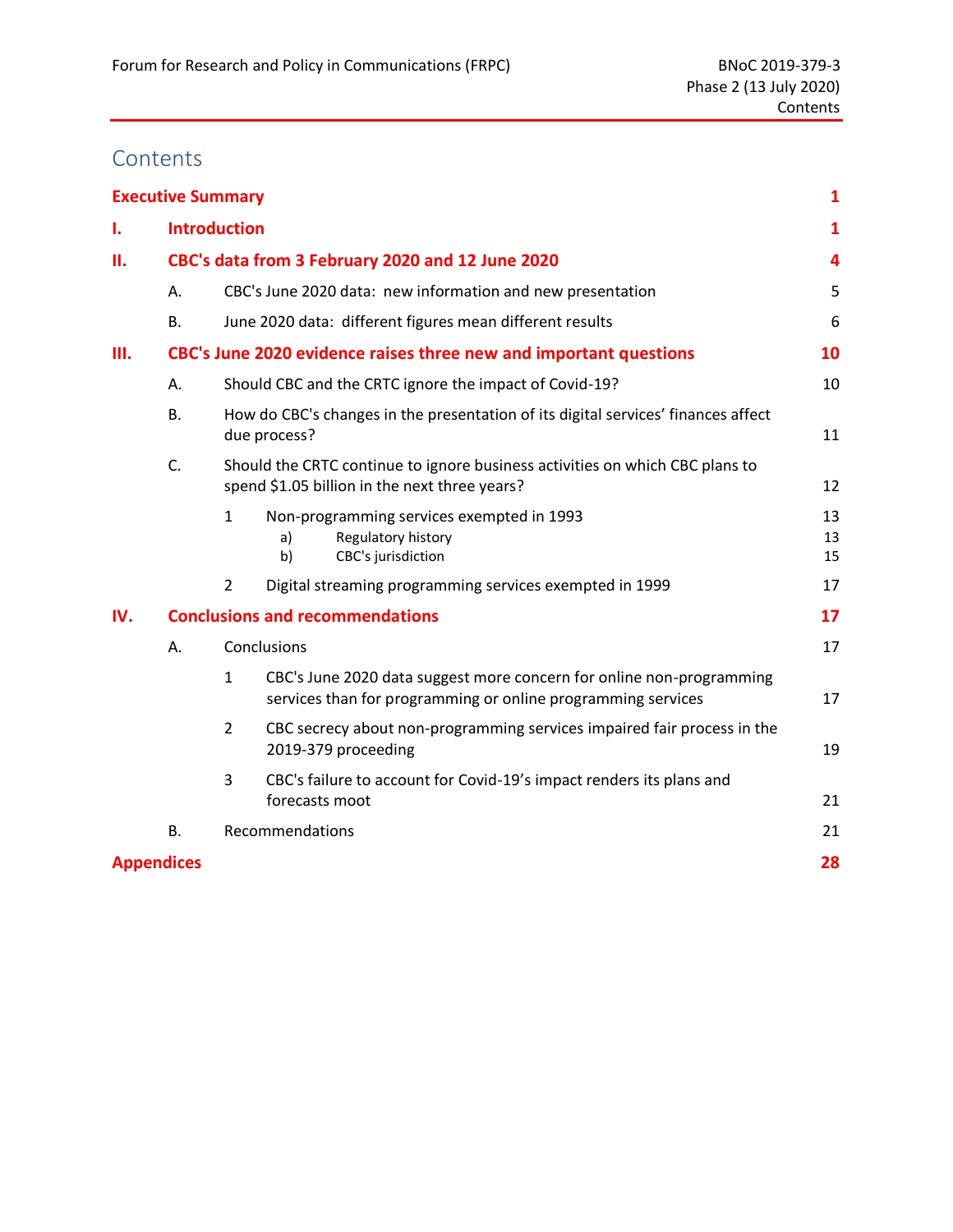## **Figures**

| Figure 1 The Forum's 20 February 2020 intervention, paragraph 140:                          | 3             |
|---------------------------------------------------------------------------------------------|---------------|
| Figure 2 CBC's February and June 2020 evidence about digital revenue                        | -6            |
| Figure 3 CBC's February and June 2020 evidence about digital expenses                       | $\mathcal{L}$ |
| Figure 4 CBC's February and June 2020 evidence about digital revenues less digital expenses | 7             |
|                                                                                             |               |

## **Tables**

| Table 1 Comparison of CBC's February 2020 and June 2020 financial information                     |   |
|---------------------------------------------------------------------------------------------------|---|
| Table 2: Summary of June 2020 revenue and expense data                                            | 8 |
| Table 3 Differences in CBC's revenues and expenses for the next three years (2020/21, 2021/22 and |   |
| 2022/23                                                                                           | q |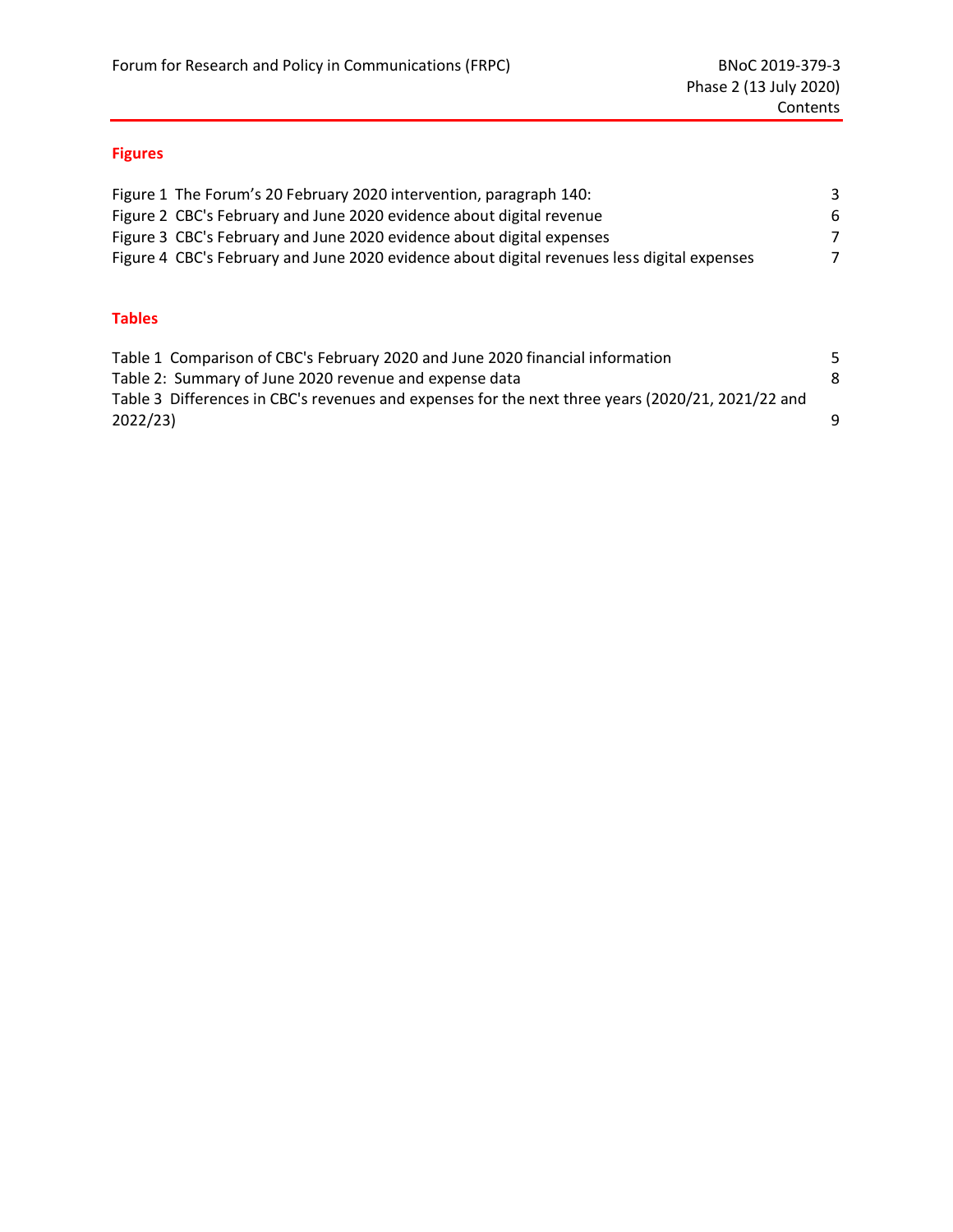## <span id="page-4-0"></span>Executive Summary

#### **Context of this submission**

- ES1 The CRTC launched CBC's licence renewal proceeding in May 2019 by inviting CBC to submit applications for the renewals. The CBC submitted those applications, as well as applications seeking to maintain the exempted status of certain services, in August 2019. After several sets of questions and responses the CRTC subsequently published the CBC's applications on 25 November 2019 and invited the public to comment by 20 February 2020.
- ES2 At the end of November 2019 and in late January 2020 the CRTC was asked to require CBC to disclose more information, including financial information about CBC's exempted digital services. On 3 February 2020 the CBC declined to provide additional information; it provided "aggregated expense data … already on the public record … as a courtesy …."
- ES3 The Forum and more than ten thousand others filed interventions about the CBC's broadcasting applications by 20 February 2020. When it replied to 46 interveners (excluding, among others, the Forum) on 6 March 2020, CBC committed to provide more financial information by 11 April 2020.
- ES4 Following an exchange of correspondence between the CRTC and CBC, the CRTC on 12 June 2020 published new information from CBC, including revenues and expenses from 2019 to 2023. CBC described this information as being "consistent with the licence renewal financial projections" it had previously filed, while not reflecting "any changes that may result from the impact on revenue and expenses of the Covid-19 pandemic." On 22 June 2020 the CRTC invited comments about the new information from CBC.

## **CBC's 12 June 2020 data differ from information previously filed by CBC**

ES5 Although CBC told the CRTC that the new June 2020 information was consistent with the evidence it had previously filed, this is not the case. CBC's February 2020 information offered financial evidence about a single (unidentified) digital media broadcaster, while CBC's June 2020 information provides financial evidence about an unknown total number of exempted programming and non-programming services, as well as Radio Canada International. The new evidence also provided details of the types of revenue earned by CBC's online services, and summarized its expenditures on these services.

## **CBC's 12 June 2020 data provide new information about CBC's current and planned online programming decisions**

ES6 CBC's evidence in February 2020 was that it planned to spend nearly \$190 million on contentrelated expenses for its digital media broadcasting service from 2021 to 2023; CBC's June 2020 evidence is that its planned total expenses for these services are more than five times higher, at \$1.05 billion for its exempted programming and non-programming services. CBC's June 2020 evidence now also shows that its digital services are not financially self-supporting: from 2019 to 2023 CBC's \$1.6 billion in expenditures on its exempted digital services exceed the \$356 million earned by these services by \$1.3 billion.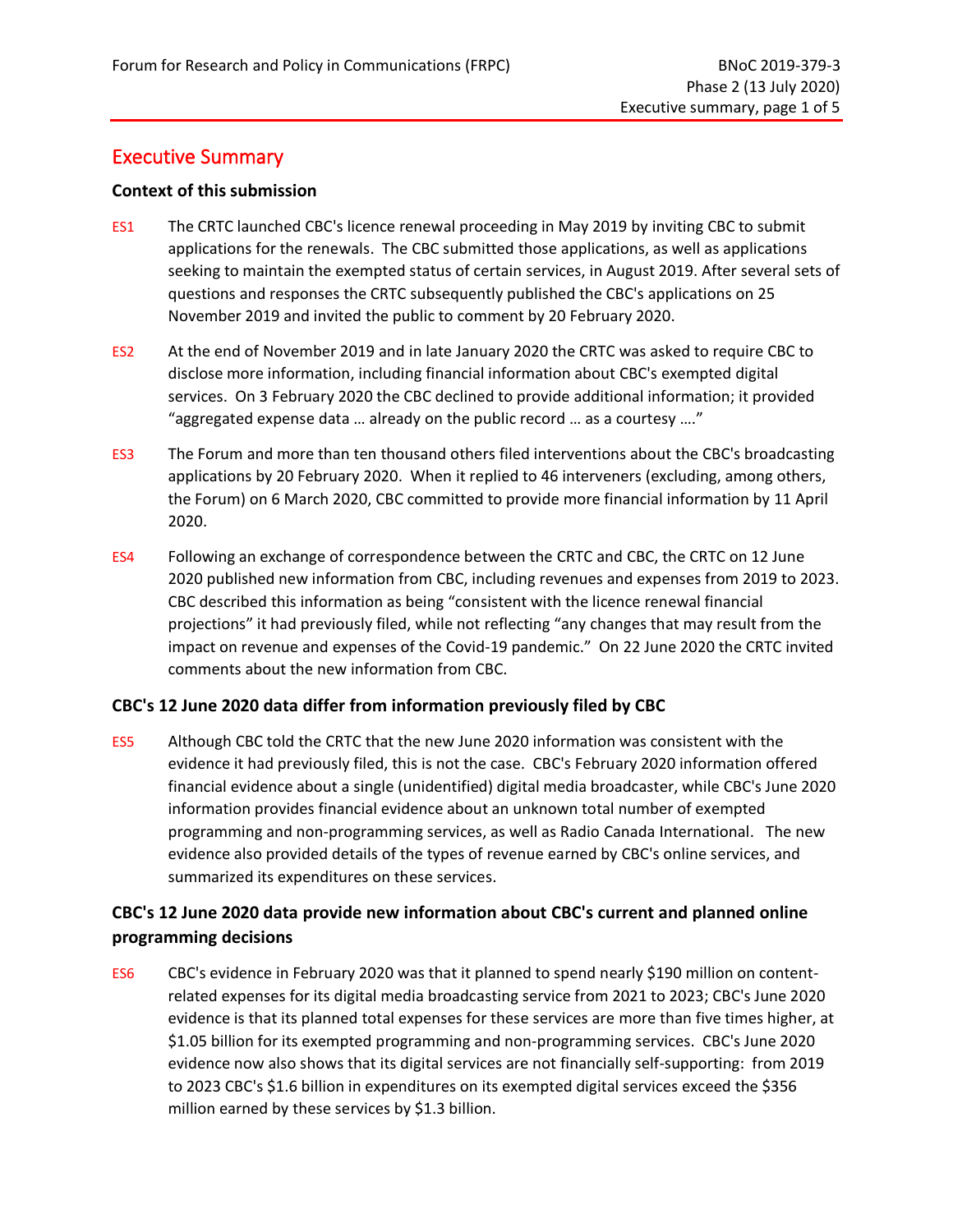#### **Questions raised by CBC's new information**

#### **1. Should CBC and the CRTC ignore the impact of Covid-19?**

- ES7 Three months after the declaration of a global pandemic that in Canada has cost more than a million jobs and is expected to shrink the national economy by at least 8%, CBC says that its June 2020 evidence does "not reflect any changes that may result from the impact on revenue and expenses of the Covid-19 pandemic." Yet it is highly unlikely that CBC will be able to earn the level of revenue set out in its mid-2019 forecasts as the economy contracts and unemployment remains higher than 'usual'.
- ES8 Should the CRTC and CBC proceed as if Covid-19 has not happened as if CBC will achieve its mid-2019 targets and as if Parliament will be able to meet any shortfalls through the appropriations process?
- ES9 The Forum's concern is that continuing in this manner opens any CRTC decision made on the basis of stale-dated evidence to legal challenge, on the grounds that administrative tribunals are not entitled to ignore inconvenient evidence.

#### **2. How do CBC's changes in the presentation of its digital services' finances affect due process?**

- ES10 Contrary to CBC's assertion, its June 2020 evidence is not consistent with the evidence it previously filed. It has now disclosed information it previously withheld, in particular the fact that from 2019 to 2023 it spent or planned to spend \$1.2 billion on non-programming digital services, and roughly \$400 million on exempted digital programming services. These expenditures are directly relevant to understanding the plans set out in CBC's renewal applications for programming services that meet its mandate under Parliament's broadcasting policy for Canada.
- ES11 Were interveners who filed comments in February 2020 denied due process as a result of CBC's failure to disclose such relevant information? Neither the CRTC nor CBC can say what interveners might have said if they had known about these significant outlays by CBC – but the Forum submits that its intervention was materially affected by, and would have been different but for, CBC's failure to disclose this information.
- ES12 The Forum's concern is that CBC's failure to disclose relevant information until four months after the intervention period closed, placed interveners at a significant disadvantage during the intervention process and denied them fair process. Even if the CRTC has re-opened the 2019- 379 process to permit interveners to comment on the new data, it is unlikely that many will be able to respond.

**3.Should the CRTC continue to apply decades-old exemption policies whose effect is to enable CBC to allocate hundreds of millions of dollars of very scarce resources to non-programming services?**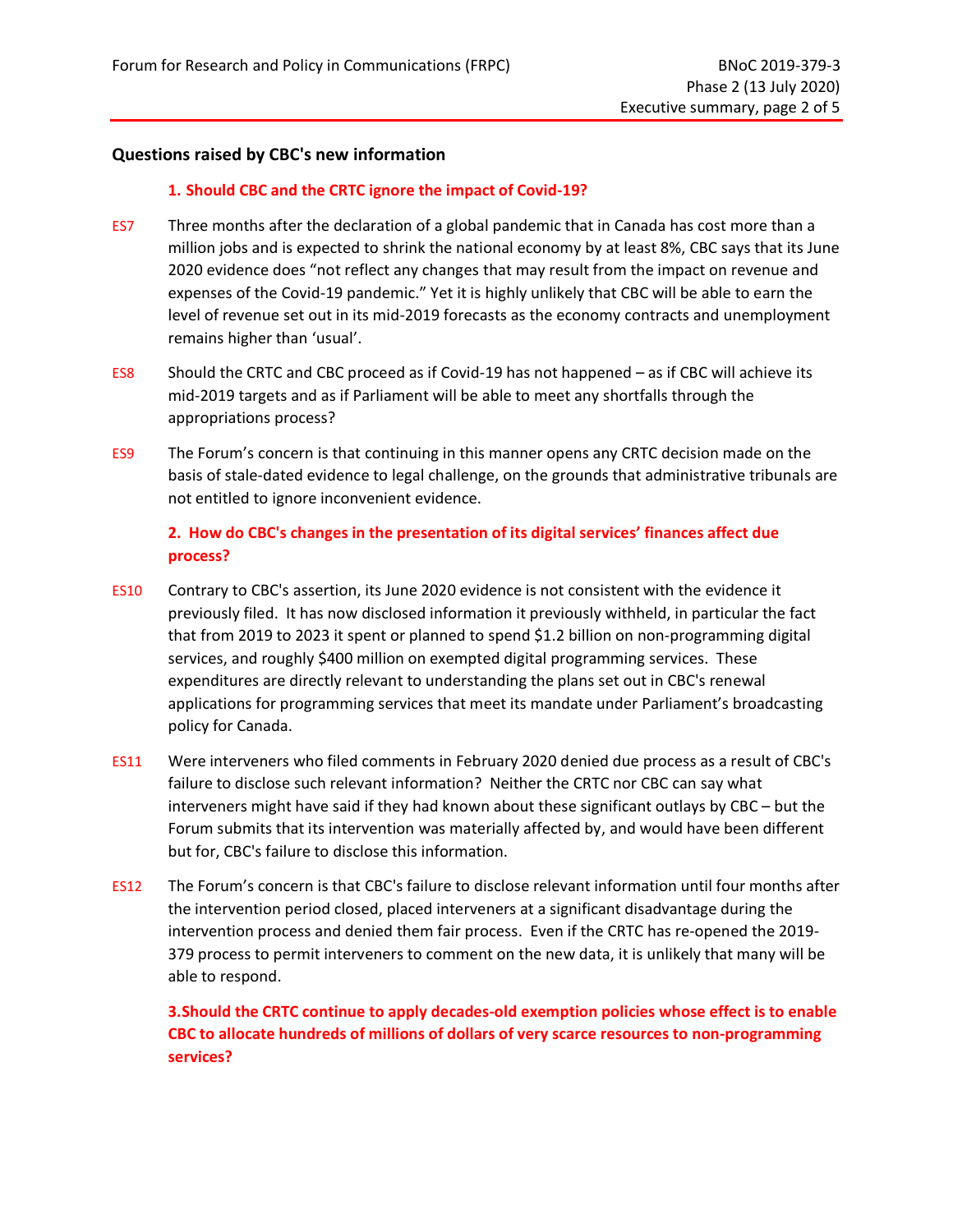- ES13 CBC's June 2020 data show that CBC plans to expend \$1.05 billion on exempted digital services, including \$803 million on exempted non-programming (alphanumeric) services, from 2021 to 2023. As CBC's application did not discuss its exempted non-programming services, it is unclear why CBC believes it has the legal authority to provide non-programming services: when Parliament enacted the 1991 *Broadcasting Act* it established that CBC's purpose is to provide *programming* services.
- ES14 Even if CBC has the legal mandate to provide non-programming services to provincial educational ministries, among others, Parliament empowered the CRTC to exempt services from licensing only when it believes that licensing the services will not contribute materially to achieving Parliament's broadcasting policy objectives. Even if it issues exemption orders, the CRTC may always amend or rescind these orders. To put the status of these exempted, nonprogramming (alphanumeric) services into perspective, in 2019 CBC expended \$122 million on its conventional television news and \$180 million on its conventional television drama – a total of \$302 million. But it spent two-thirds as much - \$203 million – on non-programming services. CBC's new evidence makes it appropriate to ask whether it is reasonable for the CRTC to conclude that CBC's expenditures on non-programming services from 2019 to 2023 – amounting to \$1.2 billion or 14% of its total programming expenditures – are so 'immaterial' that the services continue to be exempted for licensing requirements.
- ES15 As for CBC's exempted programming services, the CBC's June 2020 evidence shows that in 2019 CBC expended \$62 million on four exempted programming services, and more than three times as much on exempted non-programming services. If the  $21<sup>st</sup>$  century marks the move from conventional broadcast programming to online broadcast programming, why are CBC's planned expenditures for online non-programming services more than our times higher than its expenditures for online programming services?
- ES16 The Forum's position is that while CBC must maintain if not improve its online presence, the CRTC must ensure that CBC's digital services are also implementing Parliament's broadcasting policy objectives. Its expenditures on digital must neither impair nor erode the quality of service on its conventional (over-the-air) broadcast programming undertakings, still relied upon by many Canadians. The Forum submits that this newly disclosed evidence provides the CRTC with grounds to at least amend, and preferably rescind its exemption order for CBC's online programming services, so that the role of these services and their impact on CBC's licensed services may be assessed.

#### **Conclusions**

ES17 The Forum's analysis of CBC's new evidence is that the Corporation's secrecy about its digital programming services impaired the fair process to which Canadians and interveners were entitled in the 2019-379 proceeding, placing them at an unfair disadvantage relative to CBC. CBC's decision to withhold this evidence until June 2020 means that when Canadians were required to intervene in February 2020 they lacked evidence that was highly relevant to the renewal of CBC's broadcasting licences, and in particular to any continuing exemption of CBC's digital programming and non-programming services.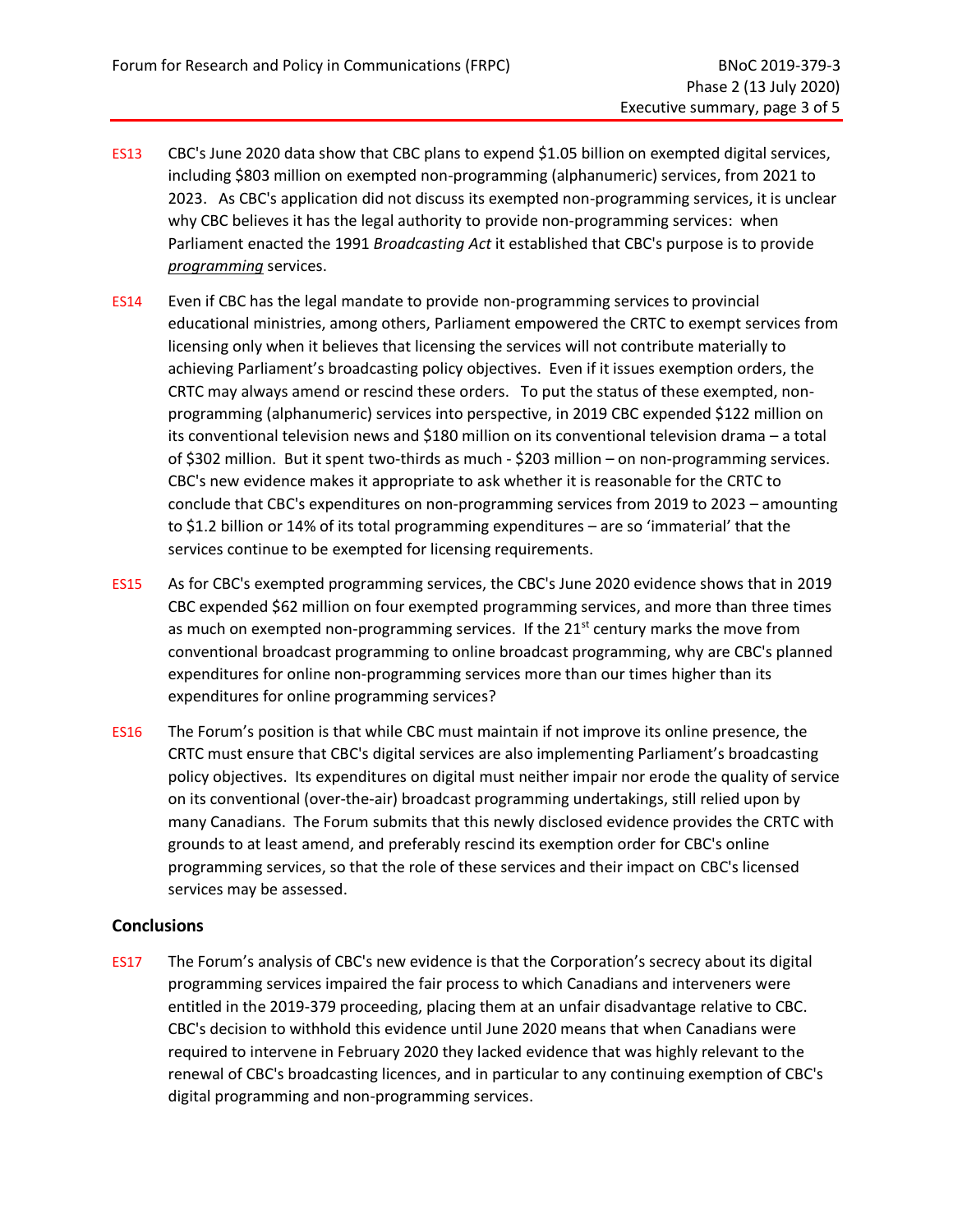ES18 The Forum's February 2020 intervention warned that a "sudden change in Canada's broadcasting system" might dramatically affect Canadians' access to local broadcasting services – and the unexpected and dramatic events related to Covid-19 have borne this out. (Ironically, while Canadians lost access to local CBC broadcasting services, private local television news broadcasters soldiered on.) Given the significant – if not huge – impact that Covid-19 will have on Canada and the broadcasting system, it is unclear why CBC's June 2020 data make no mention whatsoever of the changing environment in which CBC is seeking to renew its broadcasting licences and existing exemption orders.

#### **The Forum's recommendations**

- ES19 Eleven of the 30 recommendations made by the Forum's 20 February 2020 intervention refer to CBC's digital services. The CBC's new evidence has not changed our recommendations (see Part IV B for details), but has changed our position on the process now in place for considering the renewal of CBC's licences.
- ES20 Specifically, the Forum is concerned about the CRTC' s plans to continue with the current 2019- 379 renewal process, with a public hearing in January 2021. Issuing a decision based on staledated evidence submitted in mid-2019 which did not – because it could not – address the enormous impact of a global pandemic, will not serve the public interest. As administrative tribunals are required to take into account all relevant evidence, a decision that ignored the effects of Covid-19 on CBC and the broadcasting system would likely face legal challenge.
- ES21 The Forum notes that the CRTC has in the past renewed CBC's licences administratively. After renewing CBC's licences in 2000 to expire in 2007 the CRTC issued five administrative decisions that renewed the licences from 2007 to 2013.
- ES22 The Forum therefore recommends that the CRTC

**Terminate the current 2019-379 proceeding and, as August 31, 2021 approaches, renew CBC's licences from September 2021 to August 31, 2022 under the same conditions**

and

**Amend its exemption orders for CBC's online programming and non-programming services by requiring each set of services (preferably each individual service) to submit their financial and staffing information in a manner that enables the CRTC to generate the financial information it publishes in its annual** *Statistical and Financial Summaries***.**

ES23 Ending the 2019-379 process would give the CBC, other elements of the broadcasting system, Parliament and Canadians breathing room: time to learn how CBC has been affected by Covid-19 in terms of its earned and Parliamentary income, how other elements of the broadcasting system have been affected, and how CBC's Board of Directors plans to address its new circumstances in its programming plans for the longer term – and to consider the potential impact of an impending revision of the *Broadcasting Act* on CBC's mandate. If CBC finds any of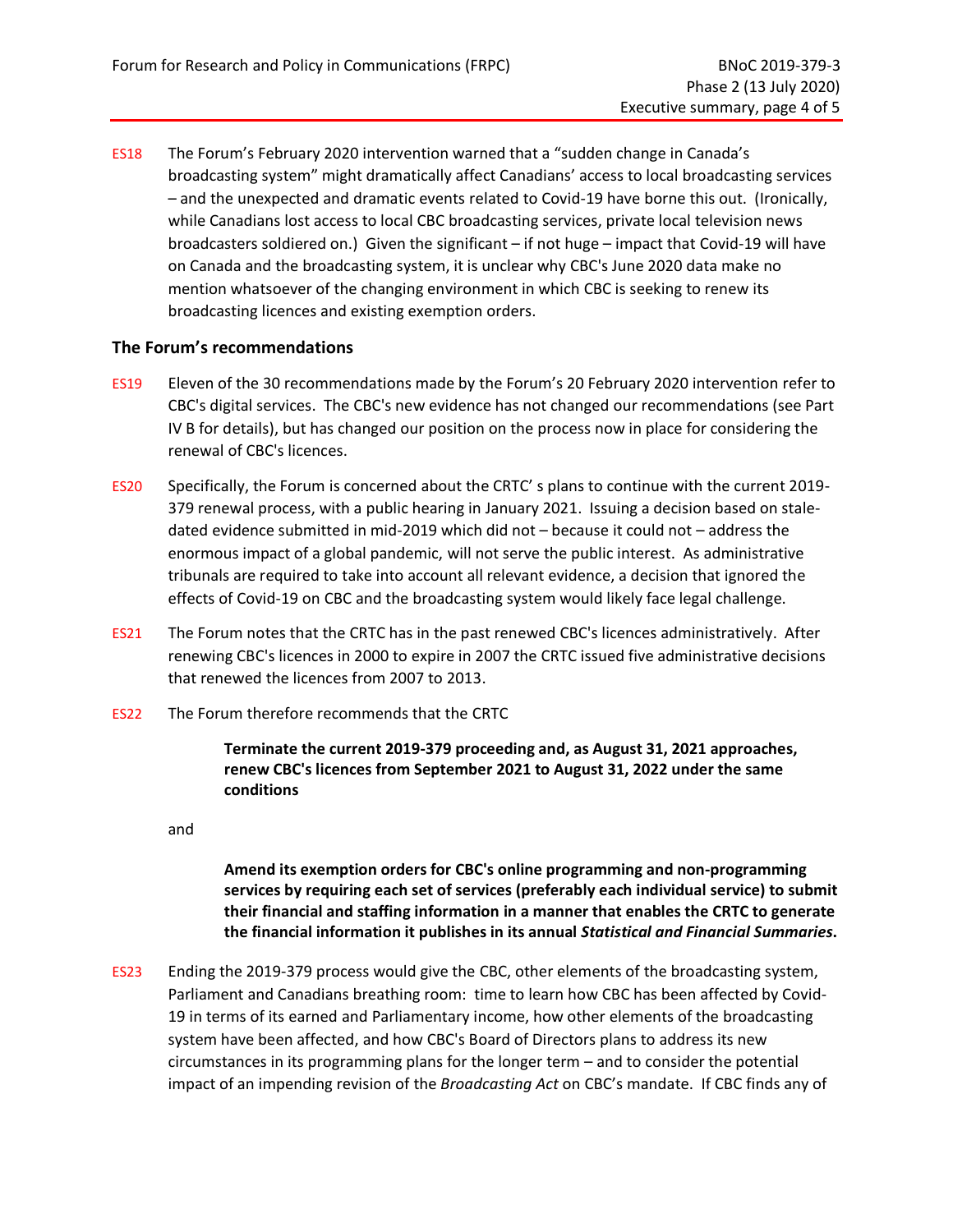its conditions of licence impossible to manage, it could at any time apply to the CRTC for relief, provided it submitted evidence to support its position.

**ES24 In the alternative** – if the CRTC believes it must proceed despite the uncertainties created by the absence of up-to-date evidence and the warning of a second Covid-19 wave this fall – the CRTC should

#### **Renew CBC's licences for two years rather than the three years originally recommended by the Forum.**

**ES25** The Forum originally recommended a short-term renewal of CBC in light of its non-transparency and possible breaches of its conditions of licence. Except for the global pandemic and its dramatic effects of the Canadian economy and employment, nothing has changed to alter our view that CBC should not receive a longer-term renewal.

#### **ES26 Whether the CRTC terminates or continues with the 2019-379 proceeding, the Forum also recommends that it**

#### **Require CBC to submit by 13 August 2020**

**a) projections about Covid-19's impact on CBC's finances and staffing for the next three years, and**

**b) a report regarding its exempted programming services which includes the numbers of hours of original Canadian and non-Canadian content carried by these services (or included in their catalogue), by year and by language, and**

- **c) a report regarding its non-programming (alphanumeric) services including** 
	- **a complete history of its non-programming services**
	- **a complete financial history of its non-programming services**
	- **a report of the number of staff that CBC has employed since 2013 to work on its non-programming services, by year, distinguishing between full-time and contract (fixed-term; casual) staff, and**
	- **an analysis of the impact that CBC's non-programming services expenditures have had on the expenditures of its programming services.**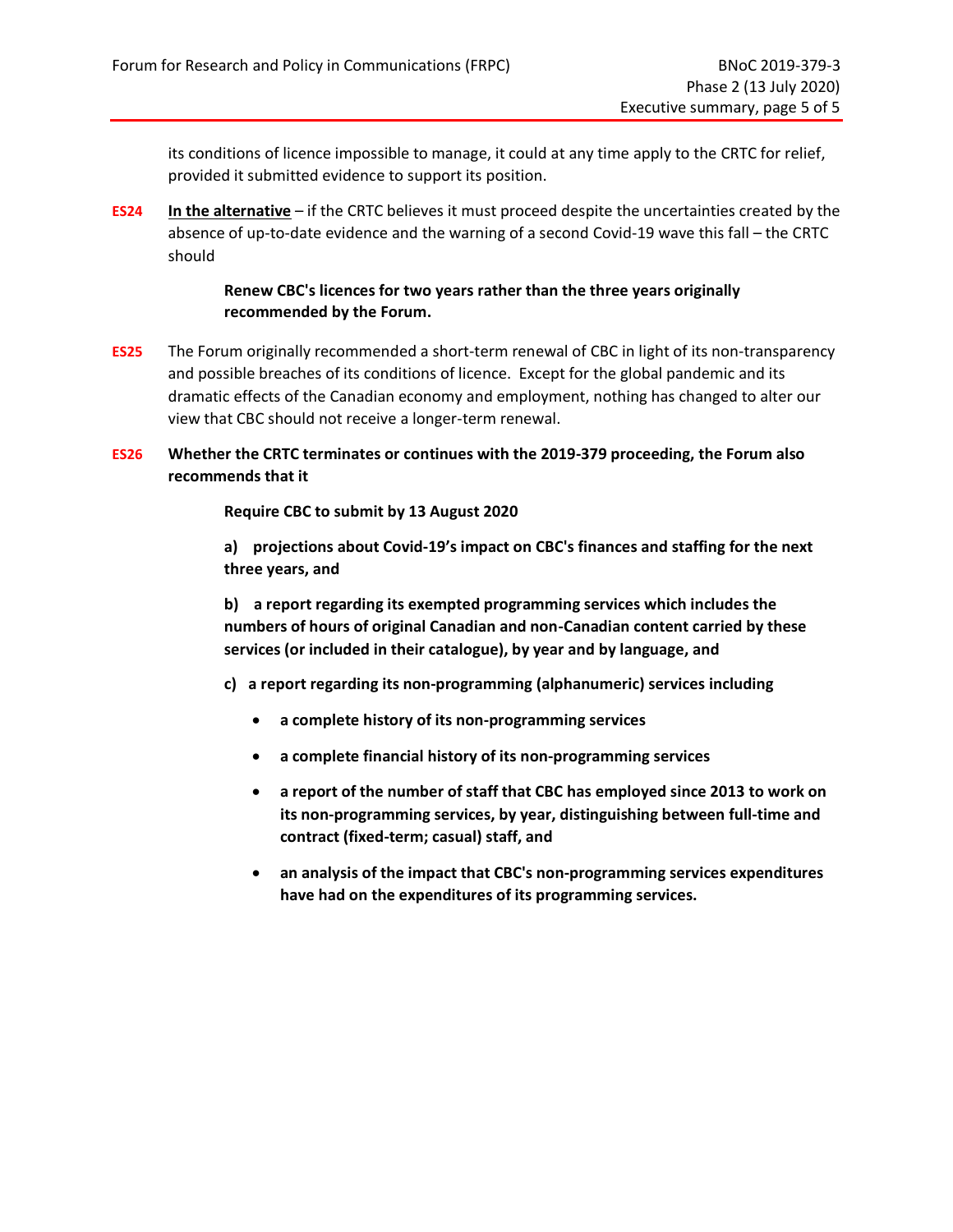## <span id="page-9-0"></span>I. Introduction

- 1 On 20 February 2020 the Forum intervened in the proceeding initiated by the CRTC in mid-May 2019 to consider CBC's applications to renew its broadcasting licences and to maintain the CRTC's current exemptions of its digital programming services. The Forum's 104-page long intervention<sup>2</sup> made two and a half dozen recommendations about CBC's applications, of which eleven address CBC's online services.
- 2 CBC's 6 March 2020<sup>3</sup> *Reply* acknowledged several interveners'<sup>4</sup>
	- complaints that the information on the record of this proceeding is insufficient "to permit them to fully understand the scope and character of CBC/Radio-Canada's proposal"
	- claims that "CBC/Radio-Canada has not provided a reasonably detailed framework and associated financial projections regarding its plans for digital", and their consequent
	- questions about "both the character and the merit of CBC/Radio-Canada's proposal as it relates to cross-platform (i.e., traditional/digital) obligations."<sup>5</sup>
- 3 CBC's March 2020 *Reply* also said that:
	- "CBC/Radio-Canada has increased reliance on digital platforms to expand its reach, as well as enrich its traditional programming. For example, news, information and program clips featured on cbc.ca and radio-canada.ca significantly enrich the Corporation's overall broadcast offering" (¶10)
	- "for over six years, CBC/Radio-Canada has been actively pursuing a digital transformation to meet the changing needs of Canadians. In June 2014, CBC/Radio-Canada launched a five-year strategy, Strategy 2020: A space for us all, and targeted digital services for ongoing focus and expansion and set a goal of doubling its digital reach by 2020" (¶11)
	- "In March 2016, the Government of Canada announced an important reinvestment in CBC/Radio-Canada by increasing the Corporation's funding by an additional \$75 million in 2016-2017, growing to \$150 million in the following years" (¶12)
	- "CBC/Radio-Canada committed to an Accountability Plan for the Government's reinvestment in the public broadcaster. Under this Accountability Plan, the Corporation made commitments with respect to all of the new funding promised by the Government" (¶12)
	- "The Corporation is already dedicating significant resources to providing Canadian content across all its digital platforms …." (¶13)

<sup>&</sup>lt;sup>2</sup> The intervention includes 54 pages of argument and evidence, 4 tables, 12 figures, 8 appendices and 30 recommendations.

 $3$  CBC, Reply – English version, CRTC website [Reply].

<sup>4</sup> The Forum notes that it did not receive a copy of the *Reply* circulated to 46 interveners.

<sup>5</sup> *Reply*, at ¶8.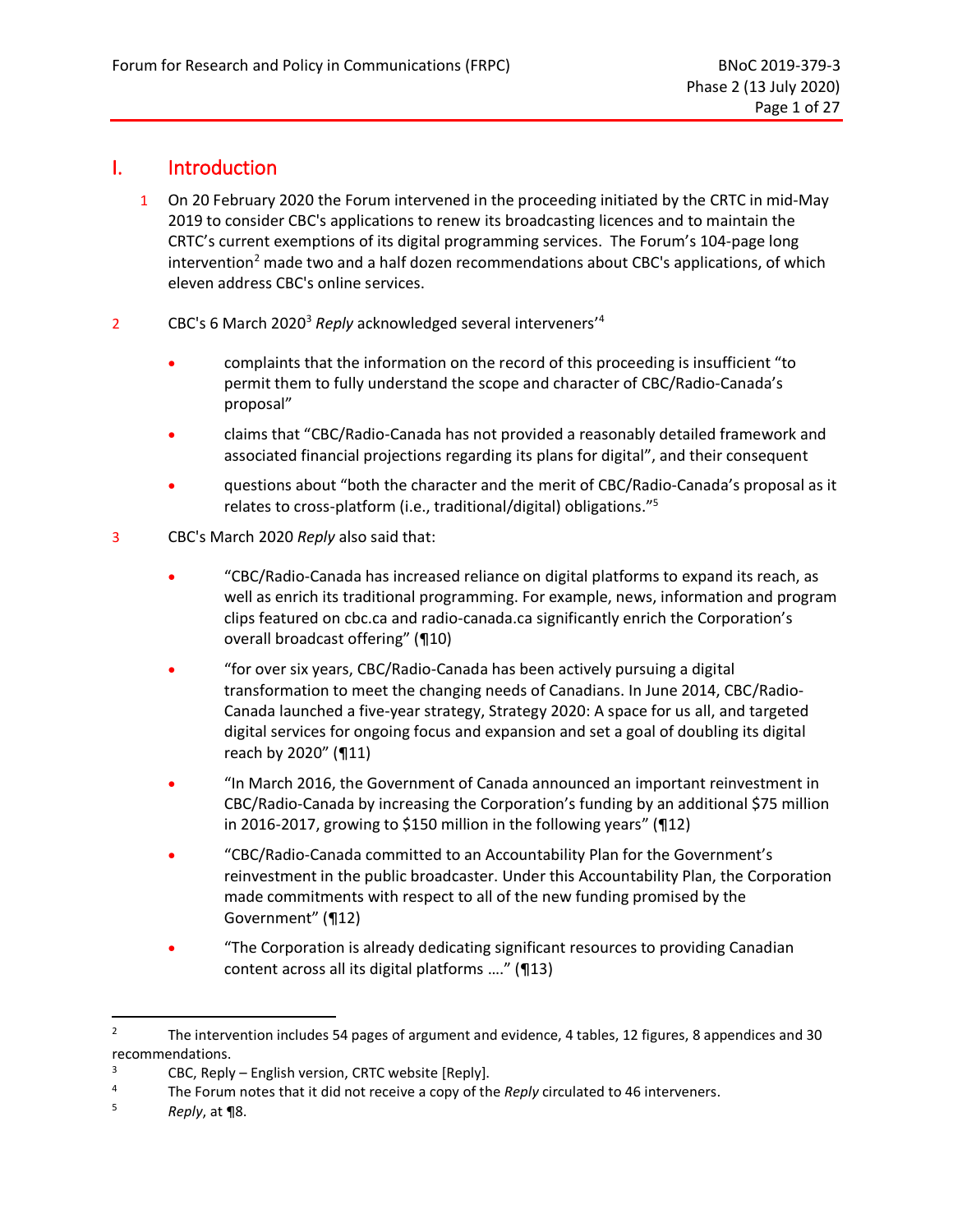- "… CBC/Radio-Canada will need to dedicate additional resources to this segment of the Canadian broadcasting system if it is to meet the changing needs of Canadians" (¶13), and
- "The KPI framework for Your Stories, Taken to Heart replaces our former KPIs and Accountability Plan. These new KPIs cover 100% of our appropriations" (¶13) *Note to the reader: KPI refers to CBC's 'Key Performance Indicators'*
- 4 CBC's *Reply* then stated its willingness to provide more financial information for the proceeding, by mid-April 2020.
- 5 On 22 June 2020 the CRTC announced a new date in January 2021 to hear the CBC's applications to renew its broadcasting licences and its arguments for maintaining the current Digital Media exemption order for its streaming services. <sup>6</sup> The hearing is now scheduled to begin 20 January 2021.
- 6 The CRTC's 22 June 2020 notice also added financial information submitted by CBC to the public record some four months after the intervention period ended because the Commission "considers that this new information will assist the Commission and parties to the proceeding in understanding the Corporation's digital activities and its future plans for those activities."<sup>7</sup>
- 7 Broadcasting Notice of Consultation CRTC 2019-379-3 permits interveners "to submit interventions/comments/answers" about the new information added to the public record. The CRTC warned that it will not consider submissions "that fall out side the scope of this additional information ...." If CBC replies,  $^8$  it must do so by 23 July 2020. $^9$
- 8 As the Commission is aware, the February 2020 intervention by the Forum for Research and Policy in Communications (FRPC) set out its concerns about CBC's failure to provide clear evidence about the finances underpinning its past programming performance and proposals for programming going forward.
- 9 The Forum therefore welcomes the CRTC's decision to pursue CBC's 6 March 2020 commitment "to submit to the Commission ... financial information regarding our digital activities ...."  $^{10}$ because, as we said in our 20 February 2020 intervention, "it is in the public interest that

<sup>6</sup> *Change of hearing date; Additional information added to the public record*, Broadcasting Notice of Consultation CRTC 2019-379-3 (Ottawa, 22 June 2020), [https://crtc.gc.ca/eng/archive/2019/2019-379-3.htm,](https://crtc.gc.ca/eng/archive/2019/2019-379-3.htm) Broadcasting Notice of Consultation CRTC 2019-379-3.

<sup>7</sup> *Ibid*., at ¶4.

<sup>8</sup> *Ibid*., at ¶¶5-6. S. 27(1) of the *Canadian Radio-television and Telecommunications Commission Rules of Practice and Procedure* (SOR/2010-277)[, https://laws.justice.gc.ca/eng/regulations/SOR-2010-277/page-3.html#h-](https://laws.justice.gc.ca/eng/regulations/SOR-2010-277/page-3.html#h-766526)[766526,](https://laws.justice.gc.ca/eng/regulations/SOR-2010-277/page-3.html#h-766526) does not, however, require applicants to answer interveners:

<sup>27 (1)</sup> The applicant may file a reply to an answer or to the document of an intervener with the Commission within 10 days after the deadline for the filing of the answer or the deadline for intervening in the proceeding, as the case may be, or, if a notice of consultation is posted by the Commission on its website, within the time period set out in the notice. [underlining added]

<sup>9</sup> Broadcasting Notice of Consultation CRTC 2019-379-3, at 16.

<sup>10</sup> CBC, *Reply*, para. 14.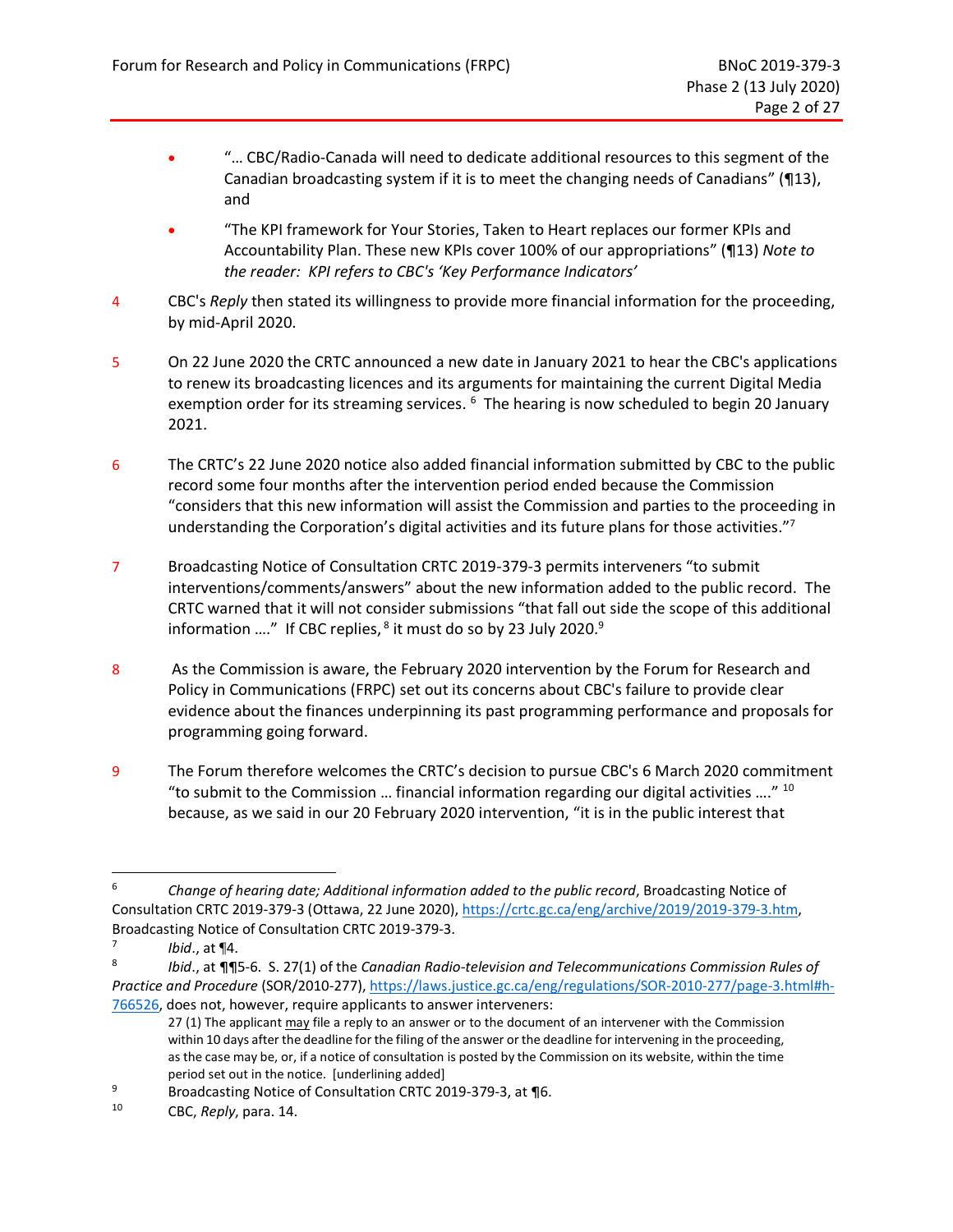information concerning the CBC's online expenditures and revenues be made available."<sup>11</sup> Our intervention raised the specific concern<sup>12</sup> that CBC has not explained how it is paying for its online services:

#### <span id="page-11-0"></span>**Figure 1 The Forum's 20 February 2020 intervention, paragraph 140:**

It is unclear how CBC is paying for its online services. While it has operated websites since the early 2000s, CBC says that it has only one year of aggregated financial data for its digital media.<sup>82</sup> It provided five years of projected data, including for the year that just ended (2019) setting out its revenues and "content-related expenses". It did not explain what its "content-related expenses" include or exclude. Assuming that these expenses represent its websites' total expenses, CBC's online services lost \$18.2 million in 2018, are projected to lose \$101 million from 2019 to 2023, or a total of \$119 million from 2018-2023.

- 10 The Forum's intervention also stated our concerns about CBC's decisions
	- not to be transparent about the funding of its online services
	- to charge subscription fees for some of its websites, and
	- $\bullet$  to offer programming online that is unavailable on its other broadcast services.<sup>13</sup>
- 11 The Forum's focus in this submission is on the new information provided by CBC on 12 June 2020 and the questions it raises. Gaps in the public record mean, however, that we do not know either what the CRTC requested on 6 May 2020<sup>14</sup> or what CBC answered on 11 May 2020.<sup>15</sup> (These gaps may be relevant if they touch on the questions we raise in Part III of this submission.)
- 12 In Part II of these comments we compare the CBC's February and June 2020 information. Part III sets out four basic questions raised by CBC's 12 June 2020 information. Part IV provides the

<sup>11</sup> *Family Feud*, at 30, ¶149.

<sup>&</sup>lt;sup>12</sup> *Family Feud*, at 30-31, **¶**¶150-151.<br><sup>13</sup> *Family Feud* at **¶¶**141-142

<sup>13</sup> *Family Feud*, at ¶¶141-142.

CBC's 12 June 2020 response (DM#3876590) states that Further to the Commission's request for information dated *6 May 2020*, we are pleased to provide the additional financial information referred to in our reply comments dated 6 March 2020. [italics added]

The only letter posted on the CRTC's "Open Proceedings" page for 2019-379-3 (the CBC renewal proceeding) – and described as "Commission Letter 6 May 2020"

[<sup>\(</sup>https://crtc.gc.ca/eng/archive/2020/lb200506.htm?\\_ga=2.21480761.344856793.1594219547-](https://crtc.gc.ca/eng/archive/2020/lb200506.htm?_ga=2.21480761.344856793.1594219547-1211976415.1582553073)

[<sup>1211976415.1582553073\)</sup>](https://crtc.gc.ca/eng/archive/2020/lb200506.htm?_ga=2.21480761.344856793.1594219547-1211976415.1582553073) – is not addressed to CBC but to Ms. Peggy Tabet of Québecor Média; it states that her letter of 14 April 2020 (posted under the "Procedural requests" link) will not be added to the public record: .

The CRTC's "Commission Letters 2020" website page [\(https://crtc.gc.ca/eng/8045/lc2020.htm\)](https://crtc.gc.ca/eng/8045/lc2020.htm) lists the letter to Québecor but does not list any other letter for 6 May 2020.<br><sup>15</sup> CBC's 12 June 2020 response (DM#2976500) states that

<sup>15</sup> CBC's 12 June 2020 response (DM#3876590) states that

As *described in our letter dated 11 May 2020*, the additional financial information consists of an overview of all of the Corporation's revenue and expenses, on an annual basis, covering the 5-year period of projections requested by the CRTC in the licence renewal applications; 2018-2019 to 2022-2023. [italics added]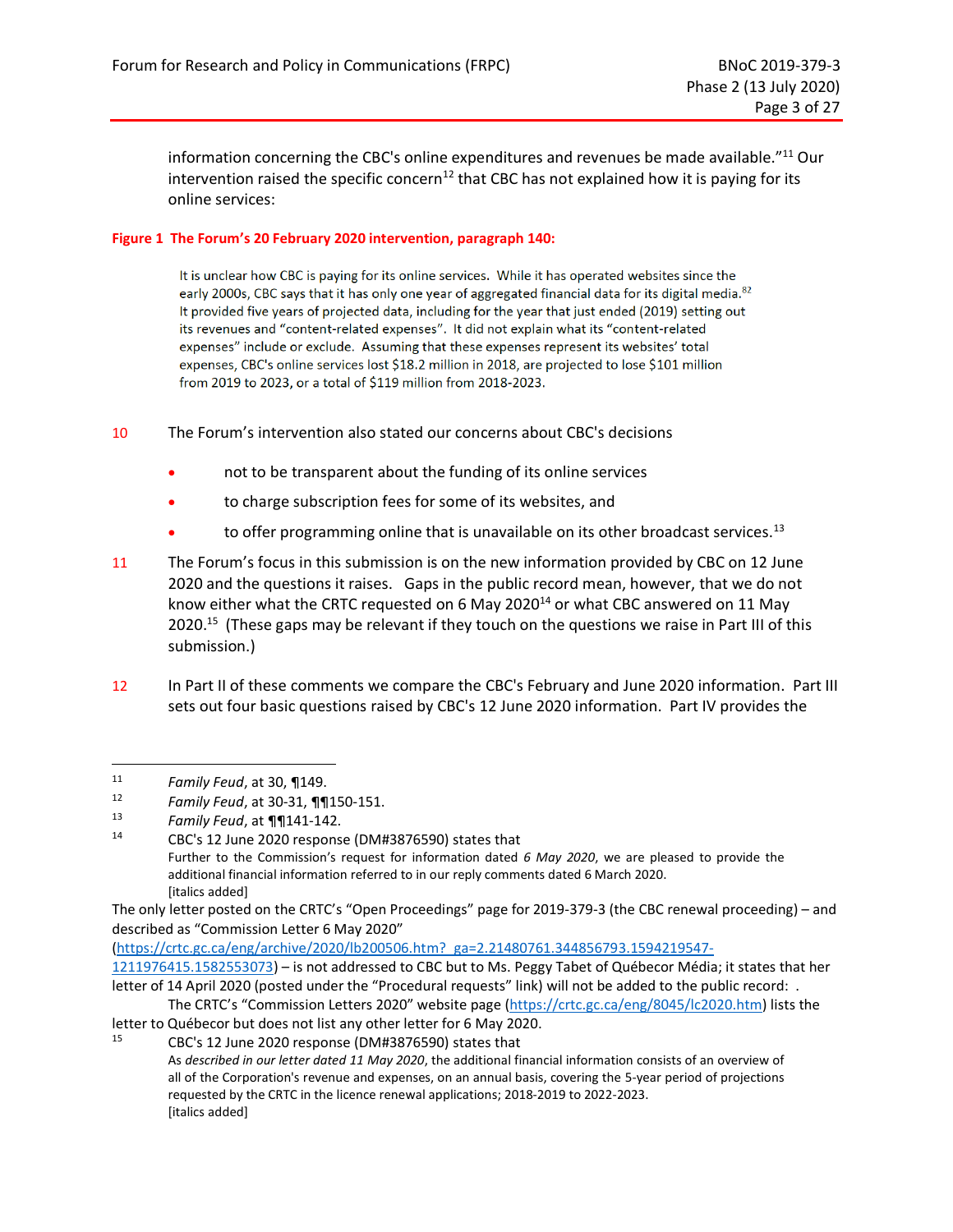Forum's conclusions about the new information, as well as several recommendations about CBC's applications which the Forum could not have and did not previously make because

- The CBC's applications were neither transparent nor clear about its finances and its plans for the next licence term
- CBC did not disclose relevant information about its digital programming and nonprogramming services until after the end of the intervention period, and because
- The World Health Organization declared the Covid-19 to be a global pandemic on 11 March 2020<sup>16</sup> - a few weeks before the end of the intervention deadline.

## <span id="page-12-0"></span>II. CBC's data from 3 February 2020 and 12 June 2020

- 13 CBC's letter to the CRTC of 12 June 2020 conveying its new financial evidence states that the evidence is being filed "[f]urther to the Commission's request for information dated 6 May 2020".<sup>17</sup> CBC described the information it intended to file in a letter to the CRTC of 11 May 2020.<sup>18</sup>
- 14 CBC's 12 June 2020 letter states that its "additional financial information consists of an overview of all of the Corporation's revenue and expenses<sup>19</sup>" and CBC has included a line showing total "Parliamentary appropriations for conventional, discretionary and digital services". 20 (This line is included in Appendix 1, line 1.)
- 15 As the Forum explains below, CBC's June 2020 evidence has been presented in way that differs completely from its previous evidence about its past, current and projected financial position, and therefore generates completely different results in terms of CBC's projected financial position.

<sup>16</sup> World Health Organization, *Timeline of WHO's response to COVID-19*, "11 March 2020", [https://www.who.int/news-room/detail/29-06-2020-covidtimeline.](https://www.who.int/news-room/detail/29-06-2020-covidtimeline)<br>17 CBC's 12 June 2020 letter (DM#3876590) at 1

<sup>17</sup> CBC's 12 June 2020 letter (DM#3876590), at 1.

<sup>18</sup> *Ibid*.

<sup>19</sup> In fact, the new financial information consists solely of *total* operating expenses, rather than 'all expenses" (which in the CRTC's annual statistical and financial summaries including separate subcategories describing programming, technical, sales and administrative expenses).

<sup>20</sup> "PUBLIC FINANCIAL SUMMARY", "AGGREGATE FINANCIAL SUMMARY FOR ALL CBC/RADIO-CANADA SERVICES", Note 2.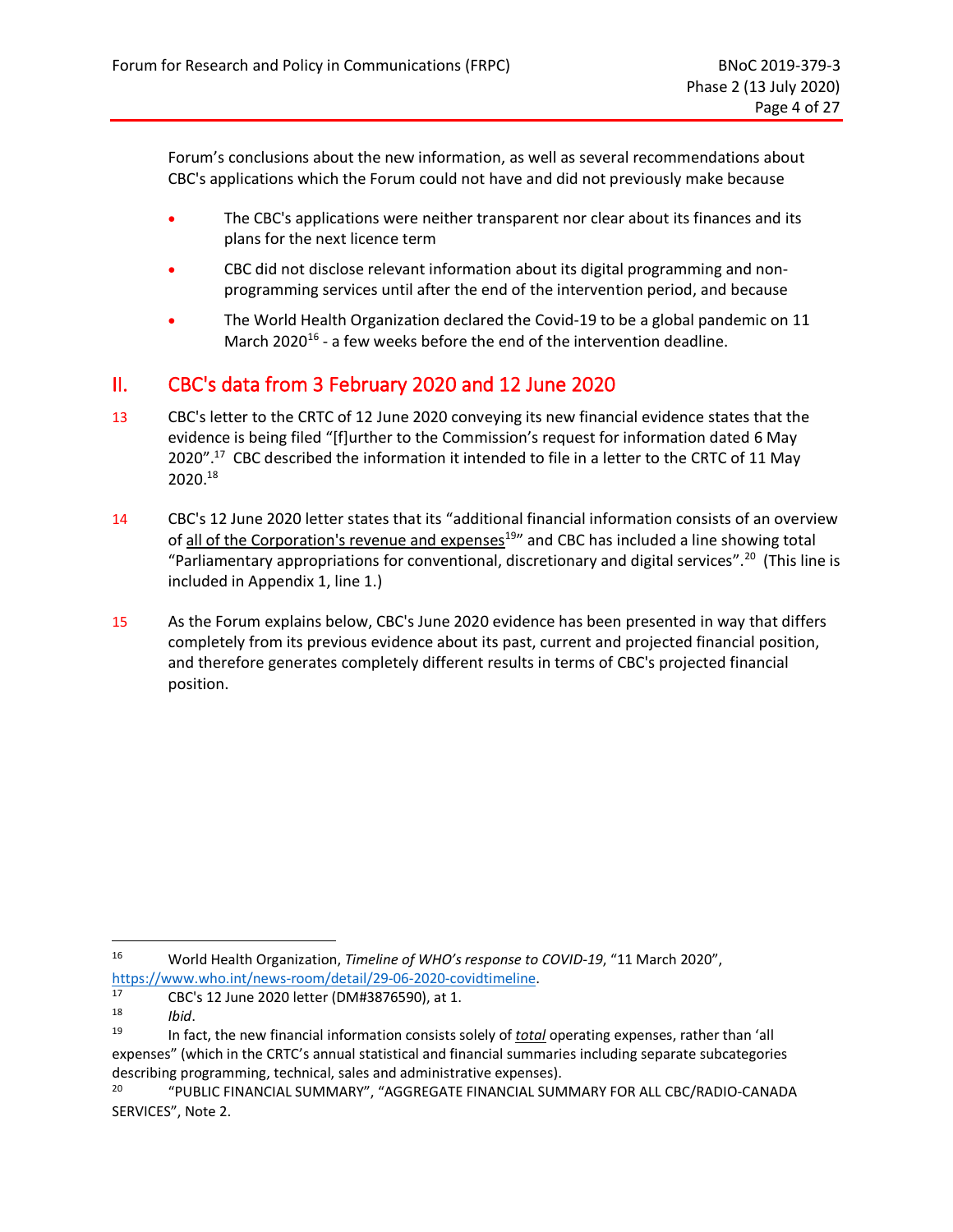## A. CBC's June 2020 data: new information and new presentation

- <span id="page-13-0"></span>16 The Forum compared the digital financial information filed by CBC in October 2019, $^{21}$  in February 2020<sup>22</sup> and in June 2020.<sup>23</sup> The February 2020 and October 2019 data appear identical.
- 17 This comparison found that the June 2020 data describe different entities and different concepts. As [Table 1](#page-13-1) shows, the February data describe total earned revenue and total contentrelated expenses of a single reporting digital broadcaster; the June data describe five types of earned revenue and the total operating expenses of five or more exempted programming and non-programming services, including (although the CBC's June 2020 statement does not say so), RCI.<sup>24</sup> The Forum also notes that the CBC's new data omit the information it provided in February 2020 on expenditures related to content and Canadian content.

#### <span id="page-13-1"></span>**Table 1 Comparison of CBC's February 2020 and June 2020 financial information**

| Type of       | 3 February 2020                         | 12 June 2020                              |
|---------------|-----------------------------------------|-------------------------------------------|
| information   | DM#3798544                              | DM#3876591                                |
| Digital media | For revenue: 1 "Reporting Broadcasters" | For revenue: "Digital" (undefined)        |
| included      | [sic]                                   |                                           |
|               |                                         |                                           |
|               | For expenses:                           | For expenses:                             |
|               | 1 "Reporting Broadcasters" [sic]        | [Exempted]:                               |
|               |                                         | "CBC Gem and ICI TOU.TV"                  |
|               |                                         | "CBC Listen and OHdio"                    |
|               |                                         | [Non-programming]:                        |
|               |                                         | "Websites, Curio and Other" <sup>25</sup> |
| Type of       | "Earned Revenue (\$)"                   | "Total Parliamentary appropriations"      |
| revenue       |                                         | "Advertising"                             |
|               |                                         | "Subscriptions"                           |
|               |                                         | "Syndication/Production revenue"          |
|               |                                         | "Other revenue"                           |
|               |                                         | "Total Digital"                           |
| Type of       | "Total Content-related Expenses (\$)"   | "Operating Expenses"                      |
| expenses      |                                         |                                           |

 $21$  DM#3755576 - English-language radio broadcasting services DM#3755574 – French-language radio broadcasting services DM#3755579 – French-language television broadcasting services, and

DM#3755582 – English-language television broadcasting services.

<sup>&</sup>lt;sup>22</sup> DM#3798544 – Digital media broadcasting services (identical to the digital media broadcasting information in the four documents listed in note 11, above.

<sup>23</sup> DM#3876591 (12 June 2020), "PUBLIC FINANCIAL SUMMARY", "AGGREGATE FINANCIAL SUMMARY FOR ALL CBC/Radio-Canada SERVICES".

<sup>&</sup>lt;sup>24</sup> CBC refers to RCI in its 11 May 2020 letter confirming it will file the data it had previously committed to file, but not in its 12 June 2020 document. At 2 of the 11 May 2020 letter CBC writes, "The Corporation's other digital services include our websites, Curio and RCI. ..."<br><sup>25</sup> Lt is unclear whether these results include the

It is unclear whether these results include the data from RCI, as suggested by CBC's 11 May 2020 letter (*ibid*.)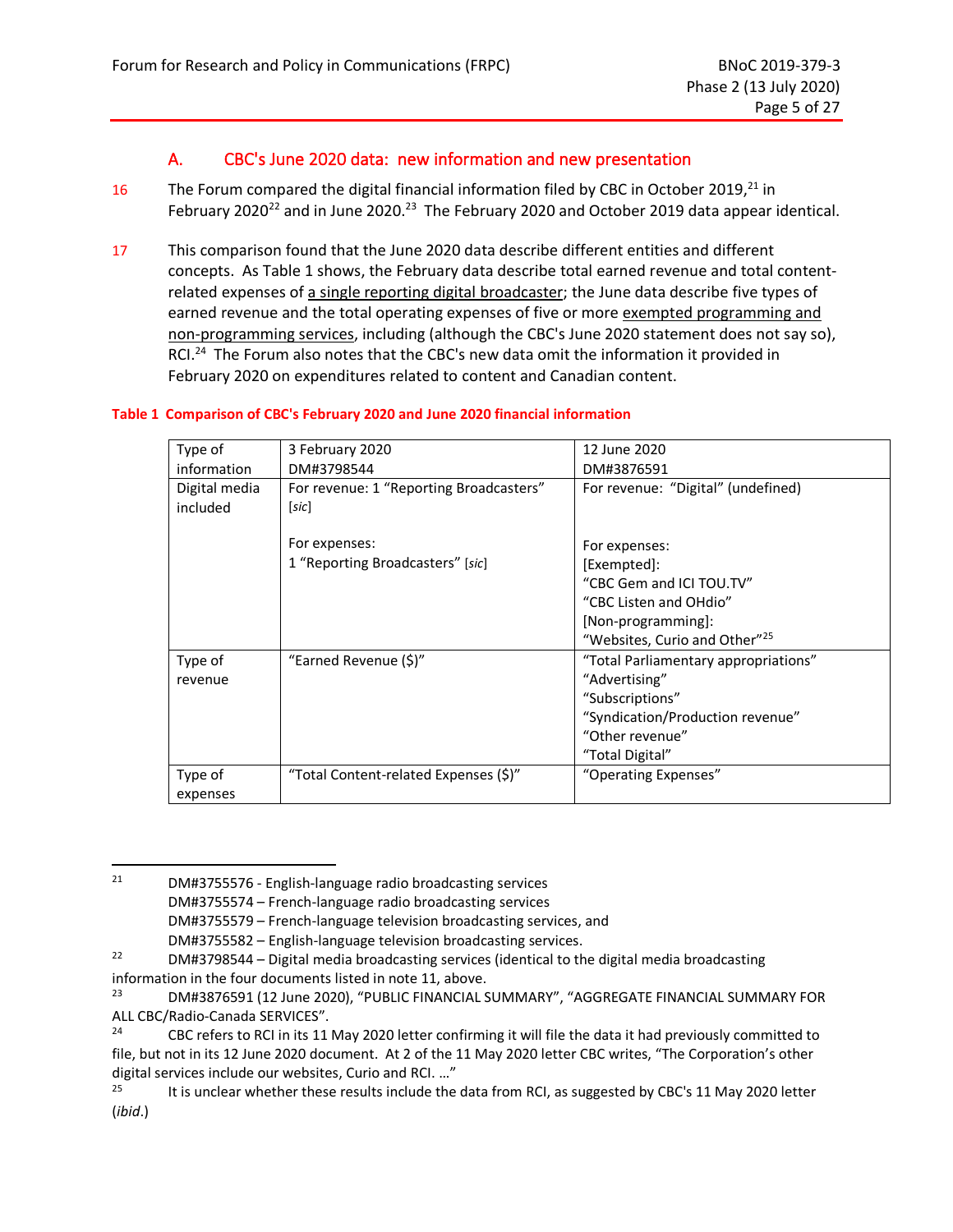## B. June 2020 data: different figures mean different results

<span id="page-14-0"></span>18 Given the significant differences in the February and June documents with respect to media, revenue and expense data it is unsurprising that they yield quite different financial results. The June 2020 evidence shows higher digital revenues [\(Figure 2\)](#page-14-1) and higher expenses [\(Figure 3\)](#page-15-0).

<span id="page-14-1"></span>

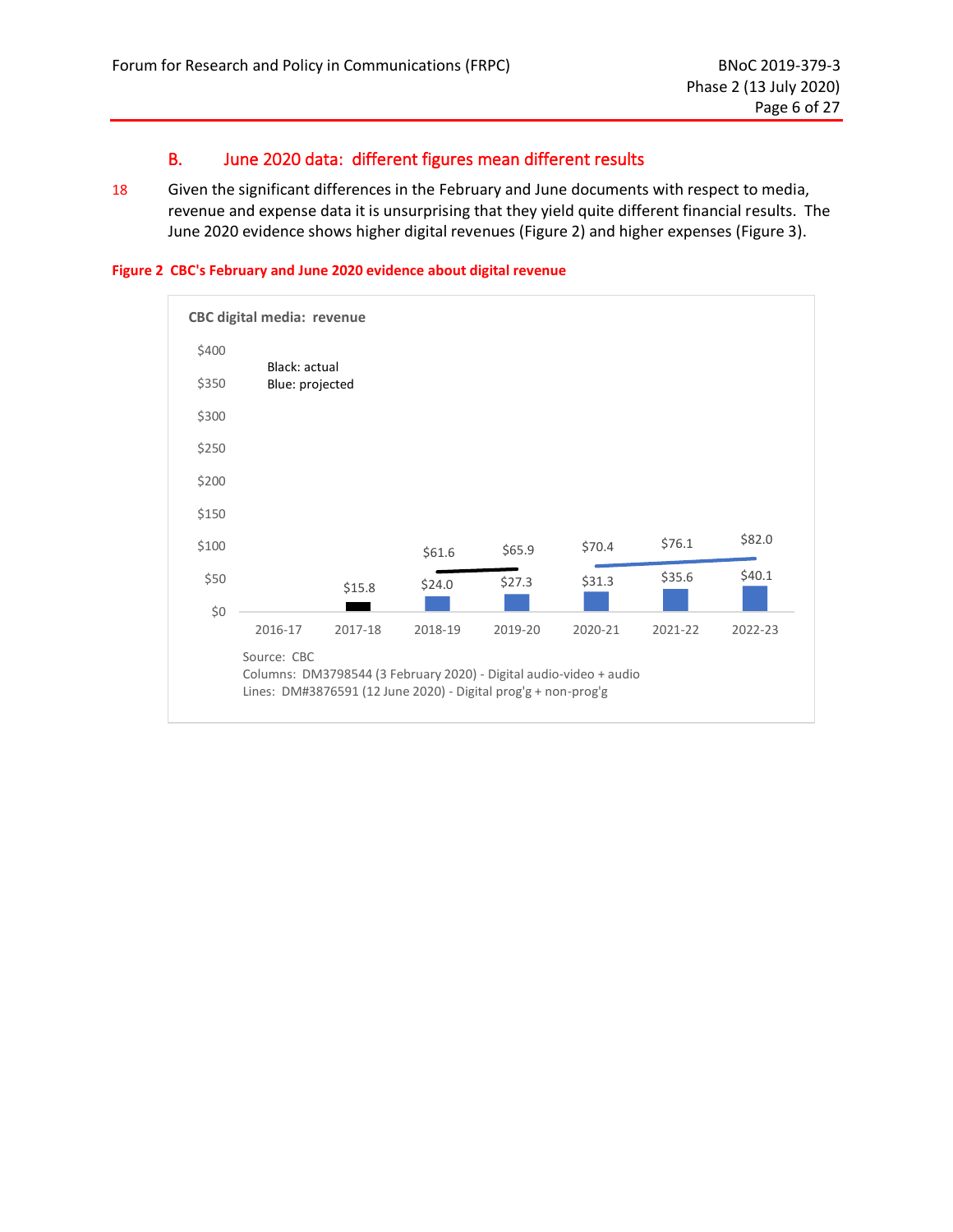

#### <span id="page-15-0"></span>**Figure 3 CBC's February and June 2020 evidence about digital expenses**

19 Deducting expenses from revenues also shows [\(Figure 4\)](#page-15-1) higher losses in the June data, compared to the February data.

#### <span id="page-15-1"></span>**Figure 4 CBC's February and June 2020 evidence about digital revenues less digital expenses**

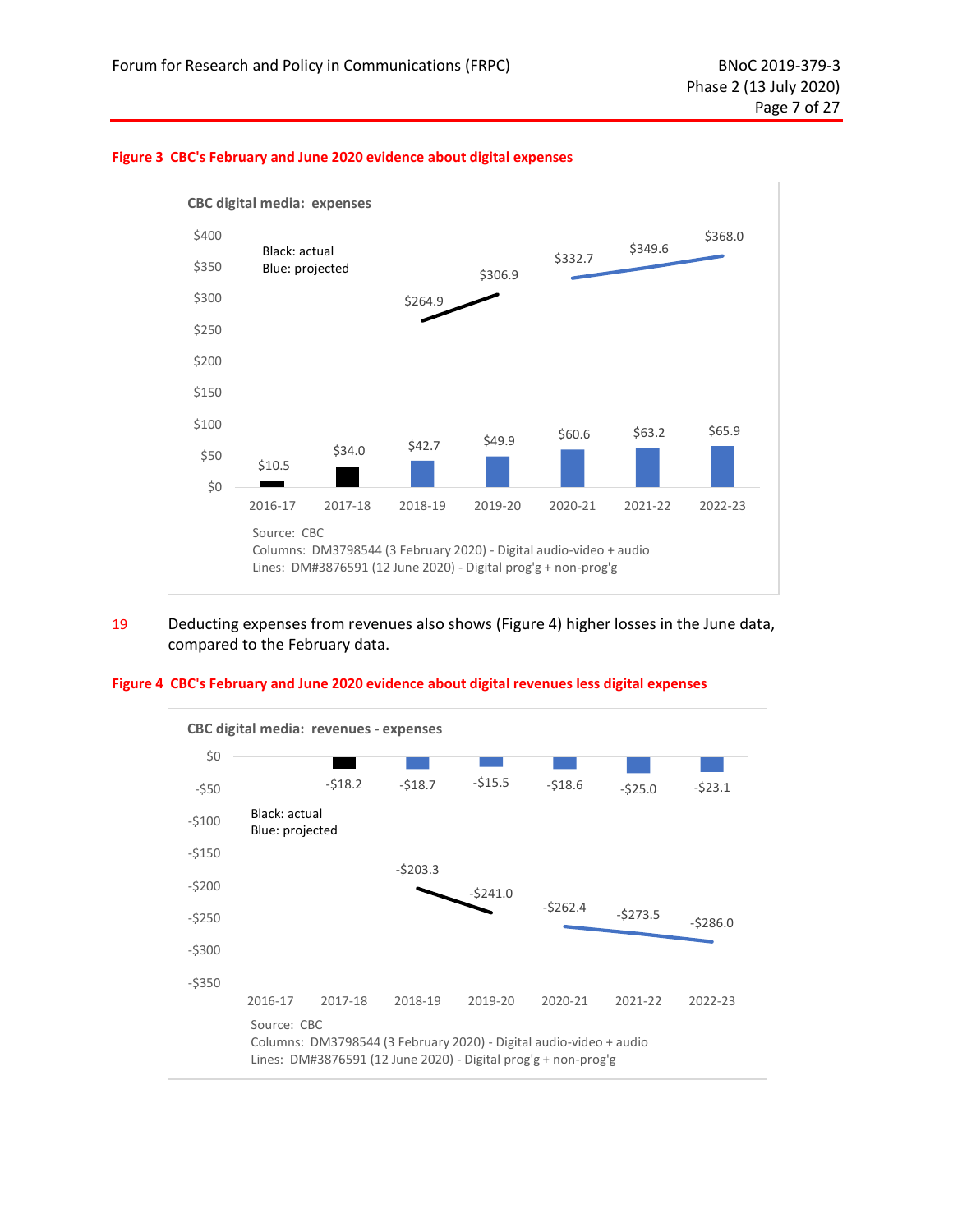- 20 In brief, CBC's June 2020 "financial information regarding our digital activities, including those operating outside of the DMEO"<sup>26</sup> paints a picture of the next three years of CBC's services that is significantly different from the evidence submitted by CBC to the CRTC from August 2019 through to February 2020. CBC confirmed in early May 2020 that its "application does not include Curio, RCI or non-programming activities." 27
- 21 For example, from 2018 to 2023 total expenses for CBC's programming and non-programming digital services amount to \$1.6 billion, and increased by 38.9% from 2017/18 to 2022/23 [\(Table](#page-16-0)  [2,](#page-16-0) line 19). Over the same five-year period expenses of CBC's conventional (conventional/discretionary audio and audio-visual) services amounted to \$6.2 billion, and decreased by 3.9% (Table 2, line 12).
- 22 And while it is true that expenses for CBC's conventional and discretionary programming services (\$6.3 billion – Table 2, line 12) exceeded their revenue (\$2 billion – Table 2, line 4), expenses on CBC's exempted programming and non-programming services (\$1.6 billion – Table 2, line 19) also exceeded their revenue (\$355.9 million – Table 2, line 6).

| Line | \$ millions                               |                                                | Total,<br>current term:<br>2018-2019 | Total,<br>new term:<br>2021-2023 | Total:<br>2018 - 2023 | % change<br>2018/19 to<br>2022/23 |
|------|-------------------------------------------|------------------------------------------------|--------------------------------------|----------------------------------|-----------------------|-----------------------------------|
|      | Income:                                   | appropriations and revenue                     |                                      |                                  |                       |                                   |
| 1    | <b>Total Parliamentary appropriations</b> |                                                | \$2,453.20                           | \$3,775.90                       | \$6,229.10            | 4.3%                              |
| 2    |                                           | Total appropriations as % of total income      | 72.1%                                | 73.0%                            | 72.6%                 |                                   |
| 3    |                                           | Revenue earned from broadcasting services      |                                      |                                  |                       |                                   |
| 4    | Audio-visual,                             | Subtotal, conventional & discretionary revenue | \$821.70                             | \$1,168.70                       | \$1,990.40            | $-8.00%$                          |
| 5    | conventional &<br>discretionary           | As % of total revenue                          | 86.6%                                | 83.6%                            | 84.8%                 |                                   |
| 6    | Digital                                   | Subtotal, digital revenue                      | \$127.50                             | \$228.50                         | \$355.90              | 33.1%                             |
| 7    |                                           | As % of total revenue                          | 13.4%                                | 16.4%                            | 15.2%                 |                                   |
| 8    | Total, earned revenue                     |                                                | \$949.20                             | \$1,397.10                       | \$2,346.30            | $-2.8%$                           |
| 9    |                                           | Total earned revenue as % of total income      | 27.9%                                | 27.0%                            | 27.4%                 |                                   |
| 10   | Total income: appropriations + revenue    |                                                | \$3,402.40                           | \$5,173                          | \$8,575.40            | 2.3%                              |
| 11   | <b>Operating expenses</b>                 |                                                |                                      |                                  |                       |                                   |
| 12   | Conv'l and discr'y                        | Subtotal, a/v and audio                        | \$2,572.50                           | \$3,757.30                       | \$6,329.80            | $-3.9%$                           |
| 13   | audio-visual and                          | A/V as % of total expenses                     | 73.2%                                | 70.2%                            | 71.4%                 |                                   |
| 14   | audio                                     | Audio & a/v as % of total CBC income           | 75.6%                                | 72.6%                            | 73.8%                 |                                   |
| 15   |                                           | Subtotal, DMEO programming services            | \$132.50                             | \$247.10                         | \$379.60              | 38.5%                             |
| 16   |                                           | Exempted prog'g exp as % of total exp          | 3.8%                                 | 4.6%                             | 4.3%                  |                                   |
| 17   |                                           | Exempted non-prog'g: websites, Curio, other    | \$440.30                             | \$803.20                         | \$1,243.60            | 39.0%                             |
| 18   | Digital                                   | Exempted non-prog'g exp as % of total exp      | 12.5%                                | 15.0%                            | 14.0%                 |                                   |
| 19   |                                           | Subtotal, digital prog'g and non-prog'g exp    | \$572.80                             | \$1,050.30                       | \$1,623.10            | 38.9%                             |
| 20   |                                           | Digital expense, as % of total expenses        | 16.3%                                | 19.6%                            | 18.3%                 |                                   |
| 21   |                                           | Digital expense, as % of total CBC income      | 16.8%                                | 20.3%                            | 18.9%                 |                                   |

#### <span id="page-16-0"></span>**Table 2: Summary of June 2020 revenue and expense data**

<sup>26</sup> *Reply*, ¶14.

<sup>27</sup> CBC, *Response from CBC/Radio-Canada to the Request for information - Filing of additional financial information regarding the CBC/SRC's digital activities Applications # 2019-0280-0, 2019-0279-2, 2019-0282-5 and 2019-0281-7*, Letter (11 May 2020), at 3.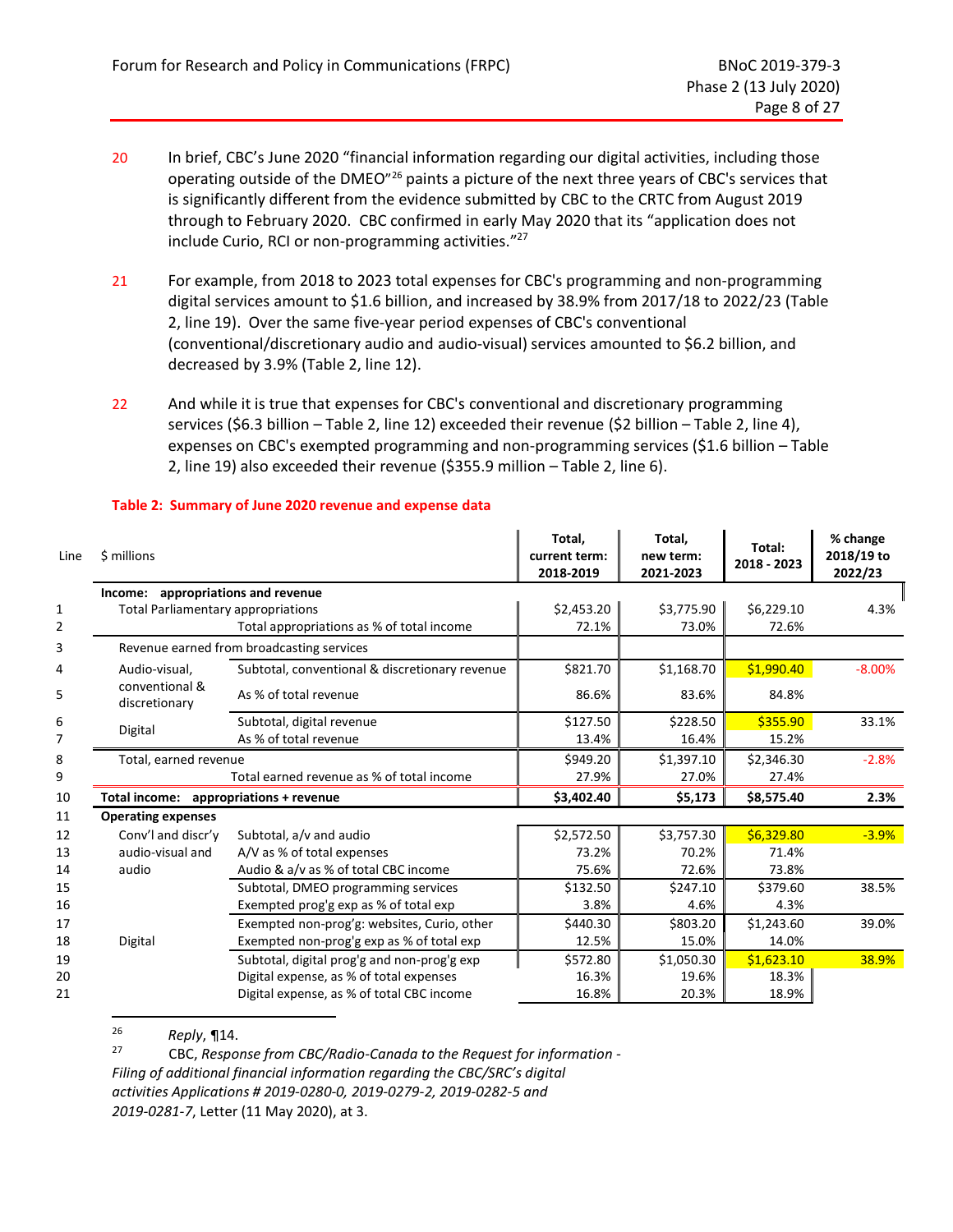| Line     | \$ millions                                                                                                                 | Total.<br>current term:<br>2018-2019 | Total.<br>new term:<br>2021-2023 | Total:<br>2018 - 2023 | % change<br>2018/19 to<br>2022/23 |
|----------|-----------------------------------------------------------------------------------------------------------------------------|--------------------------------------|----------------------------------|-----------------------|-----------------------------------|
| 22       | Total expenses: conventional and digital                                                                                    | \$3,145.30                           | \$4,807.60                       | \$7,952.90            | 3.4%                              |
| 23       | Subtotal, other expenses<br>Other expenses                                                                                  | \$369.50                             | \$543.90                         | \$913.30              | $-3.5%$                           |
| 24       | Total CBC expenses: conventional, digital and other                                                                         | \$3,514.80                           | \$5,351.50                       | \$8,866.20            | 2.6%                              |
| 25       | Total CBC expenses as % of total CBC income                                                                                 | 103.3%                               | 103.4%                           | 103.4%                |                                   |
| 26       | Pre-tax profit (loss): total income less total expenses                                                                     | $-5112.40$                           | $-5178.50$                       | $-5290.80$            | 12.4%                             |
| 27       | Conventional services: revenue less expenses                                                                                | $-51,750.70$                         | $-52,588.60$                     | $-$ \$4,339.40        |                                   |
| 28       | Digital services: revenue less expenses                                                                                     | -\$445.40                            | $-$ \$821.90                     | $-51,267.20$          |                                   |
| 29<br>30 | Deducting digital services revenue and expenses:<br>Conventional services: (conv'l income + appropriations) less conv'l exp | \$702.50                             | \$1,187.30                       | \$1,889.70            |                                   |

23 Put another way, where CBC's previous evidence was that in the three years from 2021 to 2023 its digital services would have just under \$190 million in content-related expenses, its new evidence is that the *total* expenses of its exempt programming and non-programming services would be more than five times higher - \$1.05 billion: see [Appendix 1,](#page-37-0) line 38).

#### <span id="page-17-0"></span>**Table 3 Differences in CBC's revenues and expenses for the next three years (2020/21, 2021/22 and 2022/23)**

| Revenues and expenses (\$ millions current)                     |                 |         |              |          |            |
|-----------------------------------------------------------------|-----------------|---------|--------------|----------|------------|
| Three-year projection (2020/21 - 2022/23)                       | 3 February 2020 |         | 12 June 2020 |          | Source:    |
| Revenue (earned and Parliamentary appropriations)               |                 |         |              |          |            |
| <b>Total Parliamentary appropriations</b>                       |                 |         | \$           | 3,775.87 | DM#3876591 |
| Total revenue, licensed conventional & discretionary            |                 |         | \$           | 1,168.68 | DM#3876591 |
| Earned revenues - digital audio-visual and audio                | \$              | 106.98  |              |          | DM#3798544 |
| Total revenue, exempted digital services                        |                 |         | No data      |          | DM#3876591 |
| Total revenue, non-programming services                         |                 |         | No data      |          | DM#3876591 |
| Total revenue, digital (exempt & non-programming?)              |                 |         | \$           | 228.45   | DM#3876591 |
| Total revenue, licensed, exempted and non-programming services  |                 |         | \$           | 1,397.13 | Calculated |
| Total revenue and Parliamentary appropriations                  |                 |         | \$           | 5,173.00 | Calculated |
| <b>Expenses</b>                                                 |                 |         |              |          |            |
| Total content-related expenses - digital audio-visual and audio | \$              | 189.73  |              |          | DM#3798544 |
| Total expenses, licensed conventional & discretionary           |                 |         | \$           | 3,757.29 | DM#3876591 |
| Total expenses, exempted digital services                       |                 |         | \$           | 247.07   | DM#3876591 |
| Total expenses, non-programming services                        |                 |         | \$           | 803.24   | DM#3876591 |
| Total expenses, digital (exempt & non-programming?)             |                 |         | \$           | 1,050.31 | DM#3876591 |
| Total expenses, licensed, exempted and non-programming services |                 |         | \$           | 4,807.60 | Calculated |
| <b>Revenues less expenses</b>                                   |                 |         |              |          |            |
| Earned revenues less content-related expenses                   | \$              | (66.68) |              |          | Calculated |
| Total revenue, less total expense                               |                 |         | \$           | 346.82   | Calculated |
| Licensed conventional & discretionary                           |                 |         | -\$          | 2,588.62 | Calculated |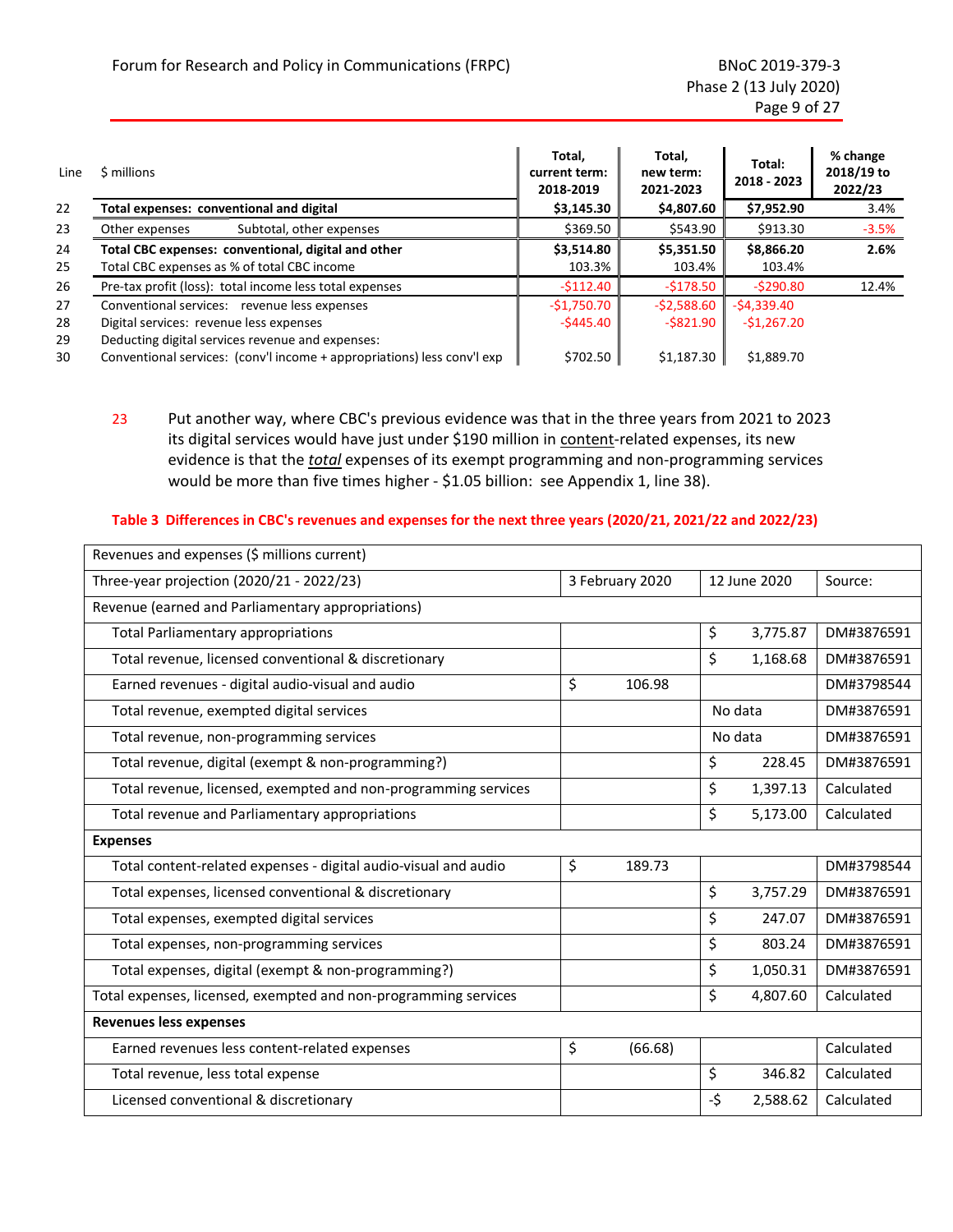| Revenues and expenses (\$ millions current) |                 |              |        |            |
|---------------------------------------------|-----------------|--------------|--------|------------|
| Three-year projection (2020/21 - 2022/23)   | 3 February 2020 | 12 June 2020 |        | Source:    |
| Exempted digital services                   |                 |              |        | Calculated |
| Non-programming services                    |                 |              |        | Calculated |
| Digital (exempt & non-programming?)         |                 | -2           | 821.86 | Calculated |

?: unclear from CBC's 20 June 2020 document

- 24 Moreover, while it has generally been the case that CBC's broadcasting services its licensed radio and television programming undertakings – have lost money, it is somewhat surprising to learn from CBC's new evidence that its exempted digital services lost \$445 million in 2019 and 2020, and are projected to lose \$822 million from 2021 to 2023: [Appendix 1,](#page-37-0) line 47. Excluding the digital services from the actual and forecast revenues and expenses indicates that, but for the digital services (and now, but for the impact of Covid-19 on the economy and Canadians), CBC would be operating at a profit rather than a loss – generating \$1.9 billion in profits (revenues less expenses) from 2019 to 2023.
- 25 CBC's new evidence raises concerns; the Forum addresses three of these in the next Part.

## <span id="page-18-1"></span><span id="page-18-0"></span>III. CBC's June 2020 evidence raises three new and important questions

## A. Should CBC and the CRTC ignore the impact of Covid-19?

- 26 When it filed its reformatted financial evidence in June 2020 CBC clarified that it had not taken into account the likely very dramatic impact of the Covid-19 pandemic on its projected Parliamentary appropriations, earned revenue and expenditures.
- 27 Even if CBC saved some money by suspending its local English-language television newscasts in March 2020,<sup>28</sup> the pandemic's impact on the Canadian economy will likely be brutal. The Conference Board of Canada has estimated that the economy may contract by 8% or more, while "… employment will still be nearly 1.1 million lower for 2020 as a whole than it was in 2019." 29
- 28 CBC's June 2020 evidence forecast \$757 million in total advertising income for the next three years, representing 54% of its total earned revenue for the same period. As Canadian business'

<sup>29</sup> The Conference Board of Canada, *Canadian Outlook Summary: Summer 2020*,

<sup>&</sup>lt;sup>28</sup> Editor's Note, "Why CBC News is making changes to local programming during the COVID-19 crisis", (18 March 2020)[, https://www.cbc.ca/news/editorsblog/editors-blog-local-programming-1.5502141](https://www.cbc.ca/news/editorsblog/editors-blog-local-programming-1.5502141) (accessed 11 July 2020). CBC subsequently announced that it would resume local English-language television newscasts beginning 25 March 2020: cbc media centre, "CBC will continue to restore local TV news for audiences across the country", (24 March 2020), [https://www.cbc.ca/mediacentre/press-release/statement-on-cbc-local-supperhour-newscasts.](https://www.cbc.ca/mediacentre/press-release/statement-on-cbc-local-supperhour-newscasts) We understand in any event that the temporary suspension did not affect CBC's radio programming services, or its French-language television stations.

<https://www.conferenceboard.ca/e-library/abstract.aspx?did=10737> (accessed 11 July 2020):

The effects of the COVID-19 pandemic have been severe. Mandated business closures and a collapse in both business and consumer confidence will result in an 8.2 per cent contraction for the Canadian economy this year—the worst annual contraction on record.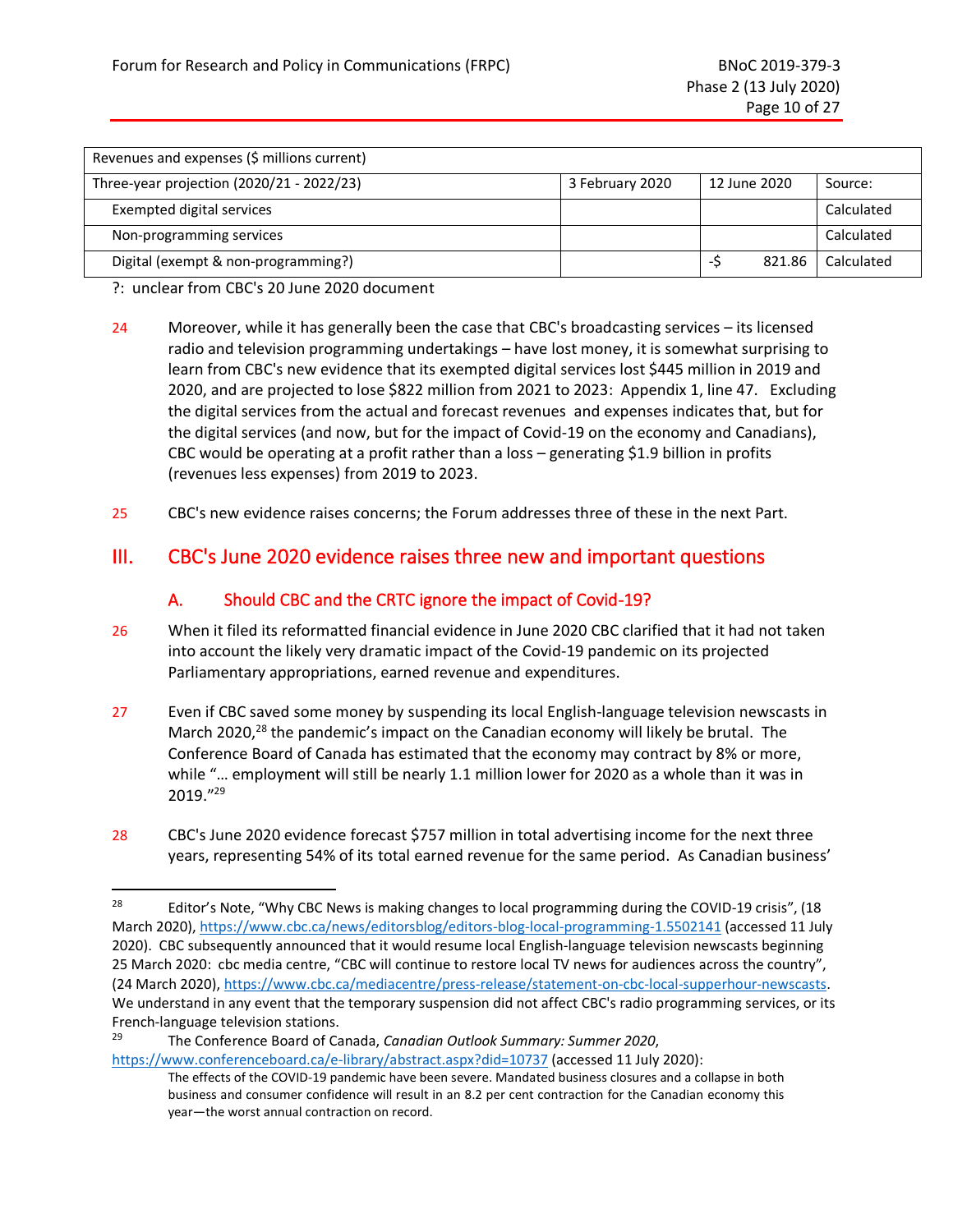capacity to advertise is linked to economic performance it is highly unlikely that in the next several years CBC will be able to earn the level of revenue set out in the forecasts it developed in mid-2019.

- 29 Similarly, CBC's June 2020 evidence forecasts \$370 million in subscription revenue, representing 26% of its total earned revenue. As Canadians who have been hit by unemployment may have already reduced or are planning on reducing discretionary household expenditures such as subscriptions to discretionary audio-visual programming services, CBC may be unable to earn this income.
- 30 Finally, CBC's June 2020 evidence forecast \$3.8 billion in Parliamentary appropriations. As the Federal government has taken on massive new debt to enable Canadians to cope with the financial hardships imposed by months of sheltering in place, we believe it is reasonable to assume that Parliament may be forced to take a hard look at all government expenditures – the CBC's included.
- 31 The Forum's concern is that regardless of why CBC excluded the impact of Covid-19, CBC's programming plans have already changed and will likely continue to change in the next one to two years due to the pandemic's wide-ranging effects.

## B. How do CBC's changes in the presentation of its digital services' finances affect due process?

<span id="page-19-0"></span>32 The CBC's letter of 12 June 2020 conveying the new financial evidence states that its

… forecasts are consistent with the licence renewal financial projections that are part of the record of this proceeding.

- 33 In fact, CBC's June 2020 financial evidence is NOT consistent with its previous financial evidence because it has now included information it had previously withheld. As noted earlier, CBC changed the presentation of its financials between February 2020 and June 2020 with respect to
	- The numbers and types of digital services covered: The October and February data refer to "Digital Media Broadcasting" apparently consisting of a single "Reporting broadcasters" [*sic*]. The June data describe exempted programming services ("CBC Gem and ICI TOU.TV", "CBC Listen and OHdio") and non-programming services that are predominantly alphanumeric ("Websites, Curio and other"). 30 CBC also says that its "other digital services" include RCI. $31$
	- Revenue: The February data refer to "Earned revenue" only; the June data refer to Parliamentary appropriations, advertising, subscriptions, syndication/production revenue and other revenue.
	- Expenses: The February data refer to "Total content-related Expenses" while the June data refer to total operating expenses.

 $30$  DM#3876591, Notes 3 and 4.<br> $31$  CBC Letter to CBTC (11 May)

CBC, Letter to CRTC, (11 May 2020), DM#3849736, at 2 ("The Corporation's other digital services include our websites, Curio and RCI").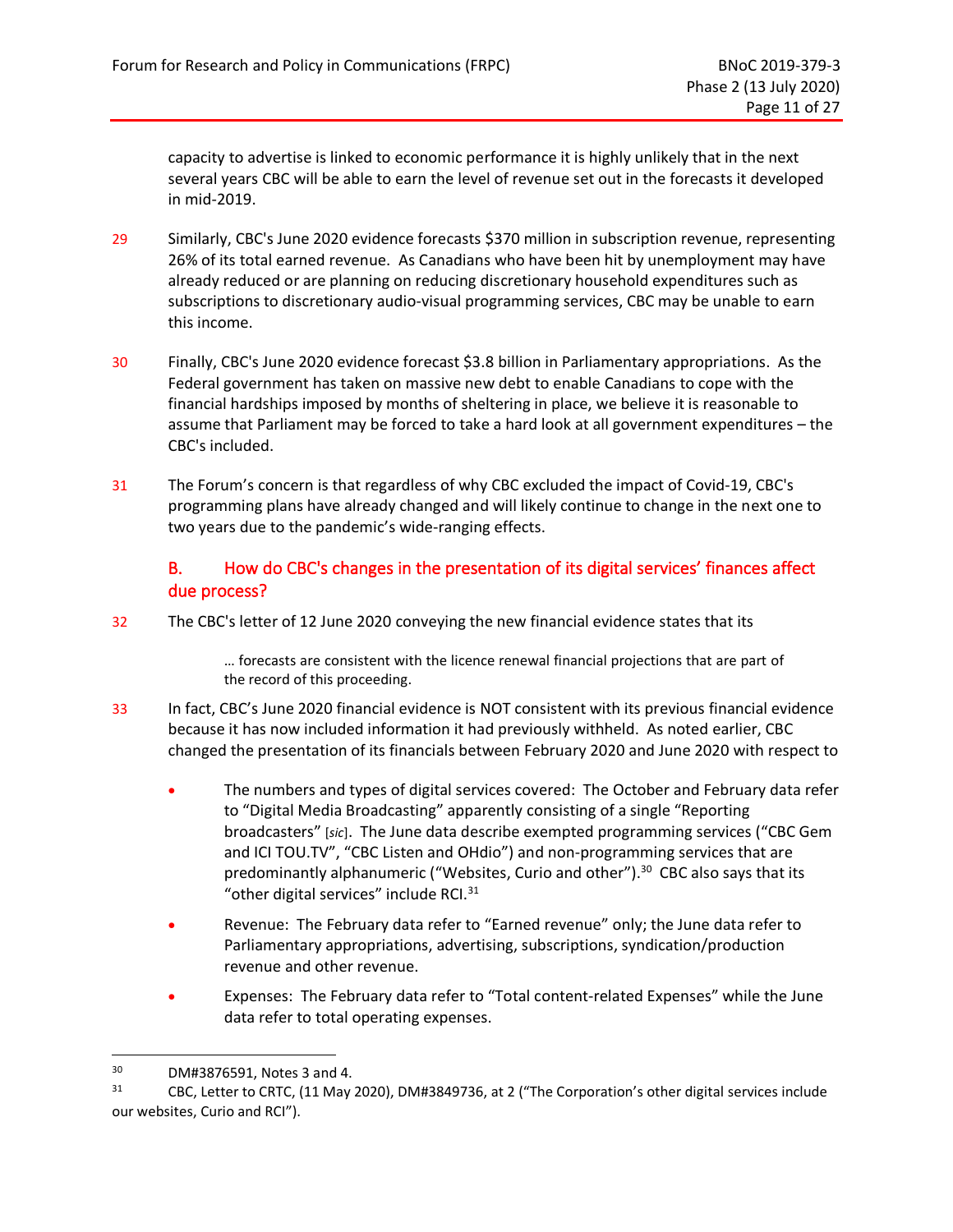- 34 In particular, the 12 June 2020 evidence shows for the first time in this proceeding the scale of resources that CBC is devoting to exempted programming and non-programming services: \$1.6 billion from 2019 to 2023 [\(Appendix 1,](#page-37-0) line 38). To the extent that it is relevant, the Forum notes that the financial statements published in CBC's annual reports since 2000 also did not separate and set out CBC's expenditures on its online non-programming and exempted programming services.)
- 35 Rather than offering information and "forecasts that are consistent with" CBC's previously filed renewal materials,<sup>32</sup> the 12 June 2010 data are inconsistent with CBC's previous published evidence.
- 36 The Forum's concern is that CBC's failure from August 2019 to February 2020 to disclose the scale of its expenditures on digital exempted programming and non-programming services made it impossible for Canadians to comment in a fully-informed manner about CBC's programming plans going forward.

## <span id="page-20-0"></span>C. Should the CRTC continue to ignore business activities on which CBC plans to spend \$1.05 billion in the next three years?

37 In providing new and comparatively far more detailed financial information about all of its services – licensed and exempted –CBC describes its exempted programming as "programming on non-traditional platforms". While its written text is somewhat unclear, CBC appears to be asking that its 'non-traditional platform programming' be recognized "against" CBC's licence obligations, even though it has excluded its non-programming activities from its licence applications:

> CBC/Radio-Canada's licence renewal application proposes a bridge to the future by seeking to include programming on non-traditional platforms for the purposes of CRTC recognition against our licence obligations. Our application does not include Curio, RCI or non-programming activities.<sup>33</sup>

- 38 Apart from the fact that is not at all clear that CBC's operations with respect to exempted nonprogramming services have been authorized by Parliament, CBC's decision not to provide the details on expenditures that it reports to the CRTC (expenditures on programming, technical, sales and administrative services and products, as well as on Canadian and non-Canadian content), makes it impossible to evaluate the impact of CBC's expenses on the broadcasting system or the Canadian economy.
- 39 Even more importantly, CBC did not provide any evidence describing the hours of programming that CBC's exempted programming services have been providing, and will be providing in the next licence term.

<sup>32</sup> CBC's 12 June 2020 letter stated that its "… forecasts are consistent with the licence renewal financial projections that are part of the record of this proceeding."

<sup>33</sup> DM#3849736, CBC, *Response from CBC/Radio-Canada to the Request for information - Filing of additional financial information regarding the CBC/SRC's digital activities Applications # 2019-0280-0, 2019-0279-2, 2019- 0282-5 and 2019-0281-7*, Letter (11 May 2020) at 3.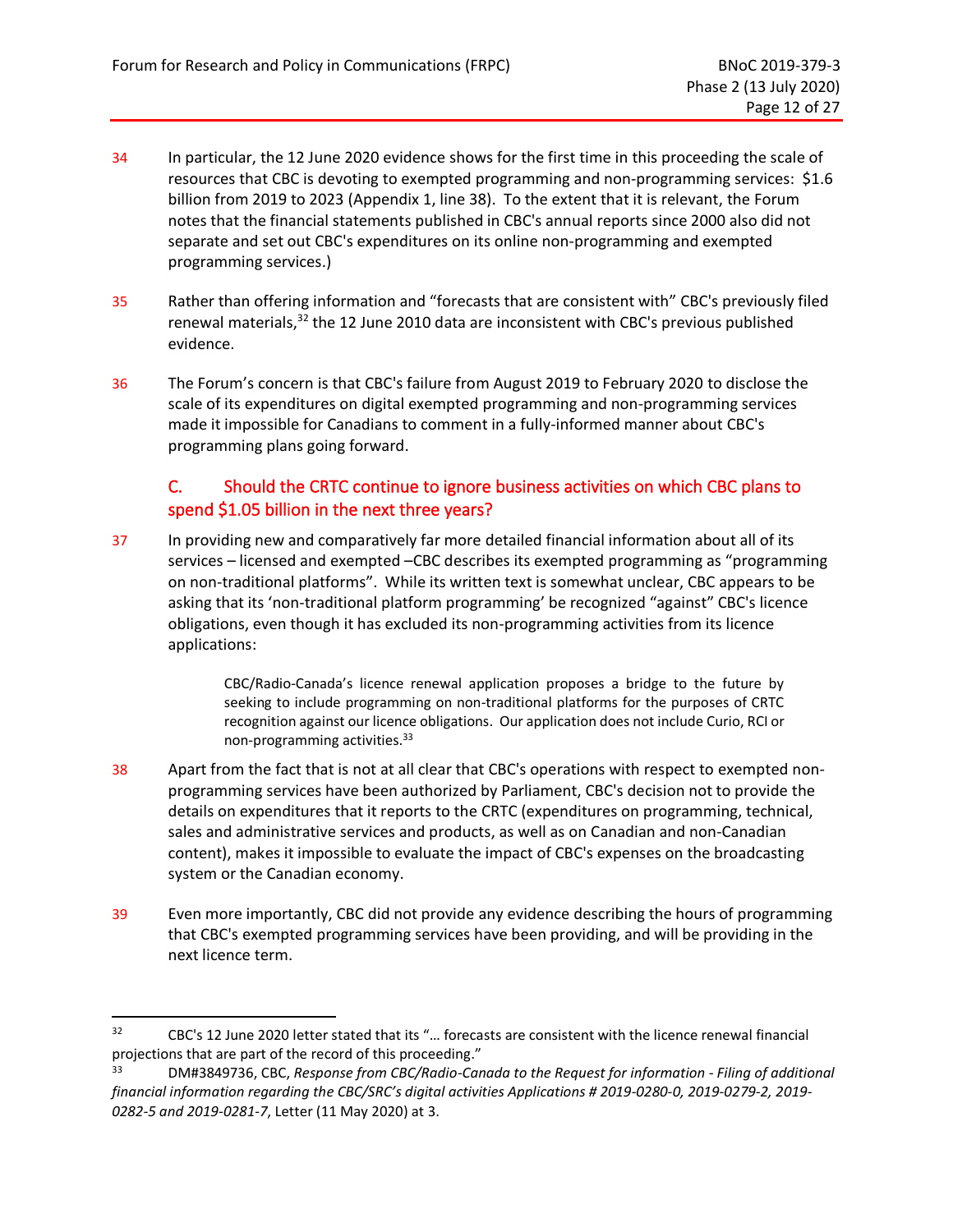#### *1 Non-programming services exempted in 1993*

<span id="page-21-0"></span>40 CBC's June 2020 evidence shows that it plans to spend \$803 million on non-programming services that may consist of alphanumeric content even though – as CBC confirmed on 11 May 2020<sup>34</sup> - it has not included these services in its application.

## *a) Regulatory history*

- <span id="page-21-1"></span>41 Non-programming services predate the Internet, but also originated in the distribution sector. When Parliament established the CRTC in 1968 it also gave the Commission jurisdiction over cable television, a rapidly-evolving medium that enabled Canadians to obtain television and radio services from outside their local area. Within a decade, cable television undertakings wanted to offer subscribers more than radio and television services<sup>35</sup> and in 1978 the CRTC authorized cable television applicants "to provide new communications services of a nonprogramming nature." 36
- 42 In deciding whether to grant cable television services' applications to offer non-programming services, the CRTC said its two concerns were that existing programming services retained their priority $37$  and that the cable services' subscribers were "not obliged to take and pay extra for non-programming services, either directly or indirectly."<sup>38</sup>
- 43 The CRTC set out a policy for cable television services' non-programming services in early 1979.<sup>39</sup> Its reiterated that non-programming services should not compromise "the priority claims" of local programming services, and that subscribers should not have to accept or pay extra for non-programming services, whether directly or indirectly.<sup>40</sup> The CRTC later said that licensees were to "produce evidence of the costs of providing both (i) programming, and (ii) non-programming services" to ensure that its requirements about direct or indirect payments for non-programming services were met. $41$

….

 $\frac{34}{35}$  *Ibid.* 

The cable systems were, except for those offering community television channels, rebroadcasting radio and television services.

<sup>36</sup> *Non-Programming Service by Cable Television Licensees*, CRTC Public Announcement (Ottawa, 6 June 1978).

<sup>37</sup> *Ibid*.: "in terms of channel capacity and spectrum space".

<sup>38</sup> *Ibid*.

<sup>39</sup> *Non-Programming Services by Cable Television Licensees*, CRTC Public Announcement (Ottawa, 26 March 1979).

<sup>40</sup> *Ibid*., "I. Priority of Programming Services"; "II. Cross-Subsidy from Programming Services".

<sup>…</sup> The Commission is aware of the experimental nature of the proposed services and of the fact that the determination of the costs of a service, distributed on facilities simultaneously used for other services, is not a simple exercise; neither is it an area in which there is unanimity. Nevertheless, the Commission will insist that procedures for identifying, estimating and separating these costs be developed. ….

<sup>…</sup> regardless of which type or [sic] [of] organizational structure is eventually established, the Commission will require the submission of financial statements and other appropriate documentation to ensure that costs are properly allocated between programming and non-programming services.

<sup>41</sup> *Ottawa Cablevision Limited*, Decision CRTC 79-266 (Ottawa, 26 March 1979), at 4 ("(2) Cross-Subsidy").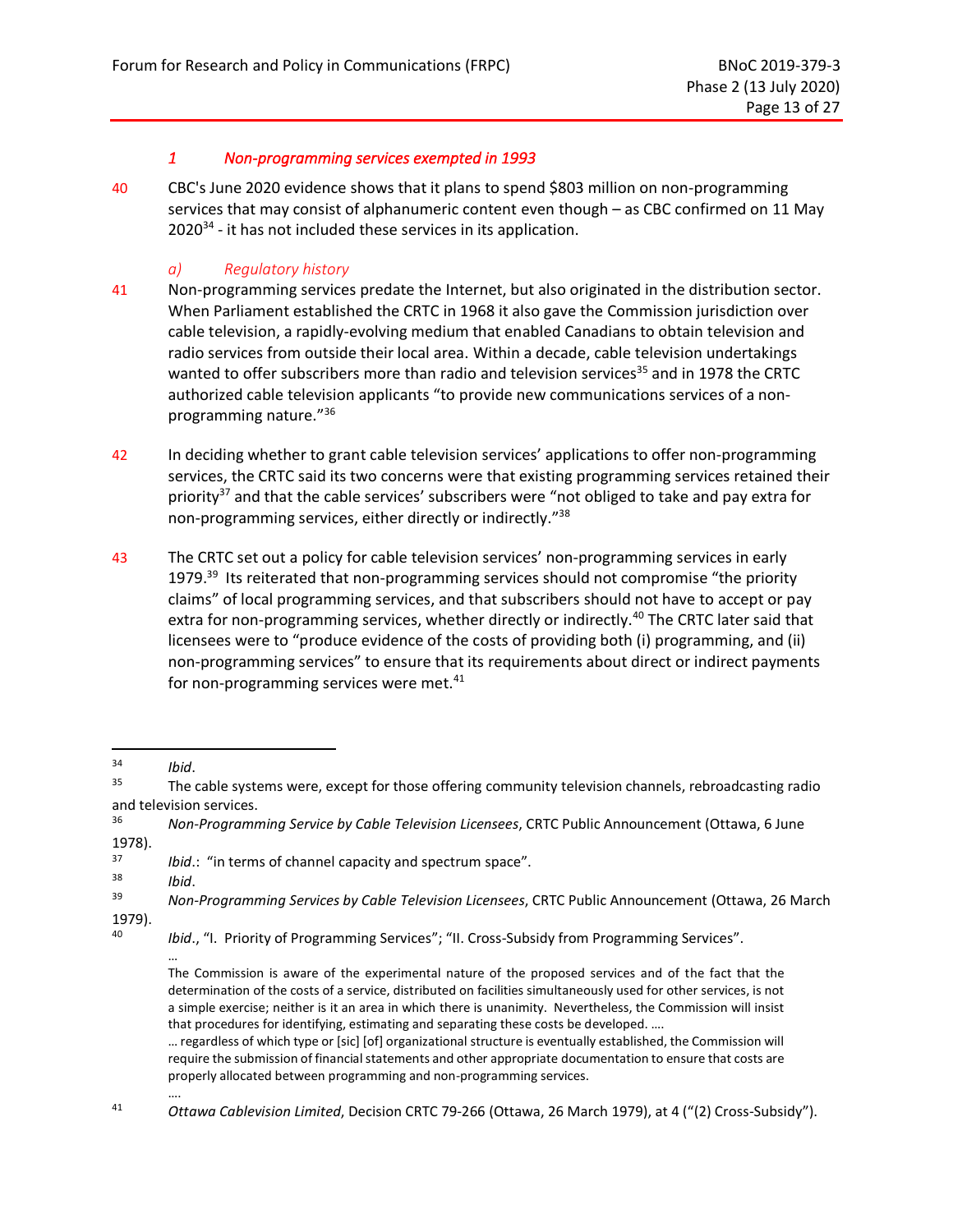- 44 The development of televised shopping channels led the CRTC to decide that broadcast programming services whose content consisted primarily of still images, including alphanumeric text, were also non-programming services. This position was implemented through the CRTC's 1986 cable television regulations: the regulations defined programming services as being "designed generally to inform or entertain the public at large", while services outside this definition, such as alphanumeric services, were "specifically excluded from the programming services definition … [to] encourage the provision of more of these services to cable subscribers." 42 Non-programming services did not require CRTC authorization.
- 45 Alphanumeric services were first defined in 1988, as "any combination of letters, numbers, graphic designs, still images, background music or spoken words that simply and briefly explain or describe what is represented by the letters, numbers, graphic designs or still images."<sup>43</sup>
- 46 Parliament subsequently gave the CRTC the express authority to exempt certain broadcasting services from regulation in 1991. It permitted the CRTC to exempt broadcasting services from the requirement to hold licences when it was satisfied that complying with licensing requirements "will not contribute in a material manner to the implementation of the broadcasting policy set out in subsection 3(1)".<sup>44</sup> The CRTC promptly asked whether it should exempt a long list of programming services, including "Still Image Programming Service Undertakings",<sup>45</sup> and exempted these undertakings from the requirement to hold a licence in 1993.<sup>46</sup>
- 47 As noted previously, CBC's June 2020 evidence now shows that it spent \$440 million on nonprogramming websites in 2019 and 2020, and that it plans to spend \$803 million on these websites from 2021 to 2023, <sup>47</sup> for a total of \$1.2 billion. The CBC's June 2020 evidence is vague about the services included in "Websites, curio and other", but six years ago CBC described curio.ca as "Canada's largest educational content website"; <sup>48</sup> curio.ca's current website page says that it offers "hundreds of teacher resource guides carefully curated to support provincial K-12 curricula and post-secondary courses across the country".<sup>49</sup>

<sup>42</sup> *REGULATIONS RESPECTING BROADCASTING RECEIVING UNDERTAKINGS*, Public Notice CRTC 1986-182 (Ottawa, 1 August 1986), [https://crtc.gc.ca/eng/archive/1986/PB86-182.htm.](https://crtc.gc.ca/eng/archive/1986/PB86-182.htm)

<sup>43</sup> *Enquiries and Complaints about the Canadian Home Shopping Network (CHSN) Service Distributed by Some Cable Licensees*, Public Notice CRTC 1988-26 (Ottawa, 24 February 1988),

https://*crtc.gc.ca/eng/archive/1988/pb88-26.htm*

*<sup>44</sup> Broadcasting Act*, s. 9(4).

<sup>45</sup> *PROPOSED EXEMPTIONS FROM LICENSING REQUIREMENTS*, Public Notice CRTC 1992-5 (Ottawa, 17 January 1992)[, https://crtc.gc.ca/eng/archive/1992/PB92-5.htm.](https://crtc.gc.ca/eng/archive/1992/PB92-5.htm)

<sup>46</sup> *EXEMPTIONS FROM LICENSING REQUIREMENTS*, Public Notice CRTC 1993-43 (Ottawa, 30 April 1993), https://crtc.gc.ca/eng/archive/1993/PB93-43.htm?\_ga=2.75416208.344856793.1594219547- 1211976415.1582553073

<sup>47</sup> DM#387691 (12 June 2020) explains at Note 4 that the operating expenses line for "Websites, Curio and other" "reflect content and production spend projected primarily on CBC.ca/Radio-Canada.ca. These are websites that consist primarily of alphanumeric text and meet the description of a non-programming service."

<sup>48</sup> CBC, *Annual Report 2013-2014*, at 5.

<sup>&</sup>lt;sup>49</sup> Curio.ca, "About Curio.ca", <https://curio.ca/en/about-us/> (accessed 10 July 2020).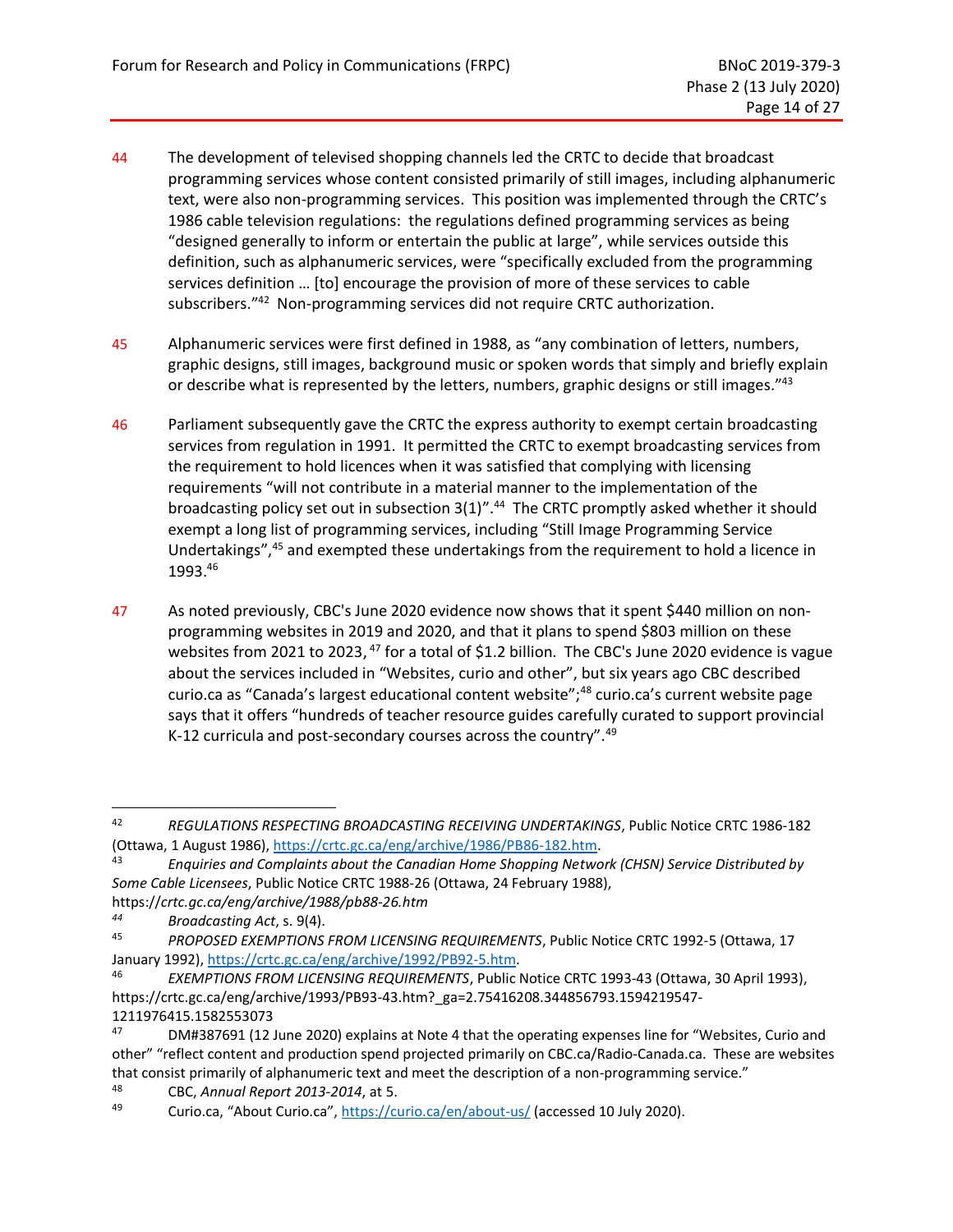- 48 The June 2020 evidence about CBC's non-programming services provides grounds for two concerns.
- 49 First, does CBC have the legal jurisdiction under the *Broadcasting Act* to provide nonprogramming services, in light of Parliament's decision that CBC's purpose is to provide programming services? The Forum notes that Québecor on behalf of Vidéotron, has also "raised multiple concerns about the financing of SRC and its role in the digital sphere, arguing that SRC is going beyond its mandate as a public broadcaster." 50
- 50 Second, assuming CBC has the legal jurisdiction to provide non-programming alphanumeric services, is it reasonable for the CRTC to continue to exempt these non-programming services from regulation when Canada's national public broadcaster plans to allocate 18% (\$803 million) of its total conventional, discretionary and digital expenditures on these services over the next three years?

#### *b) CBC's jurisdiction*

<span id="page-23-0"></span>51 CBC's mandate is set out by the *Broadcasting Act*, in Parts I and III. The *Act* states that CBC is established to provide programming:

> The Corporation **is established for the purpose of providing the programming contemplated by paragraphs 3(1)(l) and (m)**, in accordance with the conditions of any licence or licences issued to it by the Commission and subject to any applicable regulations of the Commission… 51

52 It goes on to say that 'for the purpose of providing the programming described by section 3(1)(l) and (m), CBC may

> (j) publish, distribute and preserve, whether for a consideration or otherwise, such audiovisual material, papers, periodicals and other literary matter as may seem conducive to the attainment of the objects of the Corporation;

… [and]

…

(r) do all such other things as the Board deems incidental or conducive to the attainment of the objects of the Corporation.<sup>52</sup>

53 What CBC has not explained is how the non-programming alphanumeric services on which it plans to spend \$803 million meet the purpose of providing the programming in sections 3(1)(l) and (m):

<sup>50</sup> Executive Director, Broadcasting, CRTC, *Re: Part 1 Application - Québecor versus Radio-Canada - ICI TOU.TV EXTRA - Application # 2019-1113-1*, Broadcasting Commission Letter addressed to Peggy Tabet (Québecor Media inc.) and Bev Kirshenblatt (CBC/Radio-Canada), (Ottawa, 14 January 2020),

[https://crtc.gc.ca/eng/archive/2020/lb200114.htm.](https://crtc.gc.ca/eng/archive/2020/lb200114.htm)<br>51 S 46(1)

 $S. 46(1).$ 

<sup>52</sup> *Ibid*.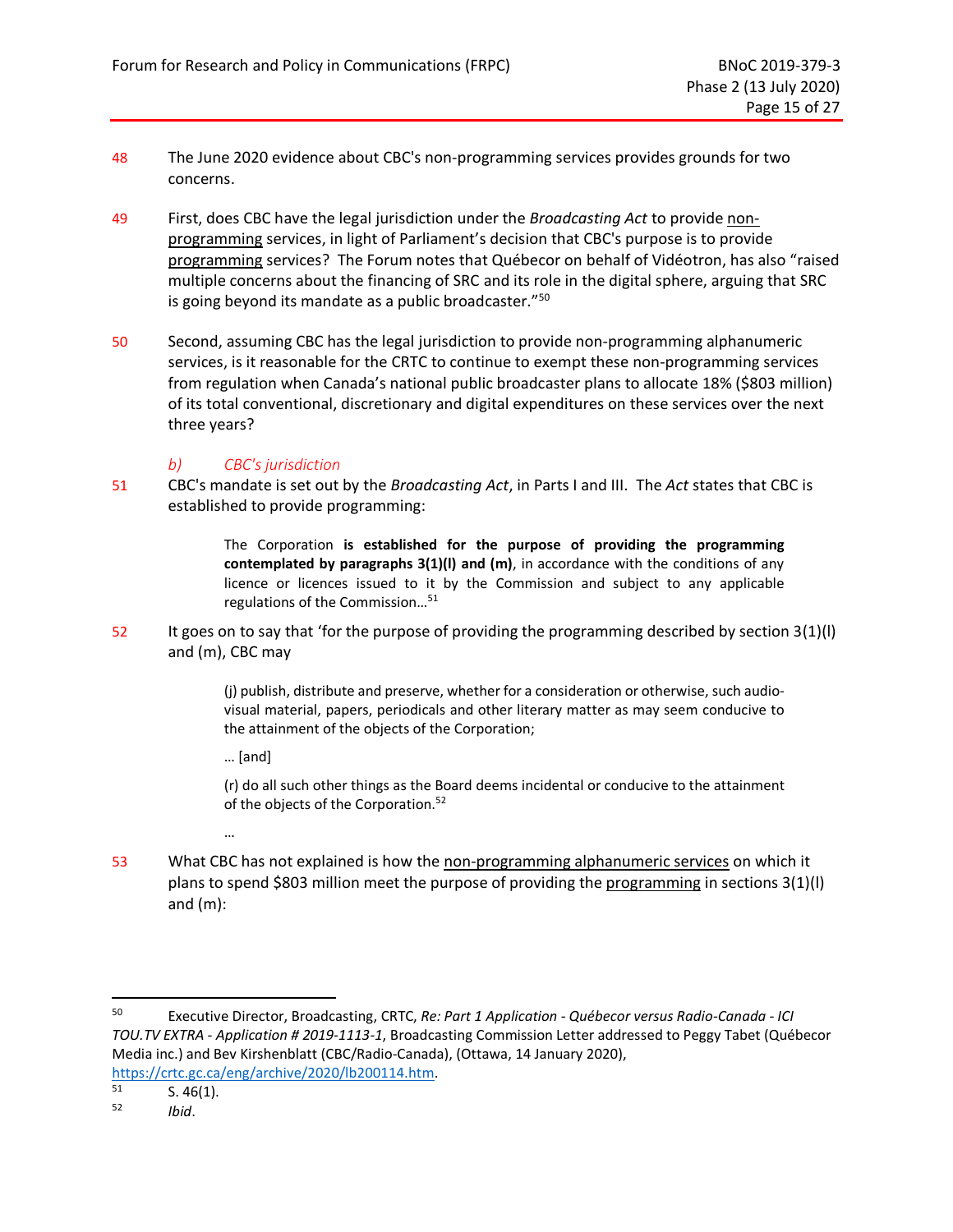(l) the Canadian Broadcasting Corporation, as the national public broadcaster, should provide radio and television services incorporating a wide range of programming that informs, enlightens and entertains;

(m) the programming provided by the Corporation should

(i) be predominantly and distinctively Canadian,

(ii) reflect Canada and its regions to national and regional audiences, while serving the special needs of those regions,

(iii) actively contribute to the flow and exchange of cultural expression,

(iv) be in English and in French, reflecting the different needs and circumstances of each official language community, including the particular needs and circumstances of English and French linguistic minorities,

(v) strive to be of equivalent quality in English and in French,

(vi) contribute to shared national consciousness and identity,

(vii) be made available throughout Canada by the most appropriate and efficient means and as resources become available for the purpose, and

(viii) reflect the multicultural and multiracial nature of Canada ….

[underlining added]

- 54 It may well be that CBC's non-programming services are programming services that are being made available by the most appropriate and efficient means, as section  $3(1)(m)(vii)$  provides. But if so, CBC should still clarify how these services are being resourced – since the services may only be provided "as resources become available for the purpose". If the CRTC has never had the opportunity to examine CBC's non-programming services, what authority has agreed that CBC should expend 18% of its total expenditures on alphanumeric non-programming services whose primary target appears to be provincial educational departments?
- 55 More to the point, are CBC's Parliamentary appropriations being shifted from conventional and discretionary programming to non-programming services? It is impossible to say based on the single page of information provided by CBC on 12 June 2020, as it reports expenses but not revenues separately for digital programming and non-programming services. That said, the Forum notes that CBC's data show that exempted non-programming services used four times the expenses of exempted programming services. The combined data for all digital services then show CBC's exempted programming and non-programming services together earning revenues of \$356 million from 2019 to 2023 [\(Appendix 1,](#page-37-0) line 14), with the same services (one assumes) expending \$1,623 million [\(Appendix 1,](#page-37-0) line 38) over the same period: in other words, CBC's exempted programming services appear to incurring a net loss of \$1,267 million from 2019 to 2023 [\(Appendix 1,](#page-37-0) line 47).
- 56 Should the CRTC continue to ignore the non-programming services of Canada's national public broadcaster when they consume hundreds of millions of dollars of its limited resources, and incur hundreds of millions of dollars in losses? Are exempted non-programming services the best possible use of \$1.3 billion for CBC – considering that from 2019 to 2023 it plans to reduce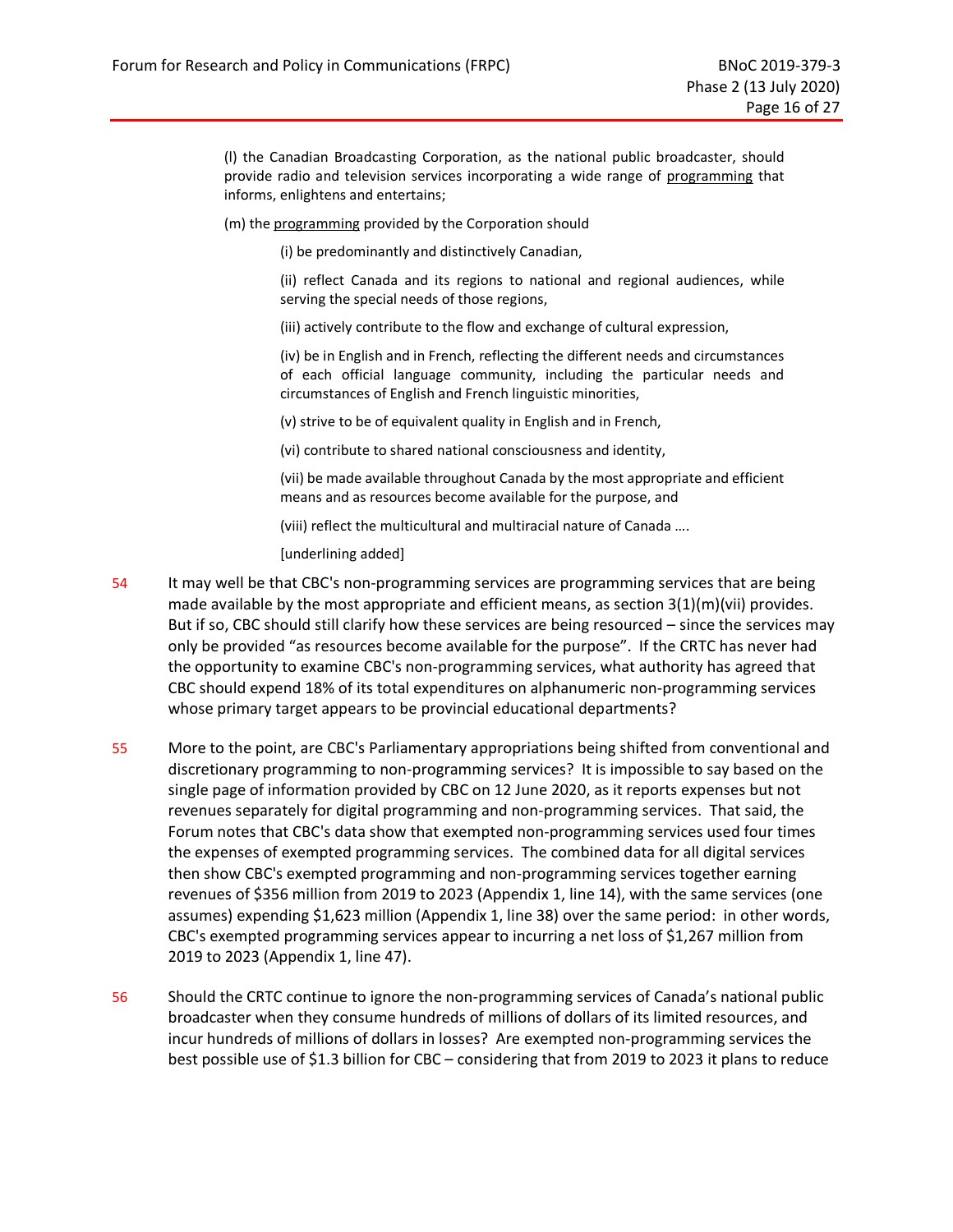expenditures on its licensed conventional and discretionary programming services overall by 3.9%? 53

#### *2 Digital streaming programming services exempted in 1999*

- <span id="page-25-0"></span>57 According to CBC's 22 June 2020 evidence it plans to spend \$247 million on programming services that are exempted by way of the digital media exemption order first issued in 1999. CBC includes RCI among these services, although it is unclear whether it is either exempted<sup>54</sup> or a non-programming service.
- 58 As mentioned previously the CRTC's power to exempt broadcasting services from broadcasting requires it to be satisfied that complying with licensing requirements "will not contribute in a material manner to the implementation of the broadcasting policy set out in subsection 3(1)".<sup>55</sup>
- 59 CBC's June 2020 evidence also shows that it spent \$62 million on four exempted programming services in 2018/19, including \$43 million on two exempted television services (GEM and TOU.TV). CBC's aggregated financial summaries show that in 2018/19 its conventional television services spent \$122 million on news, and \$180 million on drama.
- 60 In other words, last year the digital television programming services that are now exempted from regulation because they "will not contribute in a material manner" to implementing Parliament's broadcasting policy accounted in terms of expenditures for half of CBC's expenditures on news, and for a third of its expenditures on drama.
- 61 The Forum is not suggesting that the CBC divert the \$380 million it plans to spend on exempted programming services from 2021 to 2023 to its conventional television services – but that the sum involved amounts to a material contribution to the implementation of section 3. Since the services are currently exempted from regulation, however, CBC has provided Canadians and the CRTC with virtually no clear idea of how these services will meet CBC's own purpose as set out by section 3(1)(m) of the *Act*. The CRTC should inquire further into the nature of CBC's exempted non-programming services, with a view to either amending or dropping their current exempted status.

## <span id="page-25-2"></span><span id="page-25-1"></span>IV. Conclusions and recommendations

## A. Conclusions

#### *1 CBC's June 2020 data suggest more concern for online non-programming services than for programming or online programming services*

<span id="page-25-3"></span>62 The data disclosed by CBC on 12 June 2020 offer a clearer picture of CBC's priorities. By 2023 it plans to spend 3.9% less on its conventional (audio and audio-visual) and discretionary programming services than it spent in 2019; it plans to spend 38.5% more on its exempted

 $53$  See Appendix 1, line 29.<br> $54$  As the BCI service was of

As the RCI service was originally intended to serve non-Canadian audiences outside of Canada, no licence was needed to broadcast in Canada; presumably CBC believes that if it is streaming RCI, the service is exempted through the Digital Media exemption order.

<sup>55</sup> *Broadcasting Act*, s. 9(4).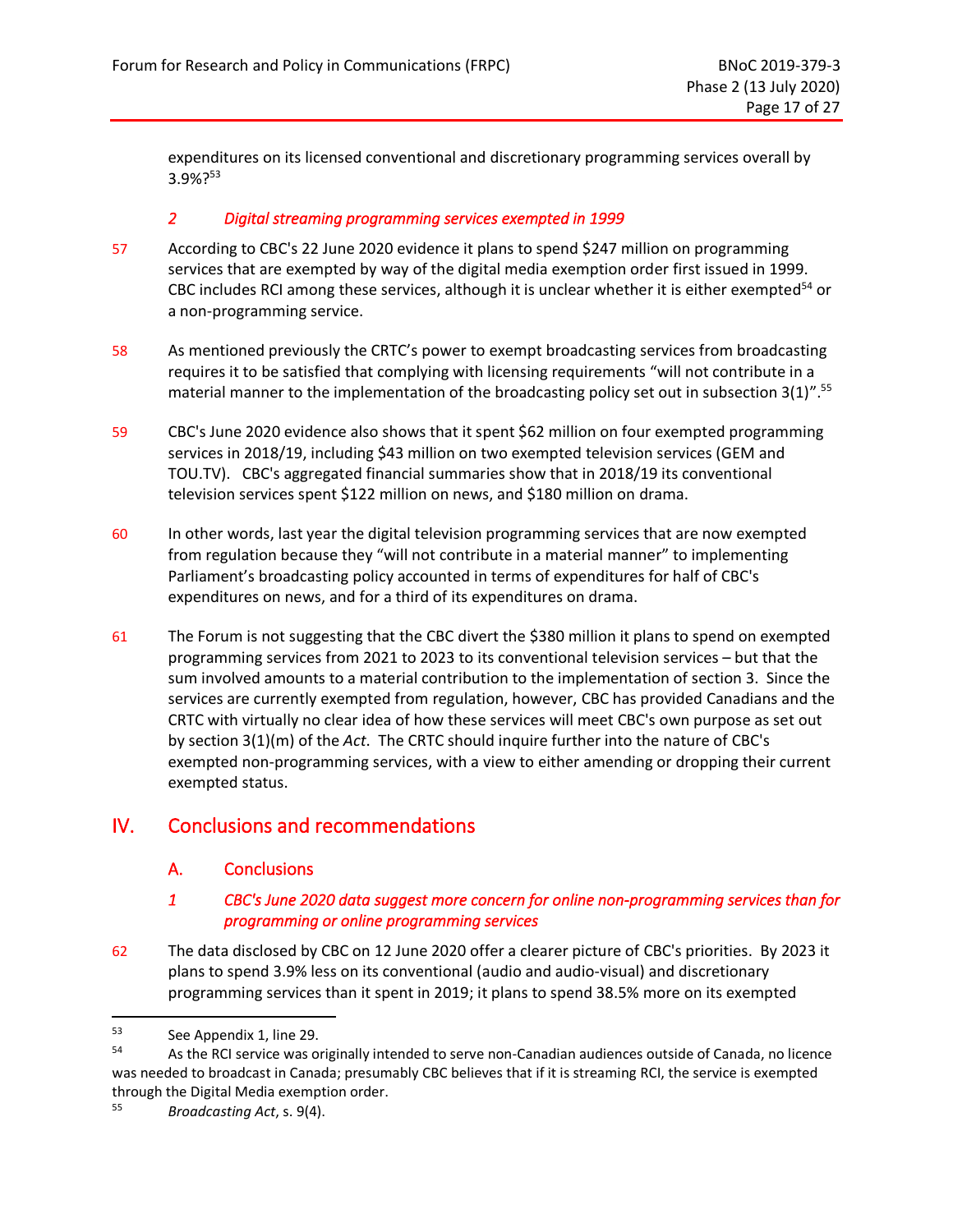programming and non-programming services in 2023 than it spent in 2019; (Appendix 1,lines and 38 and 29). As for its exempted services – CBC plans to spend \$247 million on digital streaming/programming services from 2021 to 2023, but \$803 million in the same period on its digital non-programming services (Appendix 2, lines 34 and 36).

- 63 CBC is clearly focussed on the growth of its currently exempted services. The Forum agrees that from a strategic perspective CBC has little choice but to stream its content. Audiences for traditional radio and television are still large, though declining; among young people the decline is much greater. If the CBC does not adapt to changes in audience behaviour, it will not be fulfilling their mandate.
- 64 The move to streaming is not a transition from one form of distribution to another, like radio to television in the 1950s or even the digital television switch-over in the 2000s and 2010s. This is more akin to a fragmentation, with myriad ways to consume the same content, and clearly changing consumption patterns.
- 65 Other public broadcasters are also facing these challenges. Like them, CBC has two main problems. First, streaming is very expensive to establish and operate, and second, there are currently limited successful business models that see cost recovery for streamers.
- 66 In terms of cost, streaming on the scale CBC is attempting is very expensive and complex. Broadcasters need to package content beyond live streaming to on-demand, podcasts, web pages, and so on. From a technical perspective it needs an on-demand library available across operating systems and web browsers, partnerships with third party platforms (like YouTube or Spotify) for distribution, apps for various platforms (mobile, streaming box and smart TV) and an appropriate web presence. Public broadcasters may well need to partner with FAANG streamers like Apple for podcasts and YouTube for clips, and to also have a social media presence.
- 67 Most challenging from a technical perspective is that streamers need to utilize a content delivery network (CDN) to distribute their programming to Canadians. Many – though not all – audience members expect instant access to 4K content in their homes. For Netflix, Google and Amazon this means placing servers in communities across the country which can serve content quickly to consumers. This is expensive and technically highly specialized, with the greatest technical expertise right now at Disney, Netflix and Google. CBC's new evidence suggests that it is preparing to spend more on its online services – but its focus seems to be on nonprogramming, rather than programming, services.
- 68 In terms of business models, it is unclear whether any entity is making money as a pure-play content streamer. The bulk of the larger general streamers – such as the FAANG members like Apple and Amazon, but Disney/Hulu as well – are subsidizing streaming from other operations to the tune of hundreds of millions of dollars annually. Though Netflix is profitable their margin is relatively small (10%) and programming costs are very high due to their high level of original content production. Streaming is clearly in a growth phase where profits are secondary to expanding the business. This is also true for the middle-tier streamers--for example CuriosityStream is growing their subscriber base very quickly with a \$20 per year fee that simply cannot be sustainable.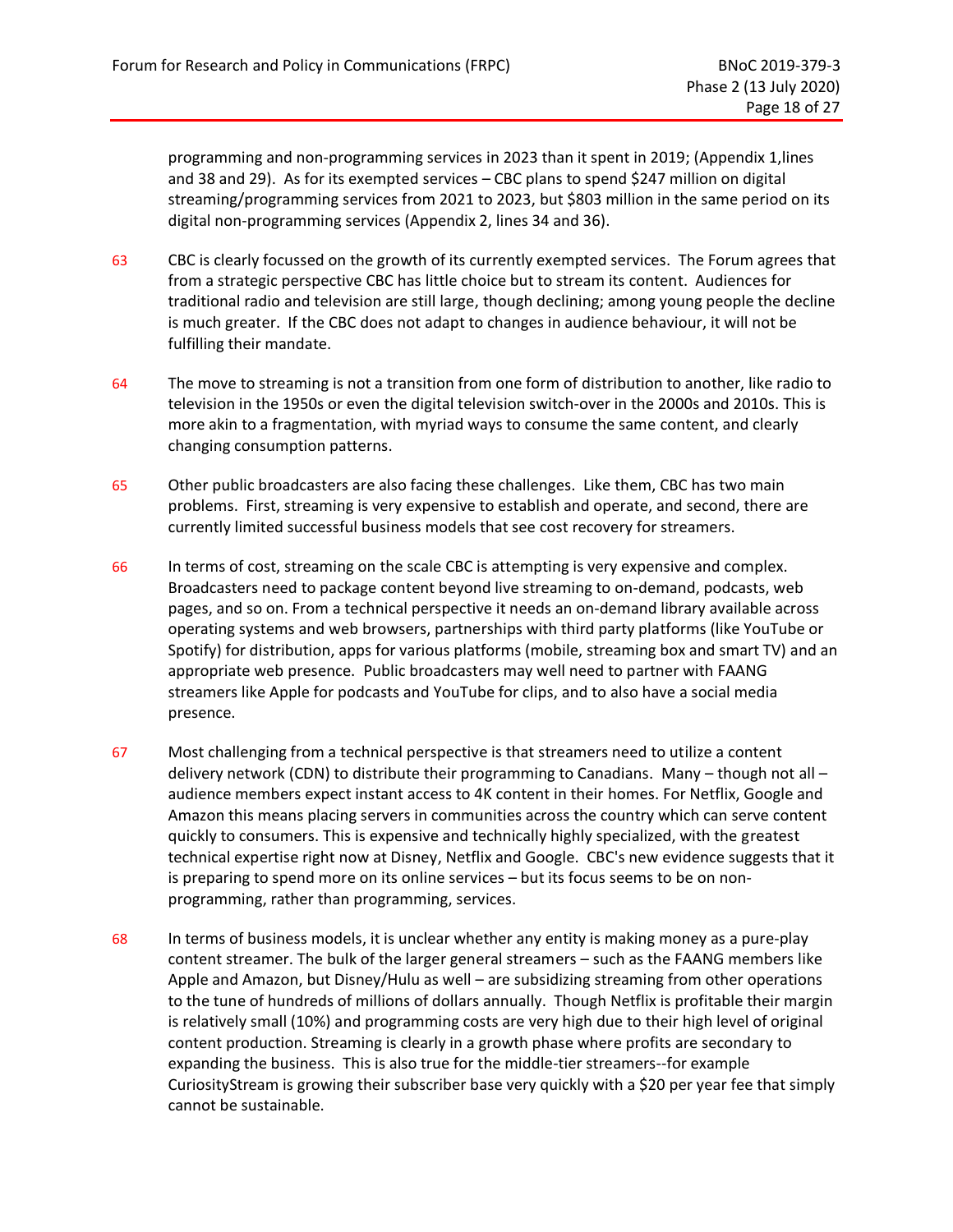- 69 All this puts public broadcasters in a difficult position. They want to follow audiences to streaming, but the costs are very high and the pay-off is unknown. This is the challenge CBC faces.
- 70 CBC could just say no to establishing its own middle-tier streaming platforms and stick to traditional distribution and partnering with the FAANG streamers. In the Forum's view this would essentially mean the end of CBC as we now know it. If it does not follow younger audiences into streaming, it will turn into something more akin to the United States' Public Broadcasting System, and will no longer fulfil its public-broadcaster mandate.
- 71 CBC could try to partner with the FAANG streamers and let them handle the distribution of all of CBC's programming. For example, CBC could stream its audio and podcasts through Apple, and have Netflix or Amazon distribute video programming. In fact, CBC already works with FAANG for audio content, but the fee-based FAANG video streamers are not a good fit for a public broadcaster that should provide programming to Canadians at no cost. CBC does work with Netflix to distribute some content (*Great Canadian Baking*, *Anne with an E*) but this is a revenue generating "international partnership" CBC mentioned in their plan, not a general means of distribution to Canadians.
- 72 CBC appears to be trying to establish a set of middle-tier streaming services available to Canadians at no cost. That said, CBC is in part apparently attempting to commercialize content that for many decades has not been commercial, primarily CBC radio content and news. If CBC is moving to commercialize its content in its digital services, it should be transparent about this.
- 73 Similarly, if CBC has in fact decided that it cannot sustain its digital services through subscriptions or advertising, it should also be transparent about its new approach. If it is shifting resources from its conventional programming services, it should disclose this approach and invite public scrutiny. Transparency will best serve CBC – and Canadians – if CBC explains the programming it is offering and plans to offer online in the future. While it may ultimately be up to Parliament to enable CBC to transition from its currently overly commercialized model to a true public broadcasting model, this decision will require evidence and discussion. The CBC's June 2020 data open the door to a more meaningful debate about public broadcasting in the  $21<sup>st</sup>$  century – but unfortunately were set out so late in the 2019-379 process that few parties are aware of the information.

## *2 CBC secrecy about non-programming services impaired fair process in the 2019-379 proceeding*

- <span id="page-27-0"></span>74 CBC's failure to provide information about its non-programming activities from mid-2019 to early June 2020 has had two negative effects. We touched on the first just above, when we pointed out that the information provided by CBC about its online services would have helped interveners understand CBC's approach to transitioning to 21<sup>st</sup> century broadcasting.
- 75 But filing relevant information about CBC's digital services four months past the intervention deadline also meant that when the CRTC invited Canadians' views on its renewal applications, they had no way of knowing that CBC planned to spend more than \$1.2 billion from 2018/19 to 2022/23 on alpha-numeric non-programming services. The Forum notes that as the information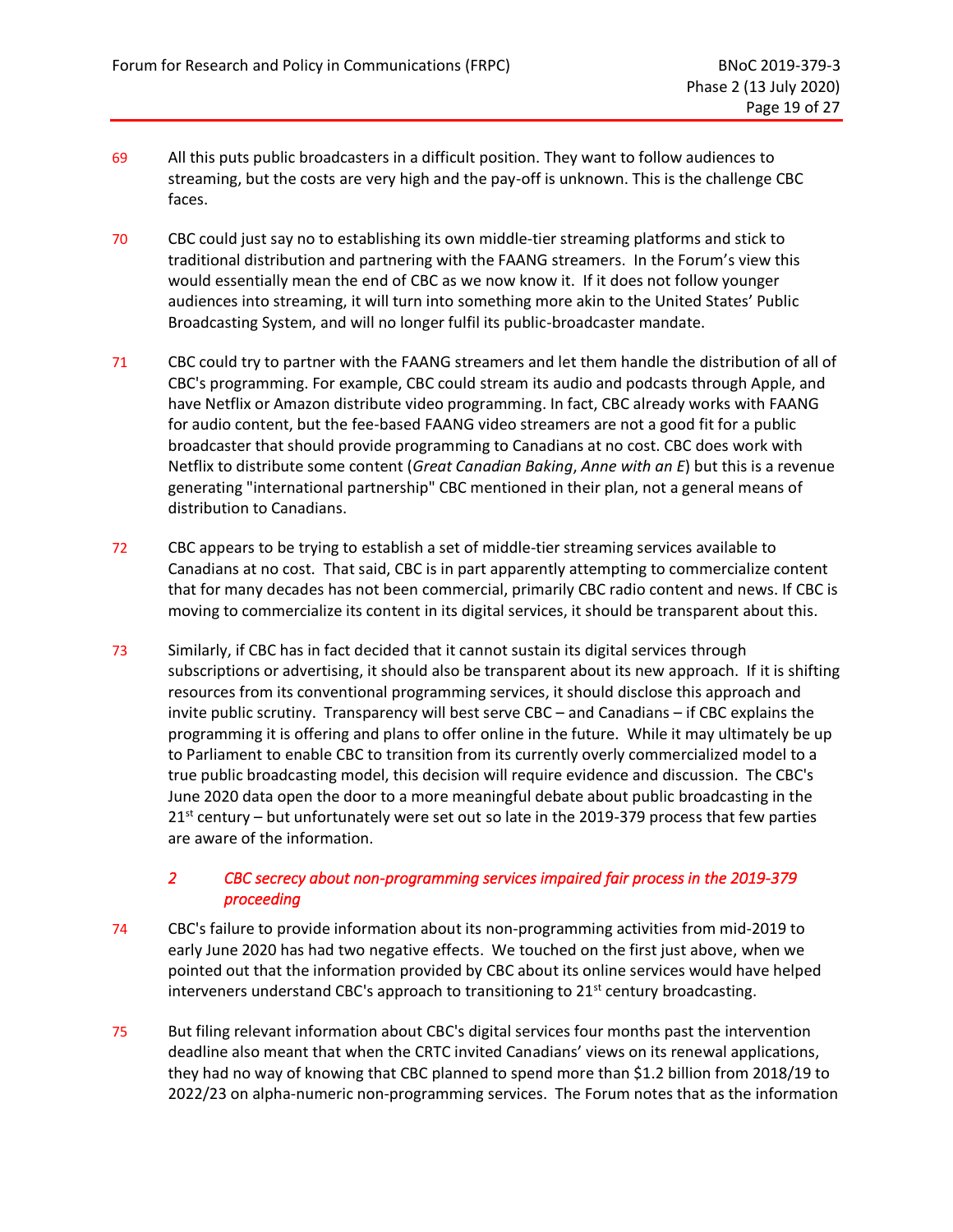filed by CBC in June 2020 does not report the income earned by its exempted programming services and by its exempted non-programming services Canadians have no way of knowing the degree to which either or both types of services are supporting themselves.

76 The Forum is aware that in 2013 the CRTC was concerned about the loss of educational programming:

> The national public broadcaster has a mandate to serve all Canadians. As such, the Commission considers that the CBC has a responsibility to provide informative, educational and entertaining programming to Canadian children and youth. This obligation is not only part of the CBC's public service mandate, but is also vital to building its future audience across multiple platforms. While provincial educational broadcasters provide children's programming, such programming has largely been abandoned by private conventional broadcasters. As a result, limited children's and youth programming is available over-the-air across the country. Accordingly, the Commission considers that an appropriate commitment by the CBC to children's and youth programming is all the more significant.<sup>56</sup>

- 77 The problem is that CBC is not just providing programming for young people (to a limited degree, as the Forum's intervention pointed out through its analysis of CBC's Montreal and Toronto programming logs), but is also providing an "online subscriber-based service developed expressly for the Canadian educational community, including school boards, government ministries, universities, colleges and cégeps, and public libraries". <sup>57</sup> A second problem is that CBC spent nearly half a billion dollars (\$440 million; se[e Appendix 1,](#page-37-0) line 36) on this content. A third problem is that CBC is using its Parliamentary appropriations to pay for its digital services, which presumably include its non-programming services: note 4 of CBC's 12 June 2020 evidence says that the Parliamentary appropriations shown are "for conventional, discretionary and digital services."
- 78 It may well be that Canadians desperately need this non-programming educational service; but it is for Parliament to decide that CBC must meet this need, and to amend the *Broadcasting Act* to enable the Corporation to do so.
- 79 Given that CBC itself said that its "licence renewal application proposes a bridge to the future by seeking to include programming on non-traditional platforms for the purposes of CRTC recognition against [its] licence obligations<sup>"58</sup> it is clear that CBC's online activities were material and relevant to its application. A superficial analysis also suggests that – assuming CBC's exempted non-programming services are not self-supporting – Canadian taxpayers may be

<sup>56</sup> *Canadian Broadcasting Corporation – Licence renewals*, Broadcasting Decision CRTC 2013-263 (Ottawa, 28 May 2013), https://crtc.gc.ca/eng/archive/2013/2013-263.htm , at para. 72.

<sup>57</sup> DM#3849736, CBC, *Response from CBC/Radio-Canada to the Request for information - Filing of additional financial information regarding the CBC/SRC's digital activities Applications # 2019-0280-0, 2019-0279-2, 2019-0282-5 and*

*<sup>2019-0281-7</sup>*, Letter (11 May 2020), at 3.

<sup>58</sup> *Ibid*.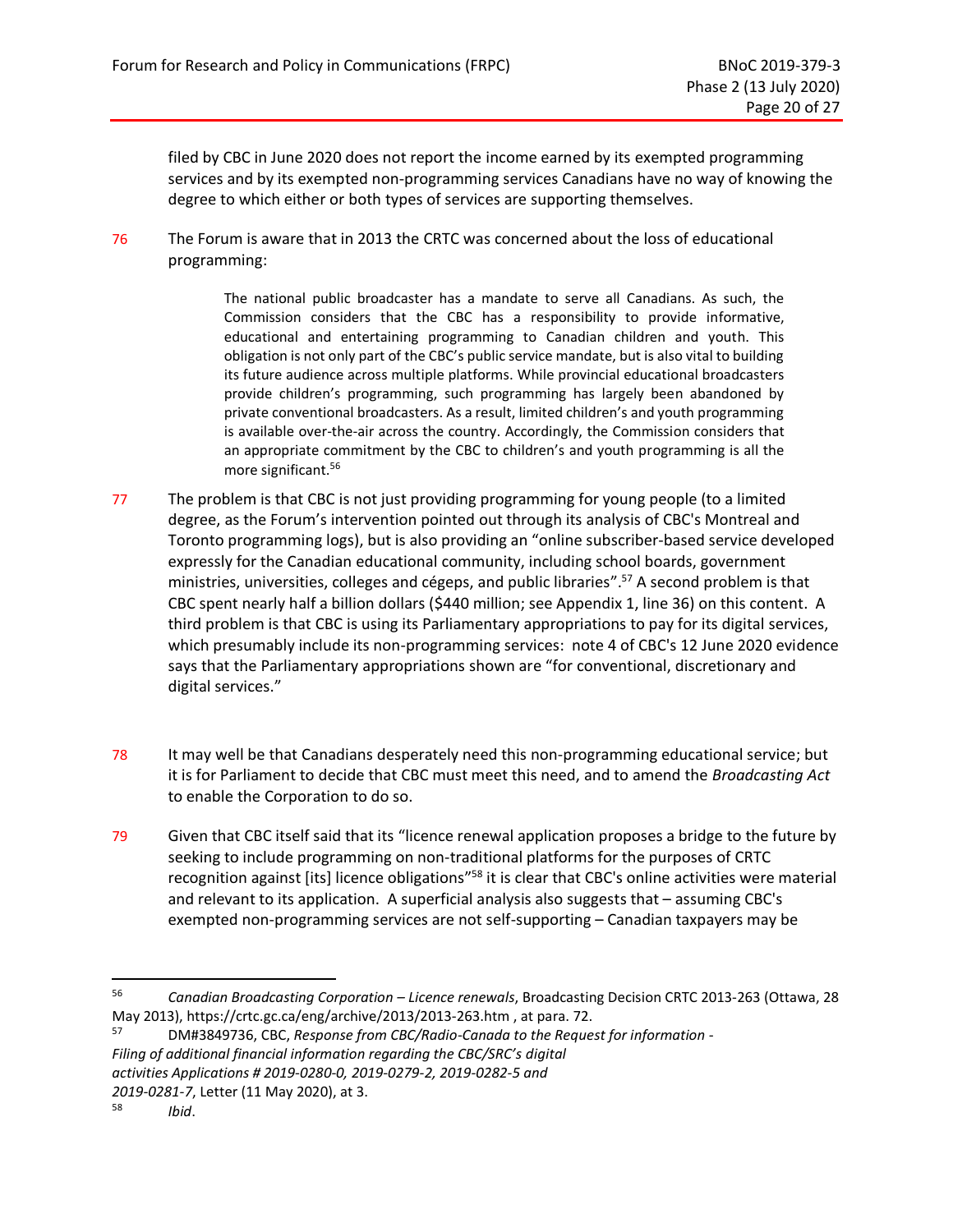subsidizing these services despite the CRTC's long-standing opposition to exactly this practice.<sup>59</sup> The Forum submits that CBC's failure to disclose relevant information placed Canadians at a disadvantage during the intervention process, and denied them fair process.

#### *3 CBC's failure to account for Covid-19's impact renders its plans and forecasts moot*

<span id="page-29-0"></span>80 The Forum's 20 February 2020 intervention commented that

A sudden change in Canada's broadcasting system might mean that, overnight, Canadians could lose access to private local programming services, and the news they provide. According to the CRTC's Financial Summaries, CBC reduced its total and local expenditures on news from 2013 to 2019 by just over 47%. As news is fundamental not just to national, but also to provincial and municipal civil engagement and essential to a democracy, the CRTC must ensure that CBC's capacity to gather and distribute local, regional and national news is safeguarded.<sup>60</sup>

- 81 (In fact, although CBC has confirmed that its new data do not reflect the impact of the Covid-19 pandemic – CBC's capacity to gather and distribute local news was in fact affected, when CBC eliminated its local English-language television news services for a period of time beginning in March 2020.)
- 82 The result is that a public hearing in January 2021 will be dealing with financial forecasts and programming plans that will have little if any basis in the reality created by the pandemic that has seized Canada since March 2020, that will lead the economy to contract by 8% and that will cost more than one million Canadians their current jobs.

## B. Recommendations

- <span id="page-29-1"></span>83 The Forum's 20 February 2020 intervention made 30 recommendations about the 2019-379 renewal proceeding. The Forum recommended first and foremost that the Commission deny CBC's request to renew its licences for five years because CBC had provided insufficient evidence to support the application and because CBC's programming plans were too vague to show how it planned to meet its legislated mandate. $61$  The Forum recommended instead that the CRTC renew CBC's licences for three years because CBC appeared to be in breach of some of the conditions of its broadcasting licences, and it had offered no information about its plans beyond August 2023.
- 84 We also argued that a three-year renewal would provide

1. Parliament with time to review its approach to funding Canada's national public broadcaster,

2. the government with time to plan a new approach that will ensure CBC becomes a 21st century public service content provider with stable multi-year funding,

<sup>&</sup>lt;sup>59</sup> See above, paragraphs 41-42.<br><sup>60</sup> ERPC *Family Feud* at Executive

FRPC, Family Feud, at Executive Summary paragraph ES4.

<sup>61</sup> *Ibid*., at paragraph ES18.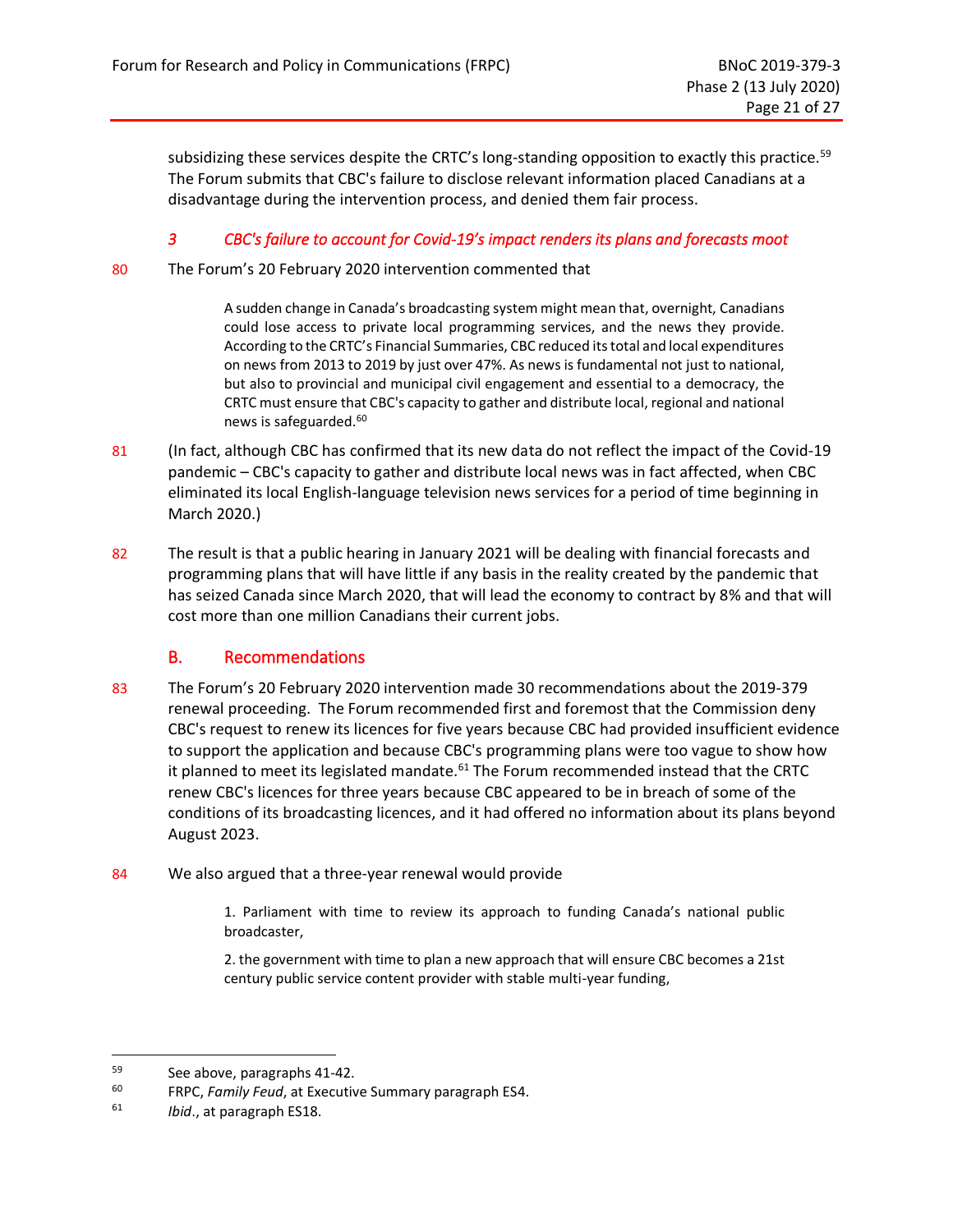3. CBC with breathing space to make realistic plans to serve Canada, Canadians and communities, and to ensure that

4. CBC develops the capacity to report data showing whether and how it is meeting the programming objectives of the *Broadcasting Act* or new communications legislation.

- 85 CBC's new evidence and the CRTC's decision to renew CBC's licences from September 2020 to August 2021 require the Forum to change its recommendation for a three-year renewal, to a recommendation for a two-year renewal (commencing 1 September 2021 and concluding 31 August 2023). We address this in greater detail below, particularly with respect to timing.
- 86 The Forum also notes that of the 30 recommendations set out in its 20 February 2020 intervention, 11 address CBC's online services specifically. These eleven recommendations are repeated below for the convenience of the reader; the Forum has amended recommendation 27 to reflect the CRTC's 2020 administrative renewal of CBC's licensed programming services:

Recommendation 1: The CRTC should address the CBC's evasiveness in responding to questions about its performance and plans in its renewal decisions

Recommendation 7: The CRTC should establish conditions of licence for each of CBC's radio, television and online services to ensure that Canadian content begins to increase during the next licence term

…

…

Recommendation 13: The CRTC should deny CBC's requests to move any original programming to online-only platforms

Recommendation 14: CBC should phase out advertising and paywalls for online programming distribution

Recommendation 15: CBC should report information about its revenues from and expenditures on its online programming servicesto the CRTC, including information about sources of revenue and the degree to which it is sharing resources with CBC's other programming services

Recommendation 16: CBC should provide CRTC with metrics detailing online viewership and listenership

…

Recommendation 18: CBC should consolidate its online brands

…

Recommendation 21: The CRTC should require CBC to submit annual reports on the programming provided by each service (radio, television, discretionary services, online services) and by language (English, French and Indigenous languages), indicating the number of broadcasts that are original (first-run) and the number that are repeats

Recommendation 22: The CRTC should require CBC to report each year on the percentage of people in Canada who are able to receive its radio, television and online services

Recommendation 23: CBC should track and report to the CRTC on the programming that it provides on each programming undertaking, whether conventional or online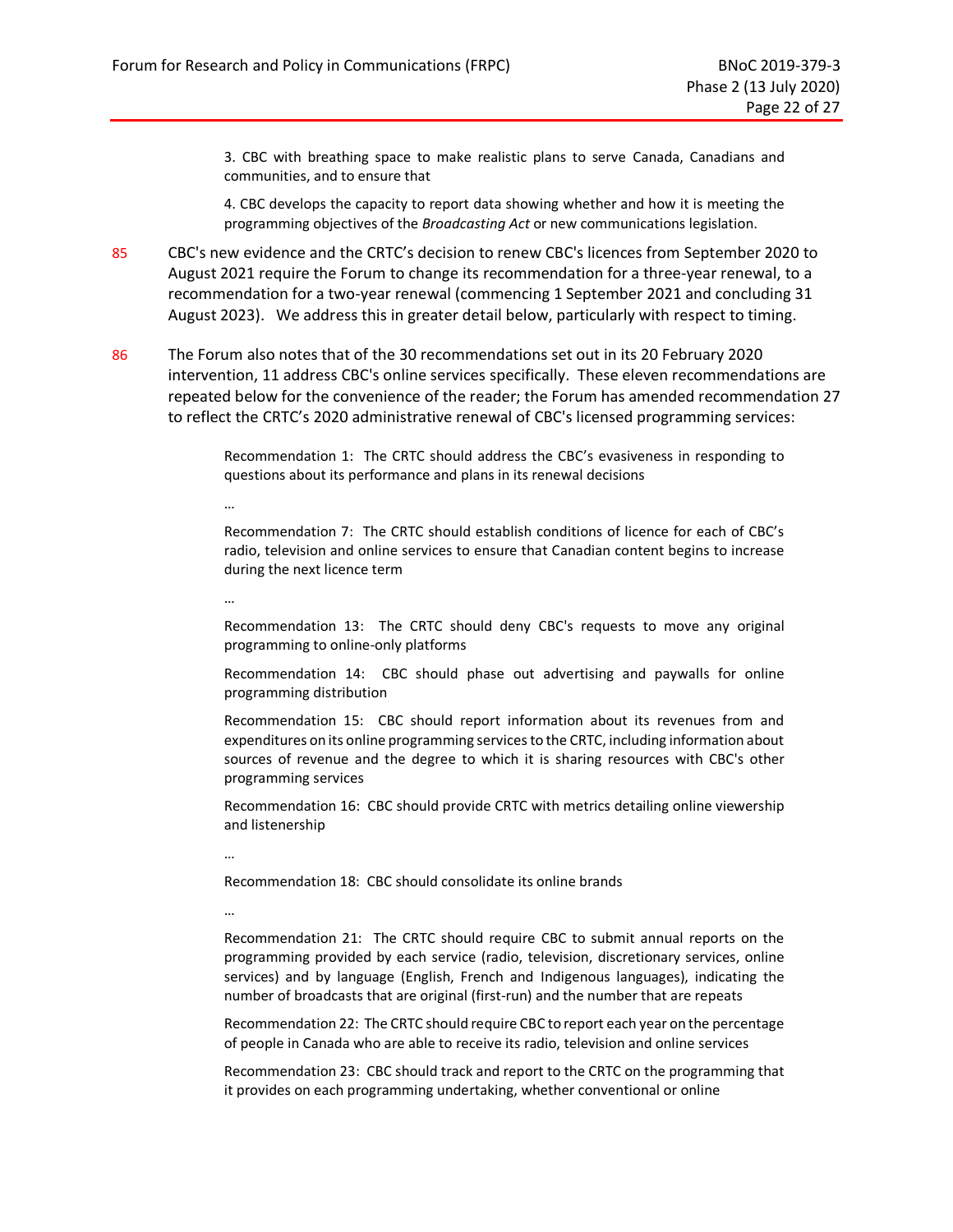…

…

Recommendation 27: The CRTC should begin to limit advertising in CBC's non-news programming by the second year of a 3-year 2-year licence, with the goal that CBC eliminate all advertising on all CBC broadcasting services by 2030 2031

- 87 The CBC's 12 June 2020 information has also led the Forum to reconsider the overall timing that the CRTC should use to renew CBC's licences. Our overall conclusion about CBC's June 2020 financial disclosures about an unknown number of non-programming services to which CBC is allocating \$1.2 billion from 2018/19 to 2022/23 is that Canadians are entitled to raise very serious questions about whether CBC is allocating its resources within or outside its legal mandate.
- 88 But beyond that basic concern is the fact that as the CRTC's renewal process for CBC began in or before May 2019, the decisions it makes in spring 2021 will rely in part on two-year old data and analysis that does not take into account the current Covid-19 pandemic.
- 89 Relying on stale-dated evidence might not matter except that as mentioned above<sup>62</sup> some economists believe that Canada's economy will contract significantly this year and that unemployment will remain high for the next year, due to the Covid-19 pandemic. These changes will affect the entire broadcasting sector, including CBC, not just in terms of financial impacts on advertising and subscriptions, but also in terms of programming decisions (as new program production has been on hold, again due to the pandemic).
- 90 This entirely new context means that it is now very unclear how the CRTC can proceed as planned with CBC's renewal, in light of
	- the entirely new financial and other information that CBC has filed and
	- the potential impact of Covid-19 on CBC's current and projected
	- advertising income
	- subscription revenues
	- Parliamentary appropriations
	- programming schedules (given the cancellation of a great deal of program productions), and
	- the broadcasting system as a whole

and

• the serious concern that a 'second wave' of the Covid-19 pandemic will emerge this fall. $63$ 

 $\begin{array}{r} 62 \\ 63 \end{array}$  Para. 26.

In discussing government financial support, a report from Canada's Senate referred to the double impact of a second Covid-19 wave and influenza this fall: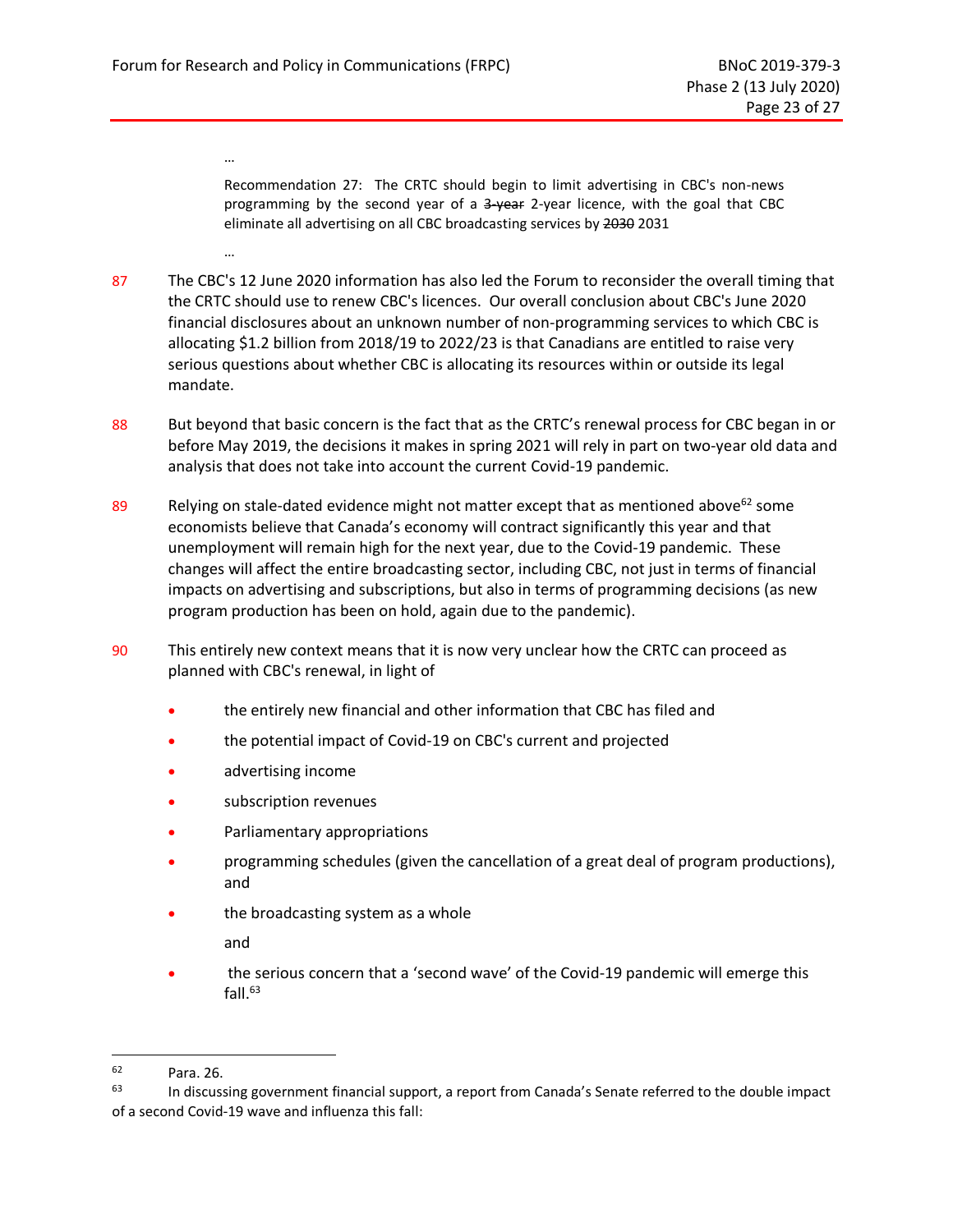- 91 Insofar as the broadcasting system is concerned, the Forum notes that the Commission has throughout its history steered or attempted to steer a course that balances the interests of the different elements of the broadcasting system. Indeed, the *Broadcasting Act* also mandates this careful balancing.<sup>64</sup> The Forum's concern is that it will be very difficult for the CRTC to balance the interests of the broadcasting system's different elements in light of the serious impact that Covid-19 will also likely on private and community broadcasting.
- 92 In light of CBC's new information and the new and unforeseen circumstance of Covid-19, the Forum therefore revises its previous recommendations to recommend that the CRTC

**Terminate the current 2019-379 proceeding and, as August 31, 2021 approaches, renew CBC's licences from September 2021 to August 31, 2022 under the same conditions**

and

**Amend its exemption orders for CBC's online programming and non-programming services by requiring each set of services (preferably each individual service) to submit their financial and staffing information in a manner that enables the CRTC to generate the financial information it publishes in its annual** *Statistical and Financial Summaries***.**

- 93 The Forum notes that the CRTC has in the past given the CBC time to consider new circumstances. After renewing CBC's licences in 2000 to expire in 2007 the CRTC issued five administrative decisions renewing the licences from 2007 to 2013: see [Appendix 2.](#page-39-0)
- 94 This period will give the CBC and Canadians breathing room: time to learn how CBC has been affected by Covid-19 in terms of its earned and Parliamentary income, how other elements of

CBC "Canada not ready for second wave of COVID-19, Senate committee says" (9 July 2020), https://www.cbc.ca/news/politics/canada-not-ready-second-wave-senate-1.5644393.

 $S. 3(1)(n)$ :

…

It is difficult to perceive how the CRTC could determine whether CBC's objectives conflict with the interests of any other broadcasting undertaking unless it is able to compare these interests at roughly the same time. The likely impact of Covid-19 not just on CBC but on all broadcasting services operating wholly within Canada, and the fact that the Commission last reviewed its broadcasting policies for the private and community elements of the broadcasting system several years ago make it all the more reasonable (though unfortunately necessary) for the CRTC to again postpone a detailed consideration of the past and planned performance of Canada's national public broadcaster.

Canada is ill-prepared for a second wave of COVID-19, says a Senate committee, calling on the federal Liberals to deliver a plan by Labour Day to help people and communities hit hardest by the pandemic. Seniors, in particular, are a focus of the report from the Senate's social affairs committee, from those in longterm care homes to those with low incomes.…

A potential second wave, which could coincide with the annual flu season that starts in the fall, would make the situation even worse for these seniors "without concrete and timely government action," the report says.

where any conflict arises between the objectives of the Corporation set out in paragraphs (l) and (m) and the interests of any other broadcasting undertaking of the Canadian broadcasting system, it shall be resolved in the public interest, and where the public interest would be equally served by resolving the conflict in favour of either, it shall be resolved in favour of the objectives set out in paragraphs (l) and (m) ….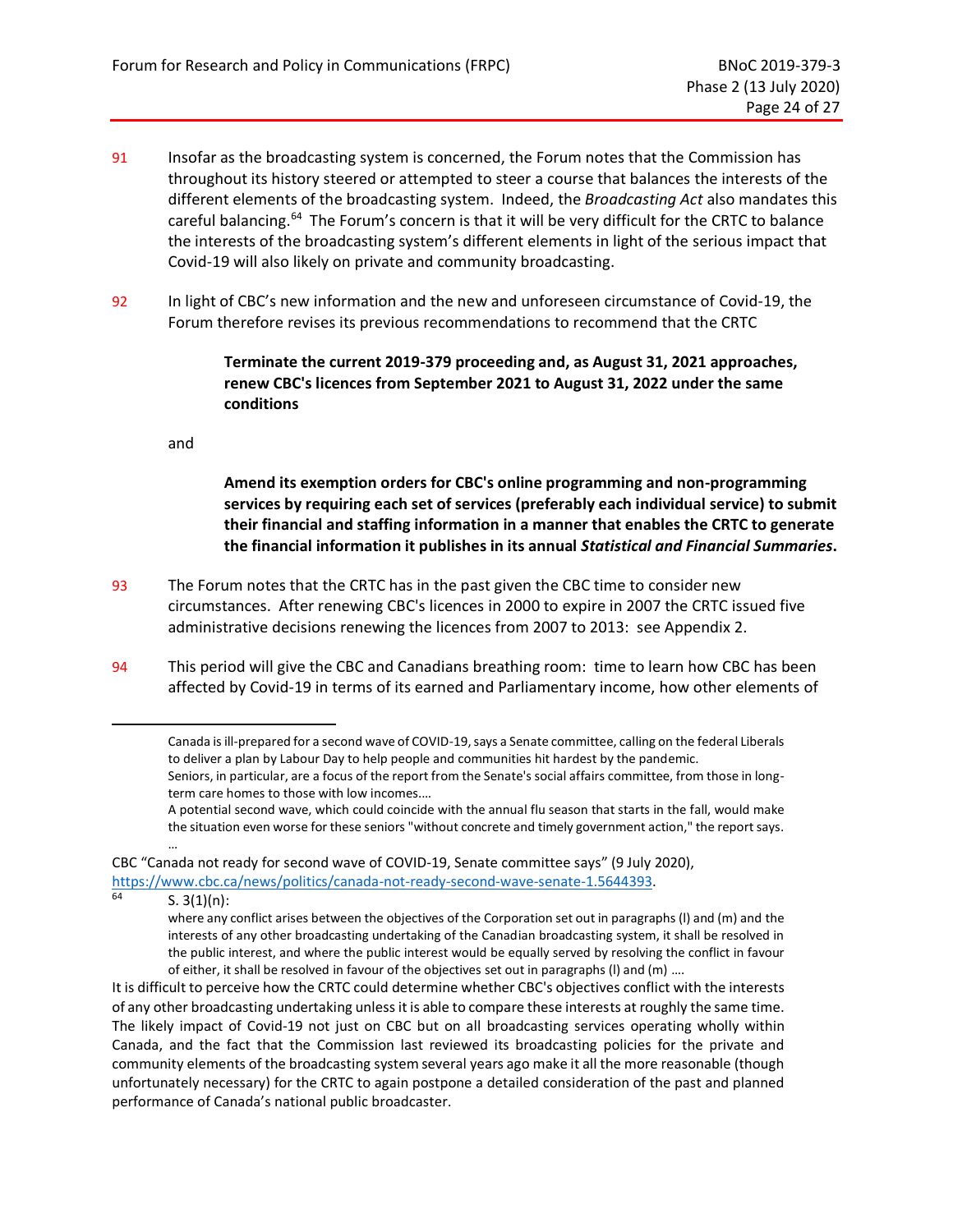the broadcasting system have been affected, and how CBC plans to address its new circumstances in its programming plans for the longer term. Insofar as CBC's conditions of licence are concerned, nothing prevents CBC from applying to the CRTC to amend certain conditions of licence, provided it submits the evidence to support such applications.

- 95 In mid-2021 the CRTC should then invite CBC to file its renewal applications for the fall of 2021, and proceed with a public hearing in Spring 2022. As the CRTC may vary its *Rules and Procedures* it may retain Canadians' interventions on the public record until the hearing, while simultaneously offering those who wish to do so to amend their original interventions.
- 96 **In the alternative** if the CRTC decides to continue with a public process that is now fundamentally crippled by the CBC's disclosure of new data – the CRTC's administrative renewal of CBC's licences to August 2021 means that if the CRTC grants CBC a full, seven-year renewal from September 2021 to August 2028, the decision would be based on data covering just two years of that period. If one presumes that administrative tribunals must base their decisions on the evidence before them, the legality of a decision based on evidence covering just 28% of the renewal period may be questionable. If the CRTC decides to continue with the process outlined by Broadcasting Notice of Consultation CRTC 2019-379-3, the Forum recommends that the CRTC

#### **Renew CBC's licences for two years rather than the three years originally recommended by the Forum.**

- 97 As CBC's licences currently expire in August 2021, a two-year renewal would take them to the end of August 2023. (Not coincidentally, is also the last year for which CBC has provided evidence about its plans.)
- 98 We recommended a 3-year renewal in our 20 February 2020 intervention. Given possible regulatory non-compliance by CBC, the absence from CBC of substantive long-term planning and the as-yet unknown impact of Covid-19, a two-year renewal to August 20232 will best suit the needs of Canadians and the CBC to readjust their thinking about CBC's future.
- 99 The Forum still believes that terminating the current process in the next few months, rather than continuing into next spring with a process based on stale-dated evidence and seriously outdated plans, is the best option. Continuing to consider CBC's 2019 renewal application as it now stands means that a renewal decision issued in February, March or April 2022 – assuming that the CRTC does not give interveners and the CBC a final reply phase – will be based primarily on plans developed by CBC more than two years ago and which could not and did not take into account the significant blows that the economy and Canadians have endured just in the first six months of 2020.
- 100 Administrative tribunals are clearly entitled to deference with respect to their expertise, but cannot deliberately decline to consider new evidence – that in this case must encompass the impact of grave external factors beyond the control of either the CRTC or CBC but which significantly affect the broadcasting system and Canada's national public broadcaster.
- 101 Even if the CRTC now asks CBC to completely revise its application to take into account its new circumstances – reduced advertising, reduced subscription revenue, strained Parliamentary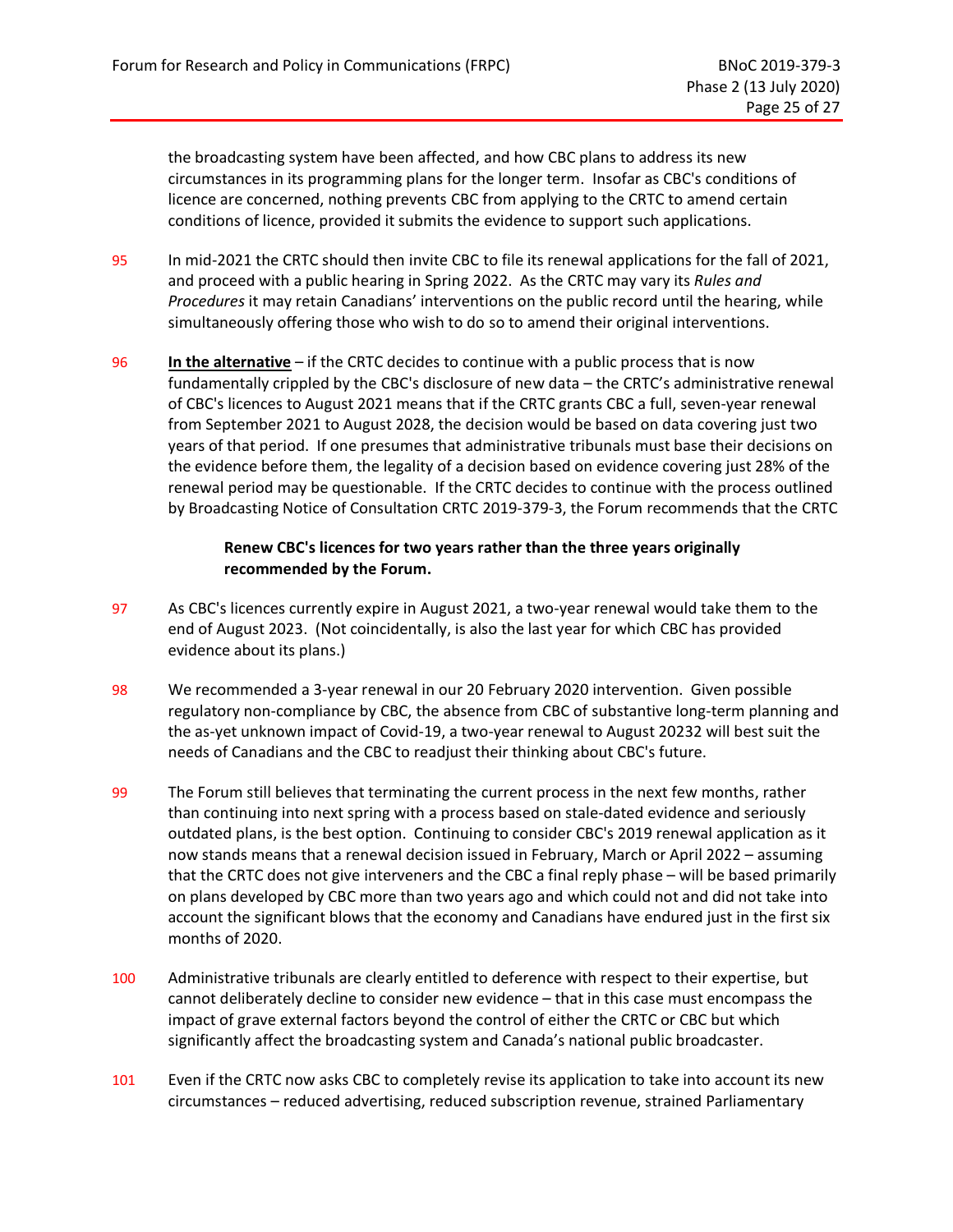budgets – would these revisions be sufficient to enable the CRTC to proceed with the hearing scheduled for January 2021?

102 More importantly: if the CRTC believes it can proceed on the basis of wholly or significantly revised renewal applications submitted between now and the hearing, will that process be fair to Canadians? Will they be invited to comment on these revisions and hastily submit new interventions – even as they continue to deal with the impact of Covid-19 on their lives, families, households, friends, businesses and colleagues?

#### 103 Regardless of which approach the CRTC now takes, it should also

#### **Require CBC to submit by 13 August 2020**

- **a projections about Covid-19's impact on CBC's finances and staffing for the next three years, and**
- **b a report regarding its exempted programming services which includes the numbers of hours of original Canadian and non-Canadian content carried by these services (or included in their catalogue), by year and by language, and**
- **c a report regarding its exempted non-programming (alphanumeric) services including** 
	- **i. a complete history of its non-programming services**
	- **ii. a complete financial history of its non-programming services**
	- **iii. a report of the number of staff that CBC has employed since 2013 to work on its non-programming services, by year, distinguishing between full-time and contract (fixed-term; casual) staff**
	- **iv. an analysis of the impact that CBC's non-programming services expenditures have had on the expenditures of its programming services**
- 104 This new information that would, we assume, be made available for public comment, along with all correspondence between the CRTC and CBC - would at least provide more credible evidence relevant to CBC's programming plans than is currently available on the public record.
- 105 Having proposed an alternative short-term approach for continuing with the 2019-379 process, the Forum notes that what Canada and Canadians actually need is a serious and meaningful review of Canada's national public broadcaster's performance and its role going forward.
- 106 As the old saying goes, haste makes waste: rather than rushing to complete a process that was already flawed by CBC's mistrust of the public and desire to conceal significant evidence, the CRTC should take a measured approach to conducting a thorough review of national public broadcasting that is fair to all parties, and in particular serves the public interest. It should terminate the current 2019-379 renewal process by renewing CBC's licences and focus instead on initiating a process either in 2021 or 2022 to permit Canadians and CBC to consider the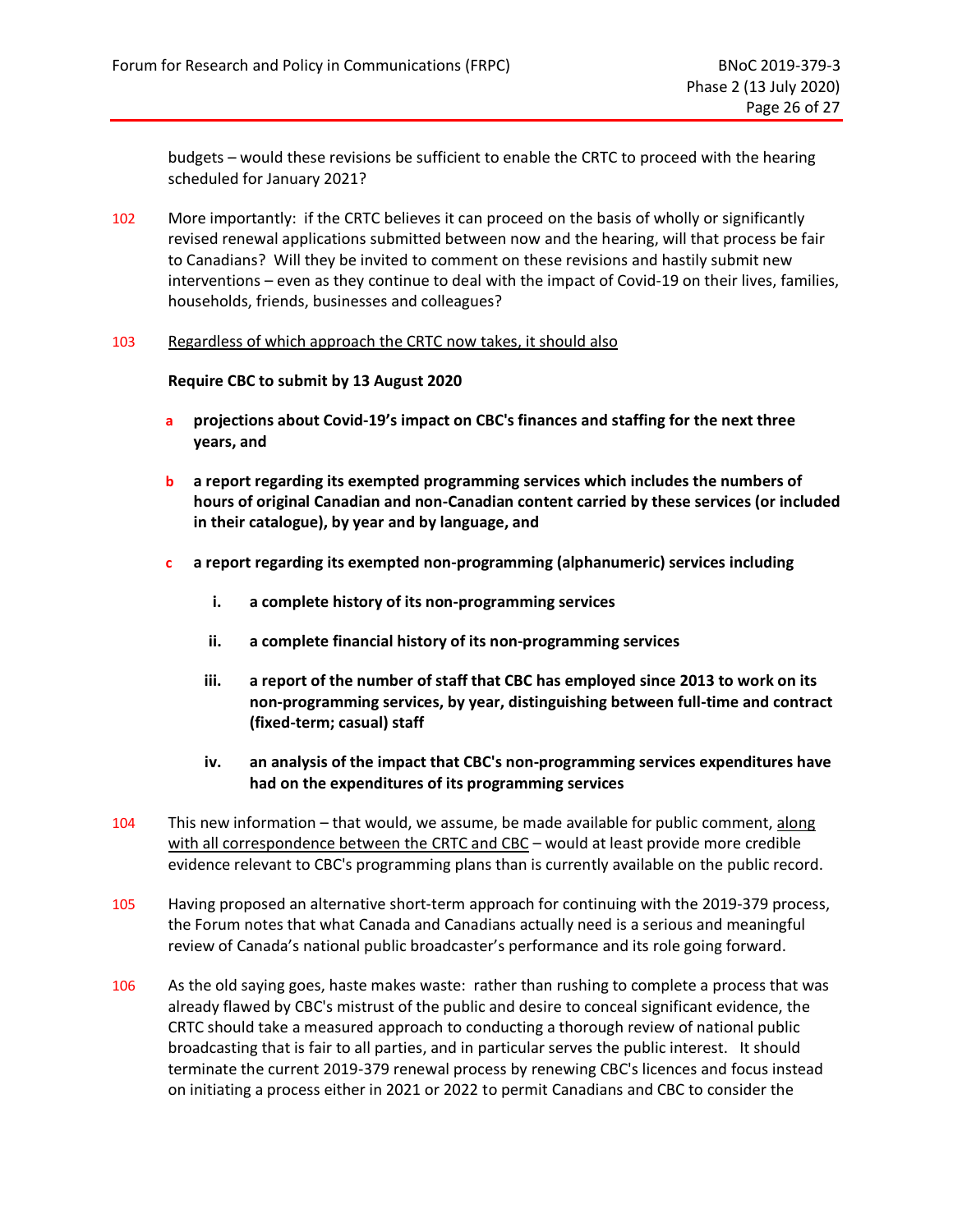future of Canada's national public broadcaster and the role it must play to serve the public interest in the 21<sup>st</sup> century.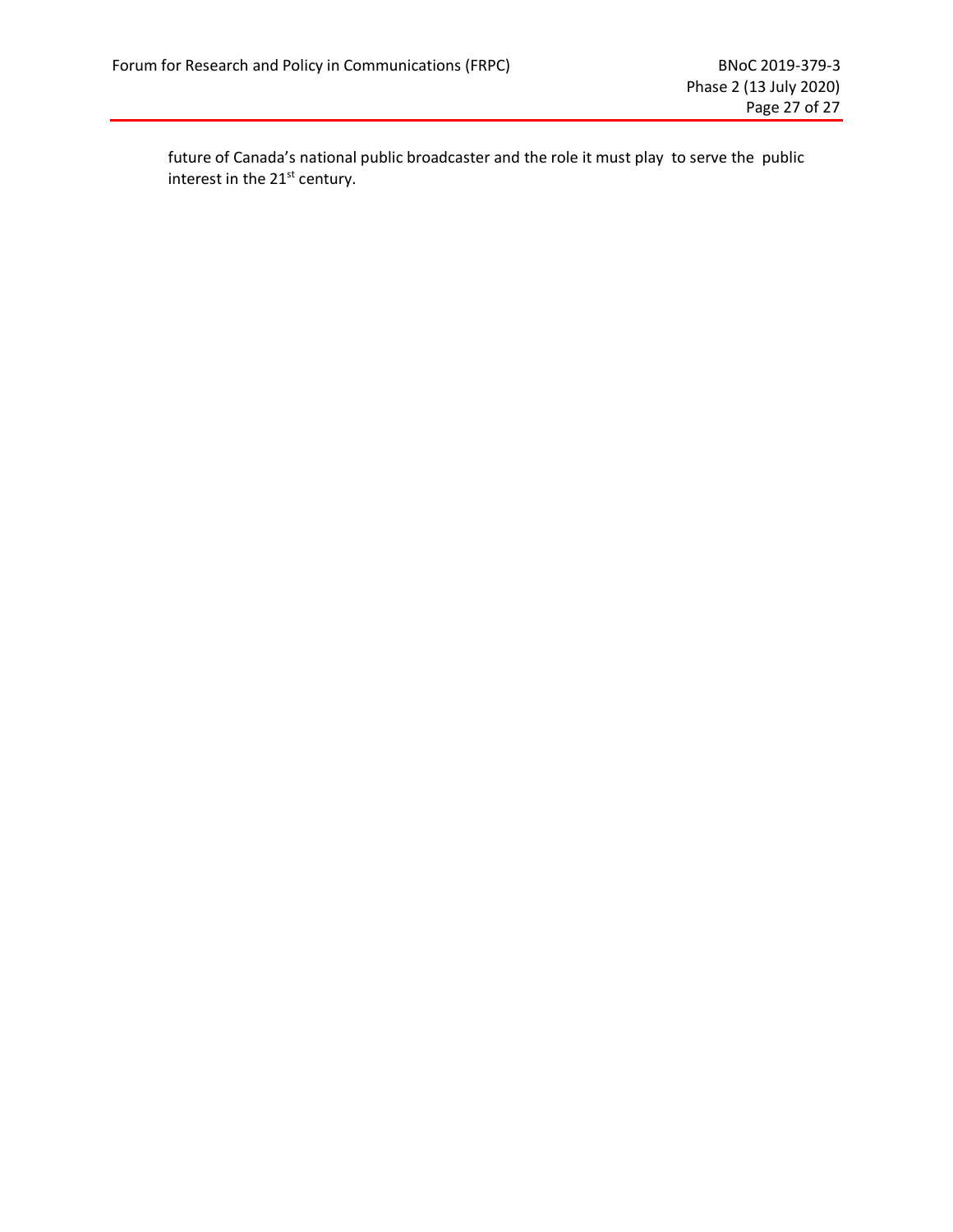## <span id="page-36-0"></span>Appendices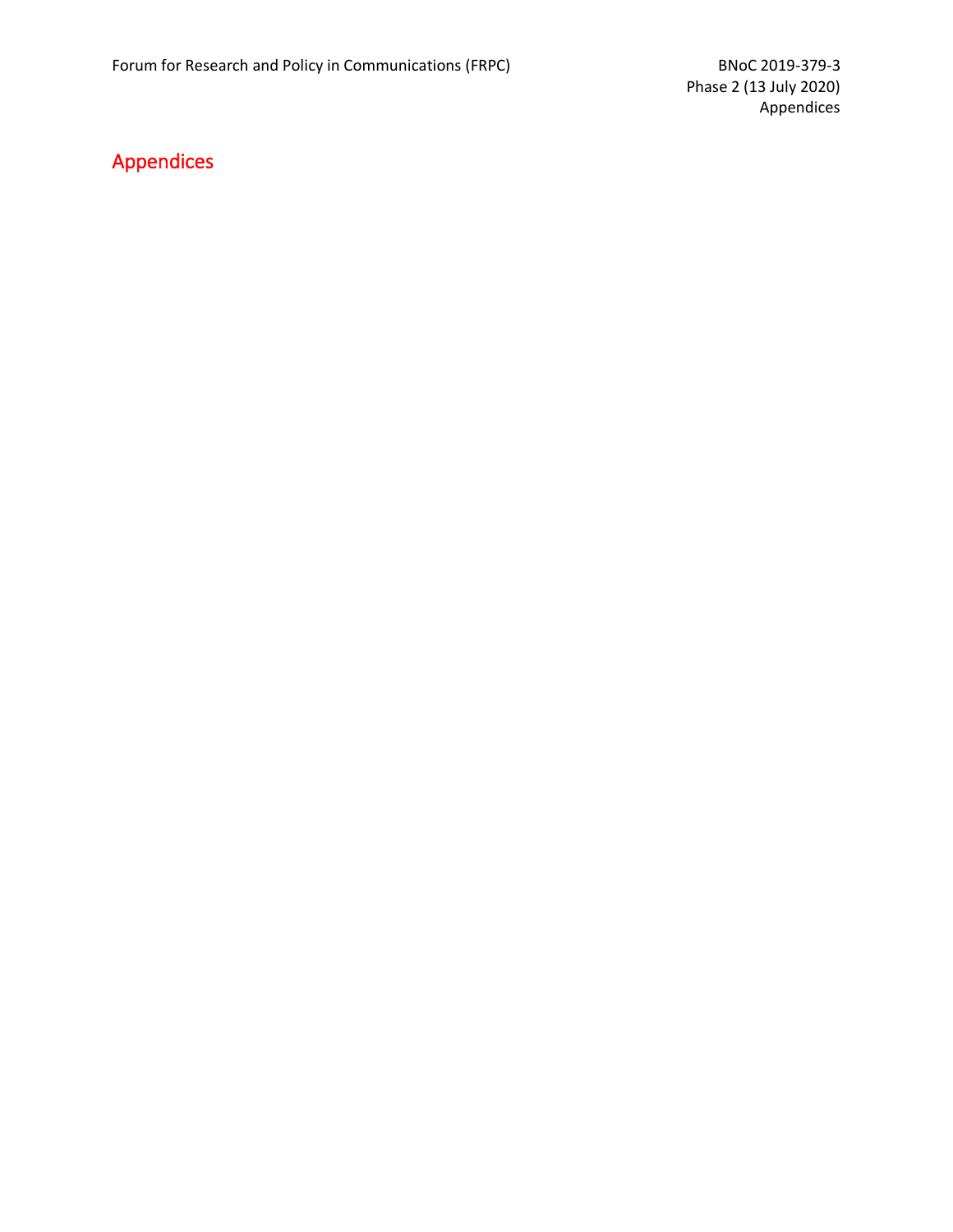## Phase 2 (13 July 2020) Appendices Page 1

#### **Appendix 1Analysis of CBC's June 2020 financial data**

<span id="page-37-0"></span>

| Line         | \$ millions                                |                                      | <b>Current term</b><br>2018-19 | 2019-20   | New term<br>2020-21 | 2021-22   | 2022-23   | 5 year<br>total | Total,<br>current<br>term | Total,<br>new<br>term | % change<br>2018/19 to<br>2022/23 |
|--------------|--------------------------------------------|--------------------------------------|--------------------------------|-----------|---------------------|-----------|-----------|-----------------|---------------------------|-----------------------|-----------------------------------|
|              | Income: appropriations and revenue         |                                      |                                |           |                     |           |           |                 |                           |                       |                                   |
| $\mathbf{1}$ | <b>Total Parliamentary appropriations</b>  |                                      | \$1,215.9                      | \$1,237.3 | \$1,246.8           | \$1,260.5 | \$1,268.6 | \$6,229.1       | \$2,453.2                 | \$3,775.9             | 4.3%                              |
| 2            |                                            | Total appropriations as % of total   | 71.7%                          | 72.5%     | 72.9%               | 73.0%     | 73.1%     | 72.6%           | 72.1%                     | 73.0%                 | +1.4 points                       |
|              |                                            | income                               |                                |           |                     |           |           |                 |                           |                       |                                   |
| 3            | Revenue earned from broadcasting services  |                                      |                                |           |                     |           |           |                 |                           |                       |                                   |
| 4            | Audio-visual,                              | TV advertising                       | \$217.0                        | \$215.0   | \$213.6             | \$212.2   | \$210.6   | \$1,068.3       | \$431.9                   | \$636.4               | $-2.9%$                           |
| 5            | conventional &                             | TV subscriptions                     | \$113.7                        | \$110.4   | \$106.8             | \$103.5   | \$101.1   | \$535.5         | \$224.1                   | \$311.3               | $-11.1%$                          |
| 6            | discretionary revenue                      | Syndication/Production revenue       | \$41.1                         | \$32.5    | \$29.4              | \$29.5    | \$29.5    | \$162.0         | \$73.6                    | \$88.4                | $-28.3%$                          |
|              |                                            | Other revenue                        | \$47.5                         | \$44.5    | \$43.6              | \$44.5    | \$44.5    | \$224.6         | \$92.0                    | \$132.6               | $-6.5%$                           |
| 8            |                                            | Subtotal, conv'l & discr'y revenue   | \$419.3                        | \$402.4   | \$393.4             | \$389.6   | \$385.7   | \$1,990.4       | \$821.7                   | \$1,168.7             | $-8.0%$                           |
| 9            |                                            | As % of total revenue                | 87.2%                          | 85.9%     | 84.8%               | 83.7%     | 82.5%     | 84.8%           | 86.6%                     | 83.6%                 | -4.7 points                       |
| 10           | Digital revenue                            | Advertising                          | \$32.8                         | \$36.0    | \$38.1              | \$40.4    | \$42.0    | \$189.2         | \$68.7                    | \$120.4               | 28.2%                             |
| 11           |                                            | Subscriptions                        | \$10.8                         | \$13.2    | \$16.0              | \$19.3    | \$23.3    | \$82.5          | \$24.0                    | \$58.5                | 116.9%                            |
| 12           |                                            | Syndication/Production revenue       | \$10.3                         | \$9.3     | \$9.1               | \$9.1     | \$9.1     | \$46.8          | \$19.5                    | \$27.3                | $-11.4%$                          |
| 13           |                                            | Other revenue                        | \$7.8                          | \$7.5     | \$7.3               | \$7.4     | \$7.6     | \$37.5          | \$15.3                    | \$22.2                | $-3.2%$                           |
| 14           |                                            | Subtotal, digital revenue            | \$61.6                         | \$65.9    | \$70.4              | \$76.1    | \$82.0    | \$355.9         | \$127.5                   | \$228.5               | 33.1%                             |
| 15           |                                            | As % of total revenue                | 12.8%                          | 14.1%     | 15.2%               | 16.3%     | 17.5%     | 15.2%           | 13.4%                     | 16.4%                 | +3.5 points                       |
| 16           | Total CBC revenue:                         | Advertising                          | \$249.7                        | \$250.9   | \$251.6             | \$252.5   | \$252.7   | \$1,257.5       | \$500.7                   | \$756.8               | 1.2%                              |
| 17           | conventional,                              | Subscriptions                        | \$124.5                        | \$123.6   | \$122.7             | \$122.7   | \$124.4   | \$618.0         | \$248.1                   | \$369.9               | 0.0%                              |
| 18           | discretionary and digital                  | Syndication/Production revenue       | \$51.4                         | \$41.7    | \$38.5              | \$38.6    | \$38.6    | \$208.8         | \$93.1                    | \$115.7               | $-25.0%$                          |
| 19           | audio-visual                               | Other revenue                        | \$55.4                         | \$52.0    | \$50.9              | \$51.8    | \$52.0    | \$262.1         | \$107.3                   | \$154.8               | $-6.0%$                           |
| 20           | Total earned revenue                       |                                      | \$480.9                        | \$468.3   | \$463.8             | \$465.7   | \$467.7   | \$2,346.3       | \$949.2                   | \$1,397.1             | $-2.8%$                           |
| 21           |                                            | Total CBC rev as % of total income   | 28.3%                          | 27.5%     | 27.1%               | 27.0%     | 26.9%     | 27.4%           | 27.9%                     | 27.0%                 | -1.4 points                       |
| 22           | Total CBC income: appropriations + revenue |                                      | \$1,696.8                      | \$1,705.6 | \$1,710.6           | \$1,726.2 | \$1,736.3 | \$8,575.4       | \$3,402.4                 | \$5,173               | 2.3%                              |
| 23           |                                            |                                      |                                |           |                     |           |           |                 |                           |                       |                                   |
| 24           | <b>Expenses</b>                            |                                      |                                |           |                     |           |           |                 |                           |                       |                                   |
| 25           | Conventional and                           | Conventional television              | \$864.0                        | \$841.4   | \$822.4             | \$820.3   | \$812.6   | \$4,160.7       | \$1,705.4                 | \$2,455.3             | $-5.9%$                           |
| 26           | discretionary audio-                       | Discretionary television             | \$143.1                        | \$140.0   | \$138.1             | \$134.7   | \$132.1   | \$688.0         | \$283.1                   | \$404.9               | $-7.7%$                           |
| 27           | visual and audio                           | Subtotal, audio-visual               | \$1,007.1                      | \$981.4   | \$960.5             | \$955.1   | \$944.8   | \$4,848.8       | \$1,988.5                 | \$2,860.3             | $-6.2%$                           |
| 28           |                                            | Subtotal, radio (audio)              | \$290.7                        | \$293.3   | \$295.8             | \$298.8   | \$302.4   | \$1,481.0       | \$584.0                   | \$897.0               | 4.0%                              |
| 29           |                                            | Subtotal, a/v and audio              | \$1,297.8                      | \$1,274.7 | \$1,256.3           | \$1,253.9 | \$1,247.1 | \$6,329.8       | \$2,572.5                 | \$3,757.3             | $-3.9%$                           |
| 30           |                                            | A/V as %of total expenses            | 74.2%                          | 72.2%     | 70.9%               | 70.2%     | 69.5%     | 71.4%           | 73.2%                     | 70.2%                 | -4.7 points                       |
| 31           |                                            | Audio & a/v as % of total CBC income | 76.5%                          | 74.7%     | 73.4%               | 72.6%     | 71.8%     | 73.8%           | 75.6%                     | 72.6%                 | -4.7 points                       |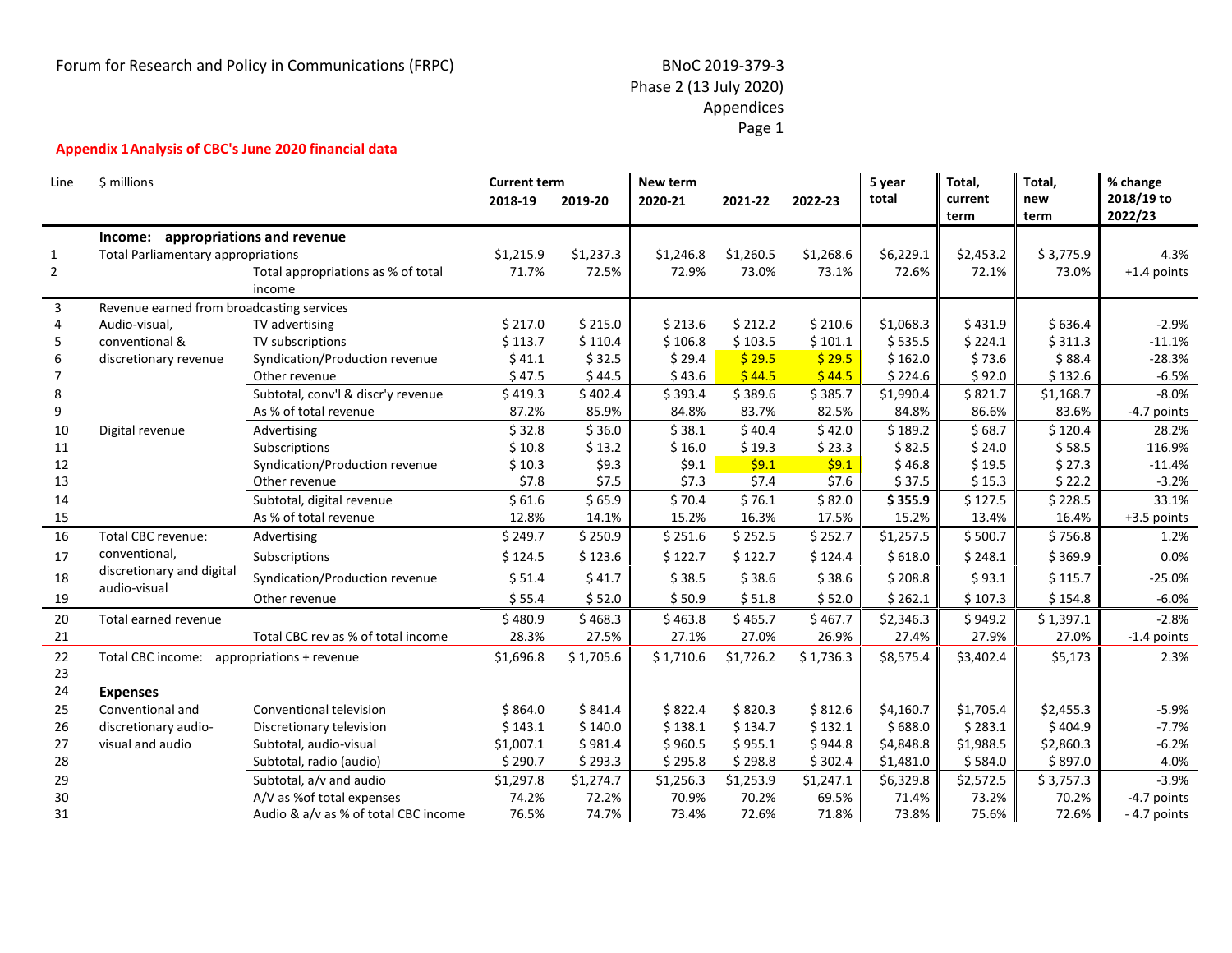## Forum for Research and Policy in Communications (FRPC) BNoC 2019-379-3

# Phase 2 (13 July 2020)

Appendices Page 2

|      |                                                  |                                                              |                     |           |           | ugc       |           |             |             |             |                |
|------|--------------------------------------------------|--------------------------------------------------------------|---------------------|-----------|-----------|-----------|-----------|-------------|-------------|-------------|----------------|
| Line | \$ millions                                      |                                                              | <b>Current term</b> |           | New term  |           |           | 5 year      | Total,      | Total,      | % change       |
|      |                                                  |                                                              | 2018-19             | 2019-20   | 2020-21   | 2021-22   | 2022-23   | total       | current     | new         | 2018/19 to     |
|      |                                                  |                                                              |                     |           |           |           |           |             | term        | term        | 2022/23        |
| 32   | Digital                                          | Progr'g: DMEO CBC GEM, ICI TOU.TV                            | \$42.9              | \$47.6    | \$57.2    | \$60.3    | \$63.7    | \$271.6     | \$90.5      | \$181.1     | 48.2%          |
| 33   | (exempted services)                              | Progr'g: DMEO - CBC Listen and Ohdio                         | \$19.0              | \$23.0    | \$21.8    | \$21.9    | \$22.2\$  | \$107.9     | \$42.0      | \$65.9      | 16.7%          |
| 34   |                                                  | Subtotal, exempted progr'g services                          | \$62.0              | \$70.5    | \$79.0    | \$82.2    | \$ 85.9   | \$379.6     | \$132.5     | \$247.1     | 38.5%          |
| 35   |                                                  | Exempted prog'g exp as % of tot exp                          |                     |           |           | 4.6%      | 4.8%      | 4.3%        | 3.8%        | 4.6%        | $+4.8$ points  |
| 36   |                                                  | Non-progr'g: websites, Curio, other                          | \$202.9             | \$237.4   | \$253.8   | \$ 267.3  | \$282.1   | \$1,243.6   | \$440.3     | \$803.2     | 39.0%          |
| 37   |                                                  | Exempted non-prog'g exp as % of tot                          |                     |           |           | 15.0%     | 15.7%     | 14.0%       | 12.5%       | 15.0%       | $+15.7$ points |
|      |                                                  | exp                                                          |                     |           |           |           |           |             |             |             |                |
| 38   |                                                  | Subtotal, digital prog'g and non-prog'g                      | \$264.9             | \$307.9   | \$332.7   | \$349.6   | \$368.0   | \$1,623.1   | \$572.8     | \$1,050.3   | 38.9%          |
|      |                                                  | exp                                                          |                     |           |           |           |           |             |             |             |                |
| 39   |                                                  | Digital expense, as % of total exp                           | 15.1%               | 17.4%     | 18.8%     | 19.6%     | 20.5%     | 18.3%       | 16.3%       | 19.6%       | 4.5%           |
| 40   |                                                  | Digital expense, as % of total income                        | 15.6%               | 18.1%     | 19.5%     | 20.3%     | 21.2%     | 18.9%       | 16.8%       | 20.3%       |                |
| 41   | Total: conventional and digital                  |                                                              | \$1,562.7           | \$1,582.6 | \$1,589.0 | \$1,603.4 | \$1,615.1 | \$7,952.9   | \$3,145.3   | \$4,807.6   | $+3.4$ points  |
| 42   | Other expenses                                   | Subtotal, other expenses                                     | \$186.5             | \$182.9   | \$181.7   | \$182.0   | \$180.1   | \$913.3     | \$369.5     | \$543.9     | $-3.5%$        |
| 43   |                                                  | Total CBC expenses: conventional, digital and other          | \$1,749.3           | \$1,765.5 | \$1,770.7 | \$1,785.5 | \$1,795.3 | \$8,866.2   | \$3,514.8   | \$5,351.5   | 2.6%           |
| 44   | Total CBC expenses as % of total CBC income      |                                                              | 103.1%              | 103.5%    | 103.5%    | 103.4%    | 103.4%    | 103.4%      | 103.3%      | 103.4%      | $+0.3$ points  |
| 45   |                                                  | Pre-tax profit (loss): total income less total expenses      | $-552.5$            | $-559.9$  | $-560.2$  | $-559.3$  | -\$ 59.0  | $-5290.8$   | $-5112.4$   | $-$178.5$   | 12.4%          |
| 46   | Conventional services: revenue less expenses     |                                                              | -\$ 878.5           | $-5872.3$ | $-5862.9$ | $-5864.3$ | -\$861.5  | $-$4,339.4$ | $-51,750.7$ | $-52,588.6$ | $-1.9%$        |
| 47   | Digital services: revenue less expenses          |                                                              | $-$ \$ 203.3        | -\$ 242.0 | $-5262.4$ | $-5273.5$ | -\$ 286.0 | -\$ 1,267.2 | -\$ 445.4   | $-5821.9$   | 40.7%          |
| 48   | Deducting digital services revenue and expenses: |                                                              |                     |           |           |           |           |             |             |             |                |
| 49   |                                                  | Conventional services: (conv'l income + appropriations) less | \$337.4             | \$365.1   | \$383.9   | \$396.2   | \$407.1   | \$1,889.7   | \$702.5     | \$1,187.3   | 20.7%          |
|      | conv'l exp                                       |                                                              |                     |           |           |           |           |             |             |             |                |
|      |                                                  |                                                              |                     |           |           |           |           |             |             |             |                |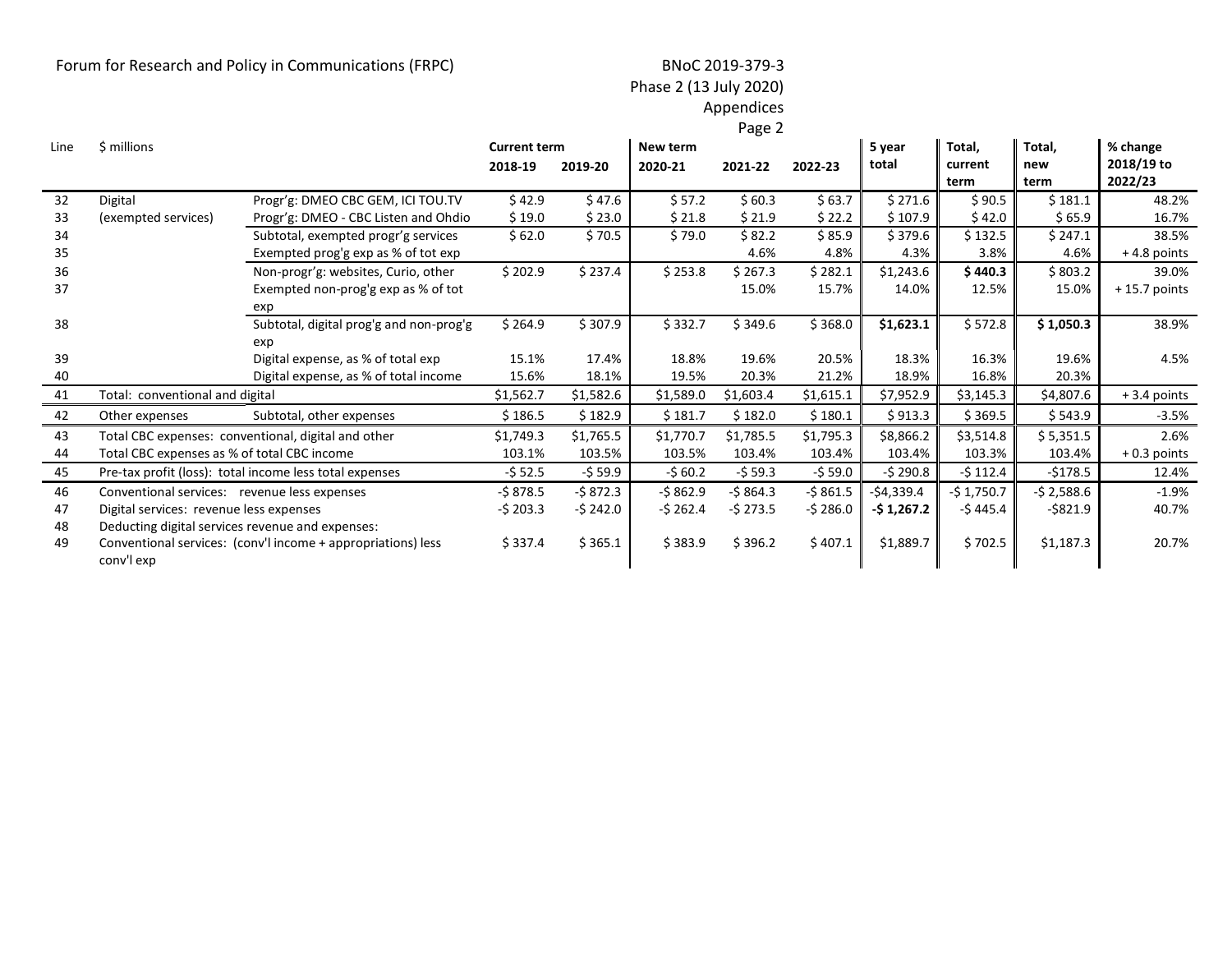#### <span id="page-39-0"></span>**Appendix 2Timing of the CRTC proceeding to hear CBC's renewal and other applications**

| 31 August 2007   | Original expiry date of CBC's licences, from CRTC's 2000 renewal decision <sup>65</sup>                                                                                                                                                                                                                                                                                     |
|------------------|-----------------------------------------------------------------------------------------------------------------------------------------------------------------------------------------------------------------------------------------------------------------------------------------------------------------------------------------------------------------------------|
| 5 March 2008     | Renews CBC's licences administratively from 1 September 2008 to 31 August 2009 <sup>66</sup>                                                                                                                                                                                                                                                                                |
| 12 May 2009      | Renews CBC's licences administratively from 1 September 2009 to 31 August 2010 <sup>67</sup>                                                                                                                                                                                                                                                                                |
| 9 August 2010    | Renews CBC's licences administratively from 1 September 2010 to either 31 March 2011<br>or 31 August 2011 <sup>68</sup>                                                                                                                                                                                                                                                     |
| 11 June 2011     | CRTC calls for comments on CBC's licence renewals <sup>69</sup>                                                                                                                                                                                                                                                                                                             |
| 11 July 2011     | CRTC postpones CBC's licence renewal proceeding to a later date $^{70}$                                                                                                                                                                                                                                                                                                     |
| 18 August 2011   | Renews CBC's network licences administratively to 31 August 2012 <sup>71</sup>                                                                                                                                                                                                                                                                                              |
| 31 January 2012  | On CBC asks CRTC to postpone its licence renewal process until after February or March<br>2012 <sup>72</sup>                                                                                                                                                                                                                                                                |
| 1 February 2012  | CRTC postpones CBC's licence renewal hearing until further notice. "The Commission<br>considers that it would be inappropriate to set a hearing date for the renewal of the CBC's<br>licences until the CBC has had an opportunity to establish its future operating budget. The<br>Commission is therefore postponing the licence renewal hearing until further notice."73 |
| 9 August 2012    | Renews CBC's licences administratively from 1 September 2012 to 31 August 2013 <sup>74</sup>                                                                                                                                                                                                                                                                                |
| 5 September 2012 | On CRTC announces public hearing to hear CBC's renewal applications, for 19 November<br>201275                                                                                                                                                                                                                                                                              |

<sup>65</sup> *Licences for CBC English-language television and radio renewed for a seven-year term*, Broadcasting Decision CRTC 2000-1 (Ottawa, 6 January 2000), [https://crtc.gc.ca/eng/archive/2000/DB2000-](https://crtc.gc.ca/eng/archive/2000/DB2000-1.htm?_ga=2.88549657.344856793.1594219547-1211976415.1582553073) [1.htm?\\_ga=2.88549657.344856793.1594219547-1211976415.1582553073;](https://crtc.gc.ca/eng/archive/2000/DB2000-1.htm?_ga=2.88549657.344856793.1594219547-1211976415.1582553073) *Licences for CBC French-language* 

*television and radio renewed for a seven-year term*, Broadcasting Decision CRTC 2000-2 (Ottawa, 6 January 2000), https://crtc.gc.ca/eng/archive/2000/DB2000-2.htm?\_ga=2.121621130.344856793.1594219547- 1211976415.1582553073.

<sup>66</sup> *Administrative renewals*, Broadcasting Decision CRTC 2008-59 (Ottawa, 5 March 2008), [https://crtc.gc.ca/eng/archive/2008/db2008-59.htm.](https://crtc.gc.ca/eng/archive/2008/db2008-59.htm)

<sup>67</sup> *Administrative renewals*, Broadcasting Decision CRTC 2009-9264 (Ottawa, 12 May 2009), https://crtc.gc.ca/eng/archive/2009/2009-264.htm

<sup>68</sup> *Administrative renewals*, Broadcasting Decision CRTC 2010-561 (Ottawa, 9 August 2010), [https://crtc.gc.ca/eng/archive/2010/2010-561.htm.](https://crtc.gc.ca/eng/archive/2010/2010-561.htm)

<sup>69</sup> *Licence renewals for the Canadian Broadcasting Corporation's French- and English-language services*, Broadcasting Notice of Consultation CRTC 2011-379), https://crtc.gc.ca/eng/archive/2011/2011-379.htm

 $^{70}$  Broadcasting Notice of Consultation CRTC 2011-379-1 (Ottawa, 11 July 2011).<br> $^{71}$  Various undertakings – Administrative renewals. Broadcasting Decision CRTC 3

<sup>71</sup> *Various undertakings – Administrative renewals*, Broadcasting Decision CRTC 2011-511 (Ottawa, 18 August 2011), https://crtc.gc.ca/eng/archive/2011/2011-511.htm.

<sup>&</sup>lt;sup>72</sup> Broadcasting Notice of Consultation CRTC 2011-379-2 (Ottawa, 1 February 2012).<br>1<sup>73</sup> Licence renewals for the Canadian Broadcasting Corporation's French- and English

<sup>73</sup> *Licence renewals for the Canadian Broadcasting Corporation's French- and English-language services: Postponement of the public hearing*, Broadcasting Notice of Consultation CRTC 2011-379-2 (Ottawa, 1 February 2012), [https://crtc.gc.ca/eng/archive/2011/2011-379-2.htm.](https://crtc.gc.ca/eng/archive/2011/2011-379-2.htm)

<sup>74</sup> *Various television services – Administrative renewals*, Broadcasting Decision CRTC 2012-439 (Ottawa, 9 August 2012), https://crtc.gc.ca/eng/archive/2012/2012-439.pdf.<br><sup>75</sup> Broadcasting Notice of Consultation CRTC 2011-379-3 (Or

Broadcasting Notice of Consultation CRTC 2011-379-3 (Ottawa, 5 September 2012), [https://crtc.gc.ca/eng/archive/2011/2011-379-3.htm.](https://crtc.gc.ca/eng/archive/2011/2011-379-3.htm)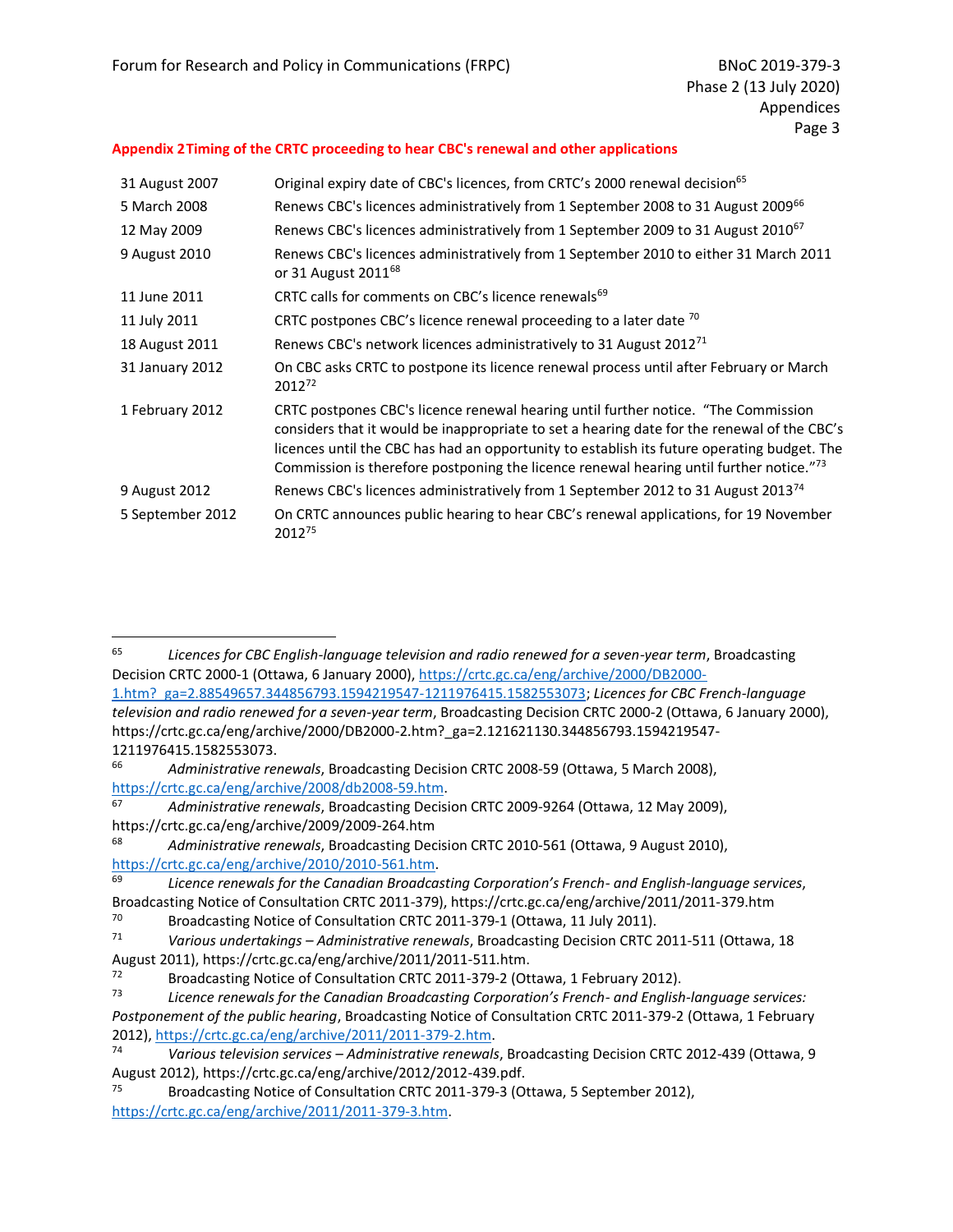| 28 May 2013       | Renews CBC's licences <sup>76</sup>                                                                                                                                                                                                                                     |
|-------------------|-------------------------------------------------------------------------------------------------------------------------------------------------------------------------------------------------------------------------------------------------------------------------|
| 29 October 2018   | Renews CBC's network licences administratively to 31 August 2020 to "afford the new<br>President and CEO and the board of directors the opportunity to examine the CBC's<br>ongoing strategies so as to participate more effectively in the licence renewal process."77 |
| 23 May 2019       | CRTC writes CBC to ask it to submit its renewal applications (for 88 radio stations, 27<br>television stations and 5 discretionary services) <sup>78</sup>                                                                                                              |
|                   | This letter was not be found on the public record                                                                                                                                                                                                                       |
| 23 August 2019    | CBC submits its renewal applications <sup>79</sup>                                                                                                                                                                                                                      |
| 30 September 2019 | CBC provides supplementary information <sup>80</sup>                                                                                                                                                                                                                    |
| 9 October 2019    | CBC answers CRTC deficiency questions <sup>81</sup>                                                                                                                                                                                                                     |
| 25 November 2019  | CRTC posts CBC's renewal applications and invites interventions                                                                                                                                                                                                         |
| 29 November 2019  | Friends of Canadian Broadcasting submits a procedural request to the CRTC asking for<br>more information from CBC, including "Financial information related to its unlicensed<br>digital activities "82                                                                 |
| 31 December 2019  | The Wuhan Municipal Health Commission in China reports a cluster of cases of<br>pneumonia in Wuhan, Hubei Province, which are later identified as involving a novel<br>coronavirus <sup>83</sup>                                                                        |
| 13 January 2020   | The first case of Covid-19 recorded outside of China is reported in Thailand <sup>84</sup>                                                                                                                                                                              |
| 23 January 2020   | The Forum asks the CRTC to require CBC to disclose more details about its financials                                                                                                                                                                                    |
| 30 January 2020   | The World Health Organization reports 7,818 Covid-19 cases worldwide, with "82 cases<br>reported in countries outside China"85                                                                                                                                          |
| 3 February 2020   | CBC writes the CRTC in response to the procedural request of Friends of Canadian<br>Broadcasting; CBC says,                                                                                                                                                             |
|                   | 3. Please note that the aggregated expenses data is already on the public record and is<br>repeated simply as a courtesy to make the table more complete. In addition, CBC/Radio-                                                                                       |
|                   | Canada did not track digital financial data in 2015-16 and consequently there is no data                                                                                                                                                                                |

available for this year.

<sup>76</sup> *Canadian Broadcasting Corporation – Licence renewals* , Broadcasting Decision CRTC 2013-263 and Broadcasting Orders CRTC 2013-264 and 2013-265, (Ottawa, 28 May 2013), [https://crtc.gc.ca/eng/archive/2013/2013-263.htm.](https://crtc.gc.ca/eng/archive/2013/2013-263.htm)<br>77 Various television and radio programming i

<sup>77</sup> *Various television and radio programming undertakings – Administrative renewals*, Broadcasting Decision CRTC 2018-407 (Ottawa, 29 October 2018), [https://crtc.gc.ca/eng/archive/2018/2018-](https://crtc.gc.ca/eng/archive/2018/2018-407.htm?_ga=2.121621130.344856793.1594219547-1211976415.1582553073)  $\frac{407 \text{.htm}}{78}$  ga=2.121621130.344856793.1594219547-1211976415.1582553073.<br> $\frac{1}{78}$  See DM#3720733 - InfoSunn-Addinfo-30 Sentember 2019 - 2019-0282

See DM#3720733 – InfoSupp-AddInfo-30 September 2019 – 2019-0282-5\_APP\_CBCCover\_letter\_EN.doc, at 1, ¶1; the CRTC's letter is not part of the record of the 2019-379 proceeding and is not included in the CRTC's broadcasting Letters page [\(https://crtc.gc.ca/eng/8045/lc2019.htm\)](https://crtc.gc.ca/eng/8045/lc2019.htm).

DM#3720733 - InfoSupp-AddInfo-30 September 2019 - 2019-0282-5\_APP\_CBC\_Cover\_letter\_EN.doc, at

 $\frac{1}{80}$ 

<sup>80</sup> *Ibid*.

 $^{81}$  DM#3733713.<br> $^{82}$  DM#3761220

DM#3761220.

<sup>83</sup> World Health Organization[, https://www.who.int/news-room/detail/27-04-2020-who-timeline---covid-](https://www.who.int/news-room/detail/27-04-2020-who-timeline---covid-19?gclid=Cj0KCQjw6ar4BRDnARIsAITGzlDgAHphNSGCJZxEYv7KNTe2NMieFspkCb90t7vHphzMFwGAPJLk13gaAogMEALw_wcB)[19?gclid=Cj0KCQjw6ar4BRDnARIsAITGzlDgAHphNSGCJZxEYv7KNTe2NMieFspkCb90t7vHphzMFwGAPJLk13gaAogM](https://www.who.int/news-room/detail/27-04-2020-who-timeline---covid-19?gclid=Cj0KCQjw6ar4BRDnARIsAITGzlDgAHphNSGCJZxEYv7KNTe2NMieFspkCb90t7vHphzMFwGAPJLk13gaAogMEALw_wcB)

 $EALw$  wcB.<br> $84$  lbis

<sup>84</sup> *Ibid*. <sup>85</sup> *Ibid*.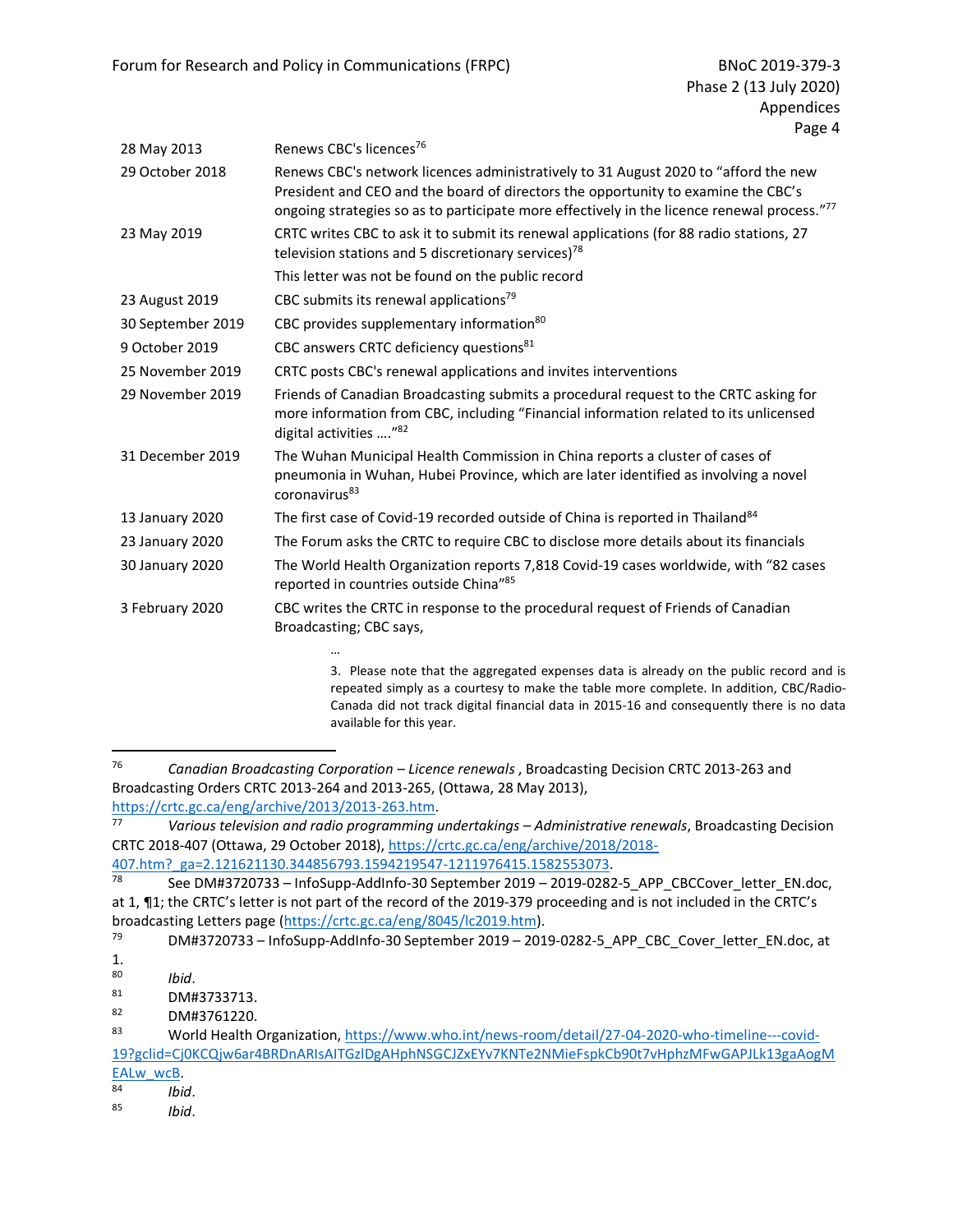|                  | 4. Finally, in 2016-17 only one of CBC/Radio-Canada's online services generated revenues<br>and we are claiming confidentiality with respect to this information in keeping with the<br>Commission's practice not to disclose individual service revenues given the adverse<br>competitive impact such disclosure could produce.                                               |
|------------------|--------------------------------------------------------------------------------------------------------------------------------------------------------------------------------------------------------------------------------------------------------------------------------------------------------------------------------------------------------------------------------|
|                  |                                                                                                                                                                                                                                                                                                                                                                                |
| 20 February 2020 | Interventions on CBC's applications are due; CRTC website posts 10,527 separate<br>comments, 86 including that of the Forum <sup>87</sup>                                                                                                                                                                                                                                      |
| 6 March 2020     | CBC replies to 46 interveners <sup>88</sup> and offers to file additional financial information by mid-<br>April 2020                                                                                                                                                                                                                                                          |
|                  | 14 CBC/Radio-Canada is willing to place additional financial information on the record of<br>this proceeding. In particular, we will submit to the Commission, by April 17, 2020,<br>financial information regarding our digital activities, including those operating outside of<br>the DMEO.89                                                                               |
| 11 March 2020    | World Health Organization announces that Covid-19 is a global pandemic <sup>90</sup>                                                                                                                                                                                                                                                                                           |
| 6 May 2020       | CRTC writes CBC and refers to "the filing of additional financial information regarding<br>[CBC's] digital activities" <sup>91</sup> mentioned by CBC in its 6 March 2020 reply                                                                                                                                                                                                |
|                  | The CRTC's letter could not be found on the CRTC's website                                                                                                                                                                                                                                                                                                                     |
| 11 May 2020      | CBC writes the CRTC to say that by 12 June 2020 it will file the additional information<br>mentioned in its 6 March 2020 Reply for the years of 2018/19 to 2022/23, by 12 June<br>2020. <sup>92</sup> Specifically, CBC said it                                                                                                                                                |
|                  | "will provide an overview of all of the Corporation's Revenue and Expenses"                                                                                                                                                                                                                                                                                                    |
|                  | "presented on an annual basis"                                                                                                                                                                                                                                                                                                                                                 |
|                  | covering "the 5-year period of projections requested by the CRTC in the licence<br>$\bullet$<br>renewal applications: 2018-2019 to 2022-2023"                                                                                                                                                                                                                                  |
|                  | "The objective is to provide Canadians with a clear and complete picture of the<br>$\bullet$<br>Corporation's operations. To do this, it will provide financial information for the<br>Corporation's licenced [sic] conventional and discretionary services, digital<br>services operating pursuant to the DMEO, and other digital services operating<br>outside of the DMEO." |
|                  | "The Corporation's other digital services include our websites, Curio and RCI.<br>$\bullet$<br>Our websites (e.g. cbc.ca and radio-canada.ca) consist primarily of alphanumeric                                                                                                                                                                                                |
| 86               | The CRTC proceedings webpage shows "1 to 50 of 10527 entries"; sorting the interventions by reverse                                                                                                                                                                                                                                                                            |

<sup>&</sup>quot;Intervention #" lists an intervention numbered 12086, however. It is therefore unclear from the CRTC's website how many interventions have been filed in this proceeding.<br><sup>87</sup> Equipm for Possarch and Policy in Communications

<sup>87</sup> Forum for Research and Policy in Communications (FRPC), *A Family Feud: CBC needs a bigger allowance*, Intervention (20 February 2020), CRTC intervention number 12006 [*Family Feud*].

<sup>&</sup>lt;sup>88</sup> Although not to the Forum; see CBC's "Reply – English version", "Distribution List".<br><sup>89</sup> Reply **11**4

<sup>89</sup> *Reply*, ¶14.

World Health Organization[, https://www.who.int/news-room/detail/27-04-2020-who-timeline---covid-](https://www.who.int/news-room/detail/27-04-2020-who-timeline---covid-19?gclid=Cj0KCQjw6ar4BRDnARIsAITGzlDgAHphNSGCJZxEYv7KNTe2NMieFspkCb90t7vHphzMFwGAPJLk13gaAogMEALw_wcB)[19?gclid=Cj0KCQjw6ar4BRDnARIsAITGzlDgAHphNSGCJZxEYv7KNTe2NMieFspkCb90t7vHphzMFwGAPJLk13gaAogM](https://www.who.int/news-room/detail/27-04-2020-who-timeline---covid-19?gclid=Cj0KCQjw6ar4BRDnARIsAITGzlDgAHphNSGCJZxEYv7KNTe2NMieFspkCb90t7vHphzMFwGAPJLk13gaAogMEALw_wcB)  $EALw$  wcB.<br>91 DM

<sup>91</sup> DM#3849736, CBC, *Response from CBC/Radio-Canada to the Request for information - Filing of additional financial information regarding the CBC/SRC's digital activities Applications # 2019-0280-0, 2019-0279-2, 2019-0282-5 and 2019-0281-7*, 11 May 2020 letter.

<sup>92</sup> CBC, *Response from CBC/Radio-Canada to the Request for information - Filing of additional financial information regarding the CBC/SRC's digital activities Applications # 2019-0280-0, 2019-0279-2, 2019-0282-5 and 2019-0281-7*, Letter (11 May 2020) DM#3849736, answer to question a).